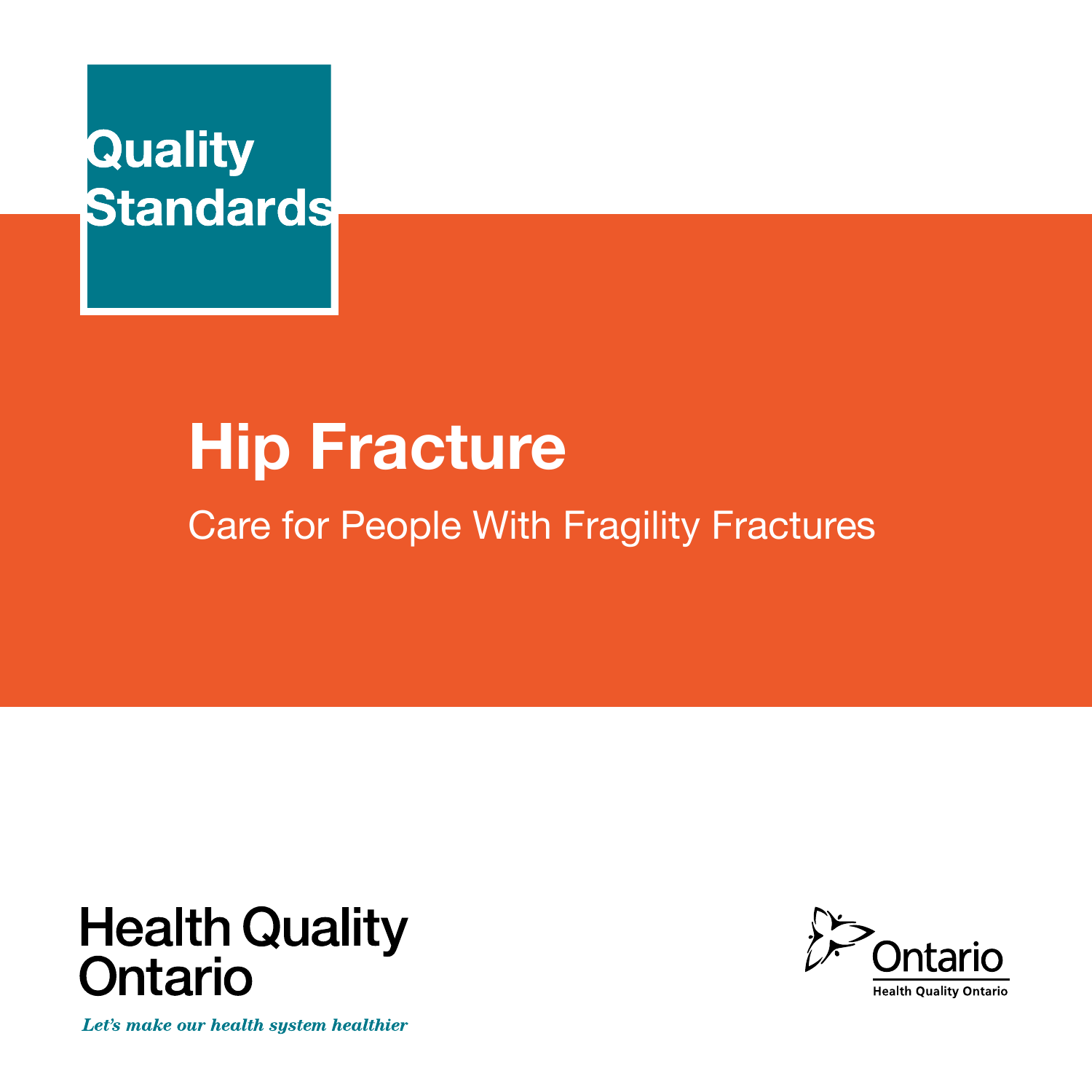# **Summary**

**This quality standard addresses care for adults aged 50 years and older undergoing surgery for fragility hip fractures. Fragility fractures are fractures caused by low-energy trauma, such as falls from a standing height.**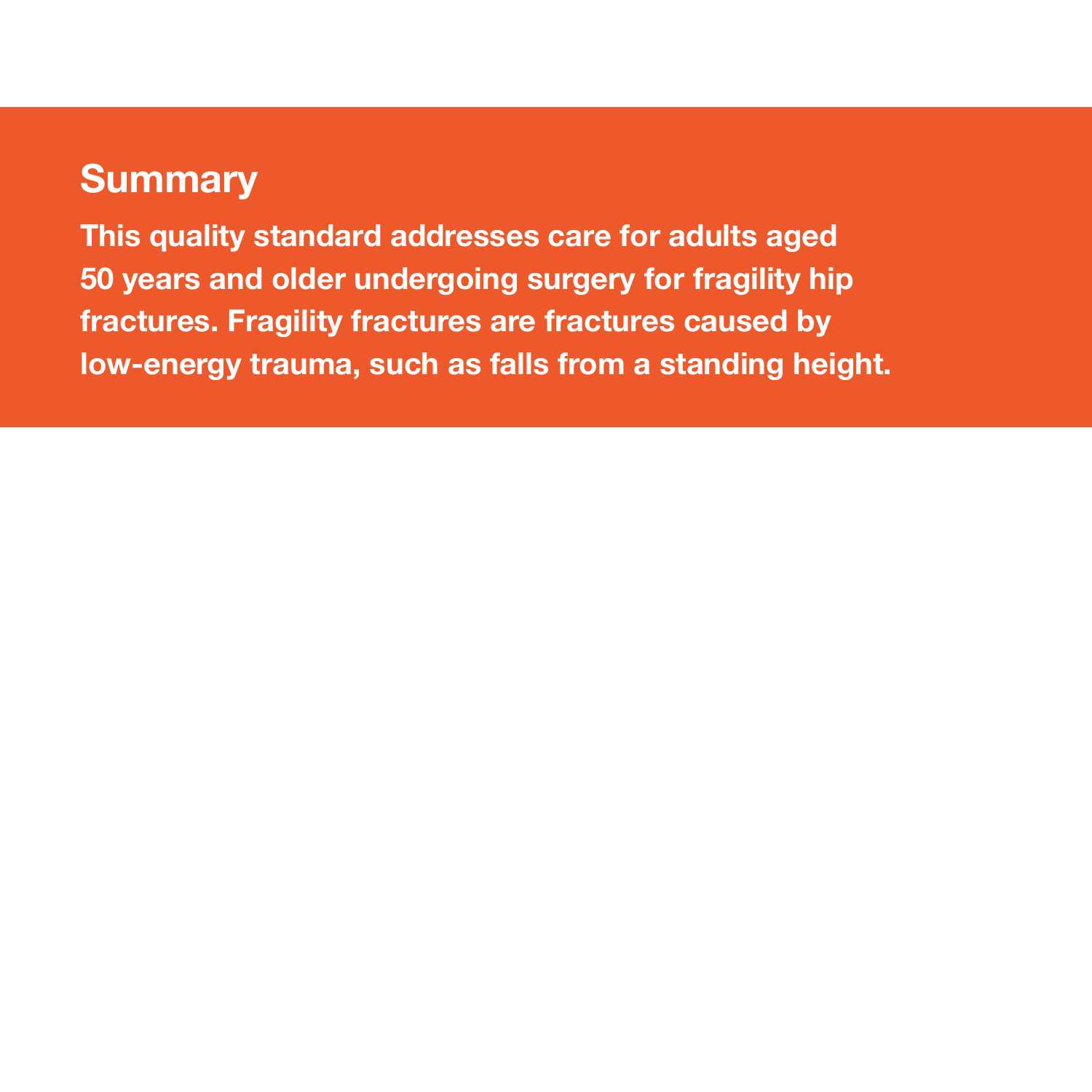# **Table of Contents**

| <b>About Quality Standards</b>                                                           | 1              |
|------------------------------------------------------------------------------------------|----------------|
| How to Use Quality Standards                                                             | 1              |
| <b>About This Quality Standard</b>                                                       | $\mathfrak{p}$ |
| Scope of This Quality Standard                                                           | 2              |
| Why This Quality Standard Is Needed                                                      | 2              |
| Relationship With the Hip Fracture Quality-Based Procedures Clinical Handbook            | 3              |
| Principles Underpinning This Quality Standard                                            | 3              |
| How We Will Measure Our Success                                                          | 3              |
| <b>Quality Statements in Brief</b>                                                       | 4              |
| <b>Quality Statement 1: Emergency Department Management</b>                              | 6              |
| Quality Statement 2: Surgery Within 48 Hours                                             | 9              |
| Quality Statement 3: Multimodal Analgesia                                                | 11             |
| Quality Statement 4: Surgery for Stable Intertrochanteric Fractures                      | 15             |
| Quality Statement 5: Surgery for Subtrochanteric or Unstable Intertrochanteric Fractures | 17             |
| Quality Statement 6: Surgery for Displaced Intracapsular Fractures                       | 19             |
| <b>Quality Statement 7: Postoperative Blood Transfusions</b>                             | 21             |
| Quality Statement 8: Weight-Bearing as Tolerated                                         | 23             |
| <b>Quality Statement 9: Daily Mobilization</b>                                           | 25             |
| <b>Quality Statement 10: Screening for and Managing Delirium</b>                         | 27             |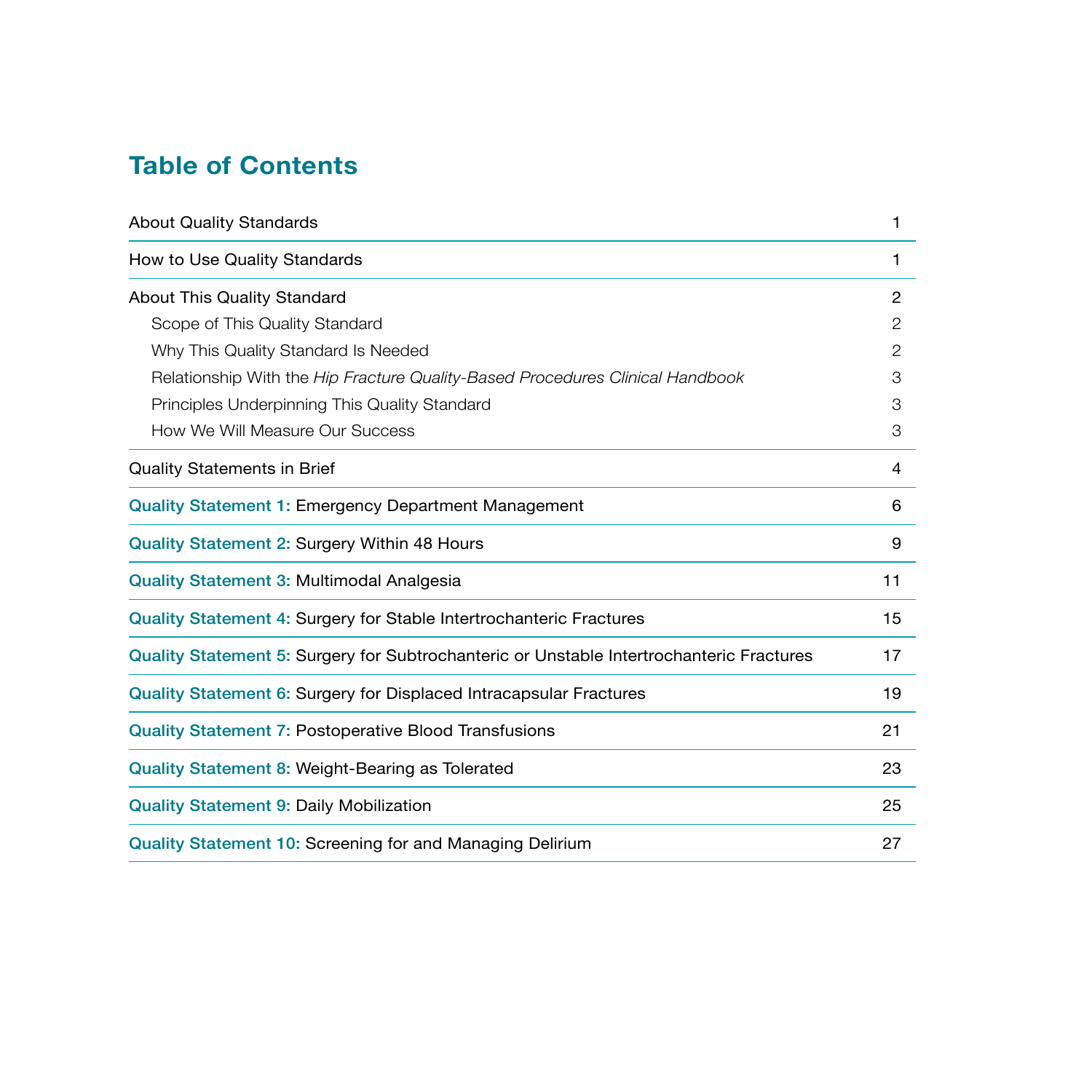#### **TABLE OF CONTENTS** CONTINUED

| Quality Statement 12: Patient, Family, and Caregiver Information | 34 |
|------------------------------------------------------------------|----|
| <b>Quality Statement 13: Rehabilitation</b>                      | 36 |
| Quality Statement 14: Osteoporosis Management                    | 39 |
| <b>Quality Statement 15: Follow-Up Care</b>                      | 42 |
| Acknowledgements                                                 | 45 |
| References                                                       | 47 |
| About Health Quality Ontario                                     | 48 |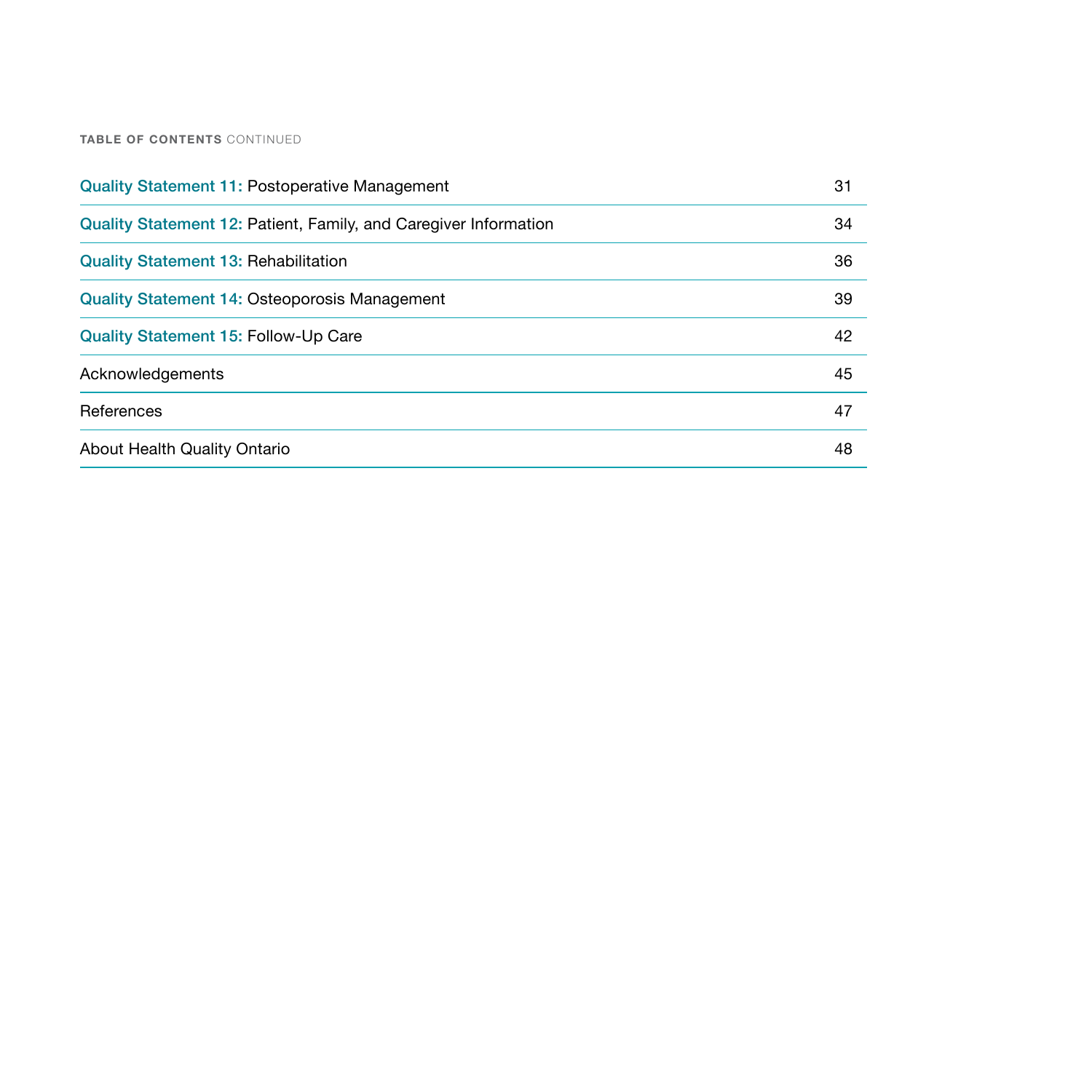# **About Quality Standards**

Health Quality Ontario, in collaboration with clinical experts, patients, residents, and caregivers across the province, is developing quality standards for Ontario.

Quality standards are concise sets of statements that will:

- Help patients, residents, families, and caregivers know what to ask for in their care
- Help health care professionals know what care they should be offering, based on evidence and expert consensus
- Help health care organizations measure, assess, and improve their performance in caring for patients

The statements in this quality standard do not override the responsibility of health care professionals to make decisions with patients, after considering each patient's unique circumstances.

# **How to Use Quality Standards**

Quality standards inform clinicians and organizations about what high-quality health care looks like. They are based on the best available evidence.

They also include indicators to help clinicians and organizations assess the quality of care they are delivering, and to identify gaps and areas for improvement. These indicators measure process, structure, and outcomes.

In addition, tools and resources to support clinicians and organizations in their quality improvement efforts accompany each quality standard.

For more information on how to use quality standards, contact: **qualitystandards@hqontario.ca.**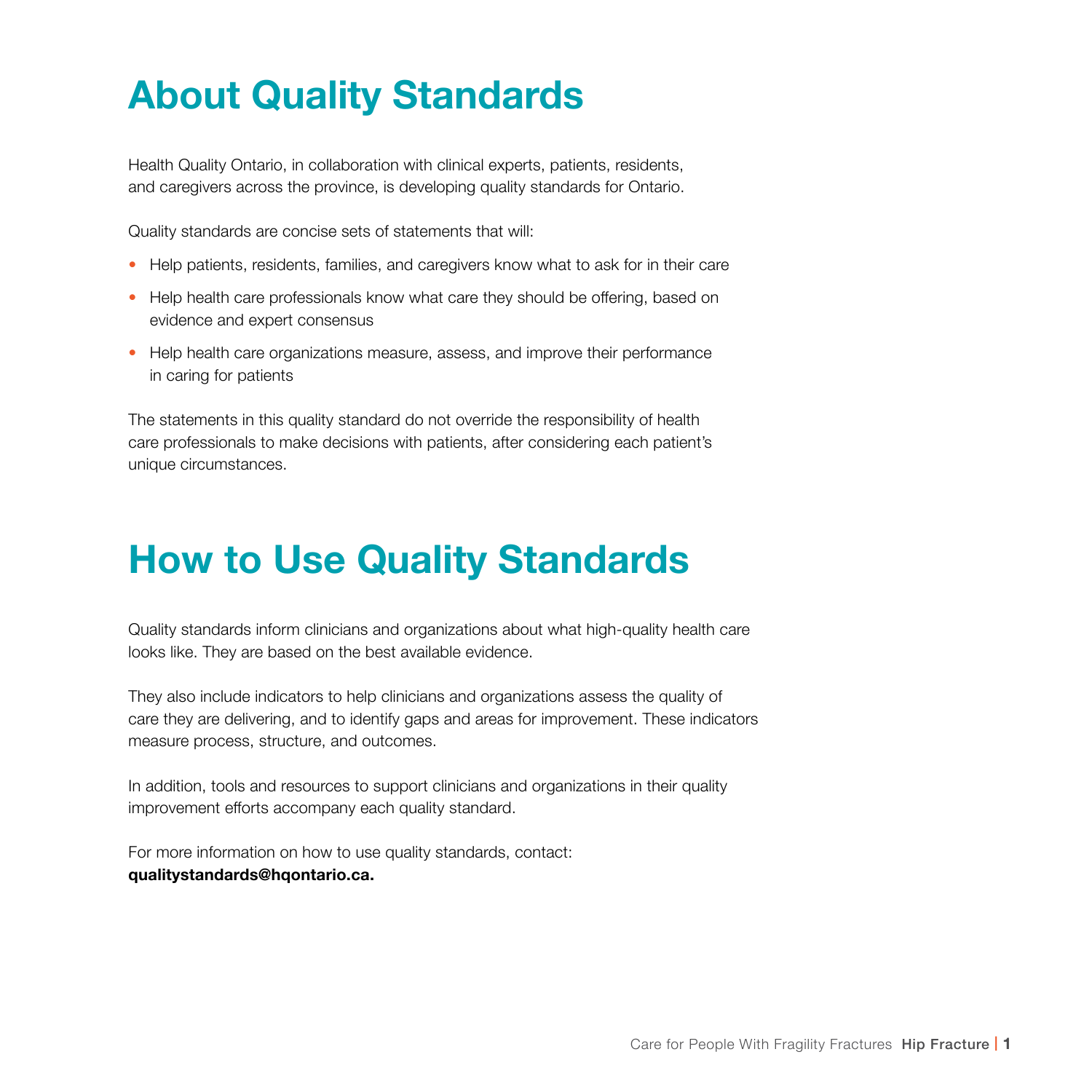# **About This Quality Standard**

# **Scope of This Quality Standard**

This quality standard includes 15 quality statements addressing areas identified by Health Quality Ontario's Hip Fracture Quality Standard Advisory Committee as having high potential for improving the quality of hip fracture care in Ontario.

This quality standard focuses on adults aged 50 years and older undergoing surgery for fragility hip fractures and the care delivered from the point at which they present to the emergency department until three months following surgery. Fragility hip fractures are fractures of the femur caused by low-energy trauma, such as falls from a standing height. This quality standard does not apply to people with hip fractures resulting from high-energy trauma or people with fragility fractures who are not candidates for surgery.

# **Why This Quality Standard Is Needed**

People who experience fragility hip fractures are typically elderly and living with osteoporosis and a variety of other comorbidities. For these frail individuals, a hip fracture can be a catastrophic event that precipitates a steep decline in health and independence.

About 13,000 people living in Ontario experience a hip fracture every year. Roughly 20% of these people will die within a year of their fracture, another 20% who had been independent before their fracture will be admitted to long-term care, and less than half of those who had previously been living independently will be able to walk without aids following the fracture.<sup>1</sup> The health care expenditures associated with hip fracture are substantial, accounting for nearly \$500 million of health care spending per year in Ontario.<sup>1</sup>

There is considerable variation in the quality of hip fracture care in Ontario. In the 2014/15 fiscal year, about 20% of patients presenting with hip fracture in Ontario waited longer than the recommended 48 hours for surgery (this ranged from 2% to 45% across hospitals in Ontario). Patient outcomes also varied widely, with risk-adjusted 30-day mortality rates in 2014/15 ranging from 3% to 17% across hospitals (Discharge Abstract Database and National Ambulatory Care Reporting System, April 2016).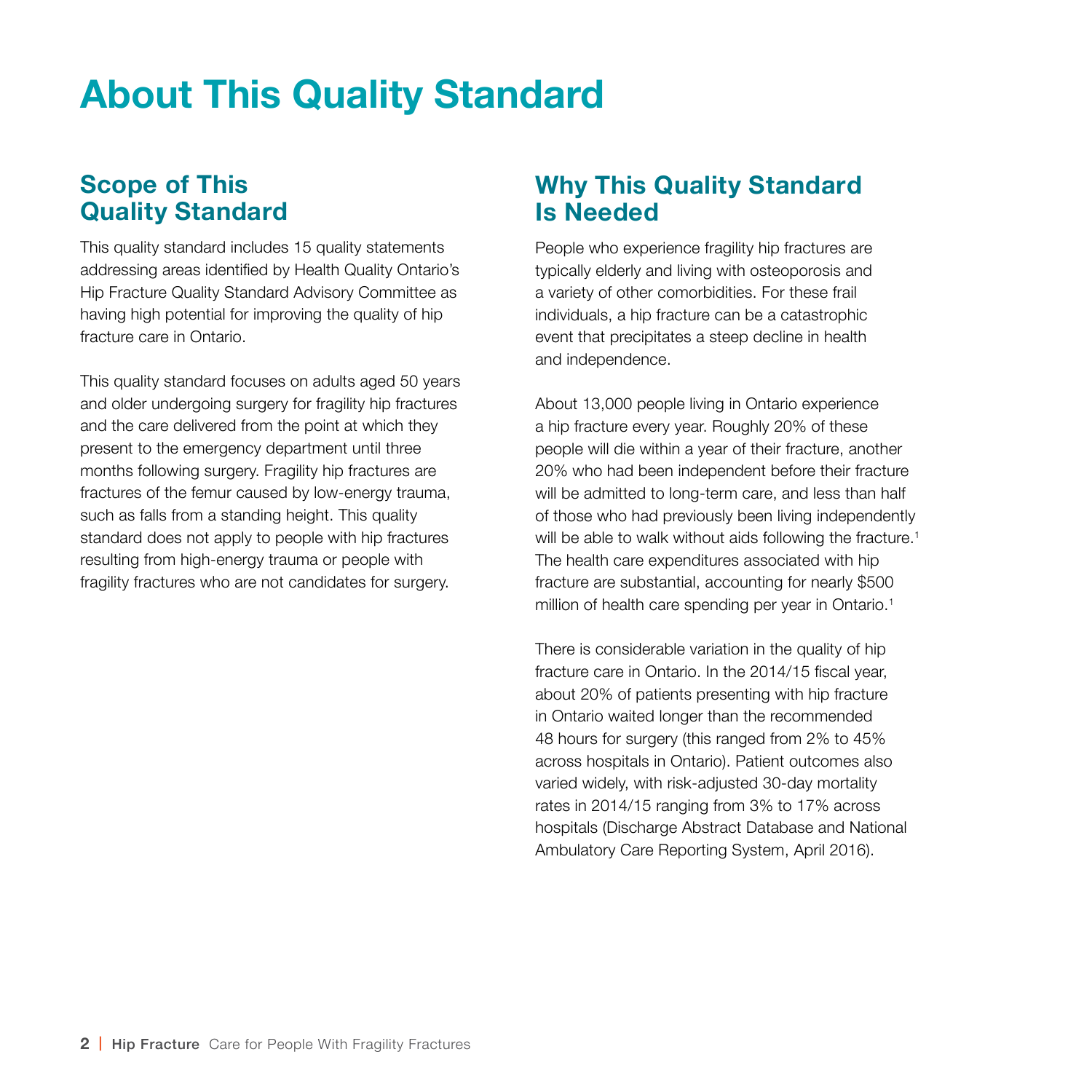# **Relationship With the**  *Hip Fracture Quality-Based Procedures Clinical Handbook*

This quality standard is informed by Health Quality Ontario and the Ministry of Health and Long-Term Care's 2013 *Quality-Based Procedures Clinical Handbook for Hip Fracture*, in addition to other guidance sources. This quality standard does not attempt to provide guidance for all the topic areas addressed in the 2013 *Clinical Handbook*; the quality statements in this standard focus on areas that have been prioritized for having the greatest opportunity for improvement in how hip fracture care in Ontario is currently provided.

It should also be noted that this quality standard does not contain guidance related to the hospital funding component of the 2013 *Clinical Handbook*; the scope and statements of this quality standard focus on clinical practice.

# **Principles Underpinning This Quality Standard**

This quality standard is underpinned by the principles of respect and equity.

People with hip fractures receive services that are respectful of their rights and dignity and that promote self-determination.

People with hip fractures are provided services that are respectful of their gender, sexual orientation, socioeconomic status, housing, age, background (including self-identified cultural, ethnic, and religious background), and disability.

A high-quality health system is one that provides good access, experience, and outcomes for all Ontarians no matter where they live, what they have, or who they are.

# **How We Will Measure Our Success**

A limited number of overarching objectives are set for this quality standard; these objectives have been mapped to performance indicators to measure the success of this quality standard as a whole:

- Percentage of patients who undergo surgery for hip fracture who die within 30 days or within 90 days of surgery
- Percentage of patients who undergo surgery for hip fracture who achieve weight-bearing as tolerated within 24 hours of surgery
- Percentage of patients who undergo surgery for hip fracture who return to pre-fracture functional status within 90 days or by 6 months following surgery
- Percentage of patients who undergo surgery for hip fracture who are readmitted to hospital within 30 days or within 90 days of surgery
- Percentage of previously community-dwelling patients who undergo surgery for hip fracture who return to the community

In addition, each quality statement within this quality standard is accompanied by one or more indicators to measure the successful implementation of the statement.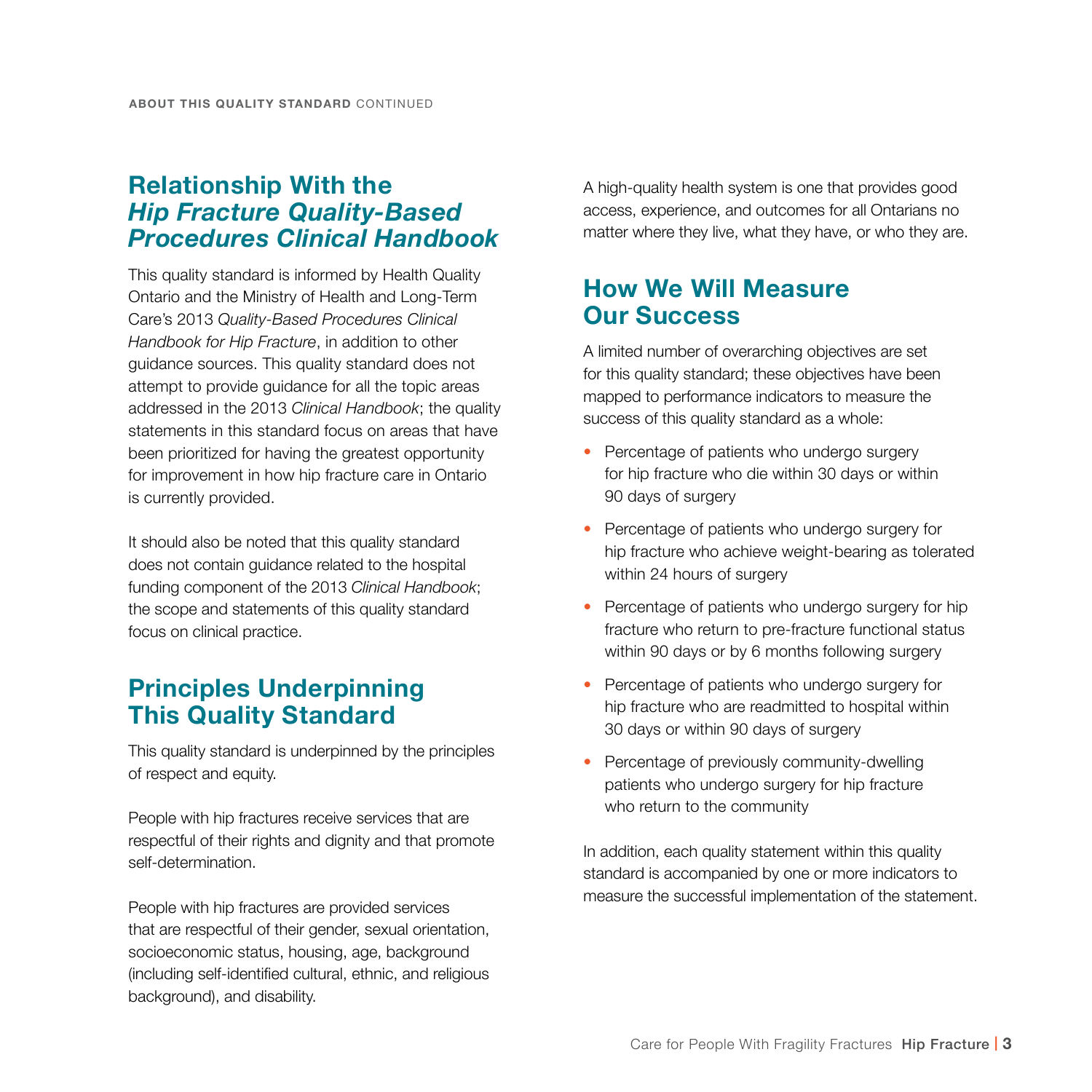# **Quality Statements in Brief**

### QUALITY STATEMENT 1: **Emergency Department Management**

Patients with suspected hip fracture are diagnosed within 1 hour of arriving at hospital. Preparation for surgery is initiated, and patients are admitted and transferred to a bed in an inpatient ward within 8 hours of arriving at hospital.

### QUALITY STATEMENT 2: **Surgery Within 48 Hours**

Patients with hip fracture receive surgery as soon as possible, within 48 hours of their first arrival at any hospital (including any time spent in a nonsurgical hospital).

### QUALITY STATEMENT 3: **Multimodal Analgesia**

Patients with suspected hip fracture have their pain assessed within 30 minutes of arriving at hospital and managed using a multimodal approach, including consideration of non-opioid systemic analgesics and peripheral nerve blocks.

### QUALITY STATEMENT 4: **Surgery for Stable Intertrochanteric Fractures**

Patients diagnosed with a stable intertrochanteric fracture are treated surgically with sliding hip screws.

### QUALITY STATEMENT 5: **Surgery for Subtrochanteric or Unstable Intertrochanteric Fractures**

Patients diagnosed with a subtrochanteric fracture or unstable intertrochanteric fracture are treated surgically with intramedullary nails.

### QUALITY STATEMENT 6: **Surgery for Displaced Intracapsular Fractures**

Patients diagnosed with a displaced intracapsular hip fracture are treated surgically with arthroplasty.

### QUALITY STATEMENT 7: **Postoperative Blood Transfusions**

Patients with hip fracture do not receive blood transfusions if they are asymptomatic and have a postoperative hemoglobin level equal to or higher than 80 g/L.

### QUALITY STATEMENT 8: **Weight-Bearing as Tolerated**

Patients with hip fracture are mobilized to weight-bearing as tolerated within 24 hours following surgery.

### QUALITY STATEMENT 9: **Daily Mobilization**

After surgery, patients with hip fracture are mobilized on a daily basis to increase their functional tolerance.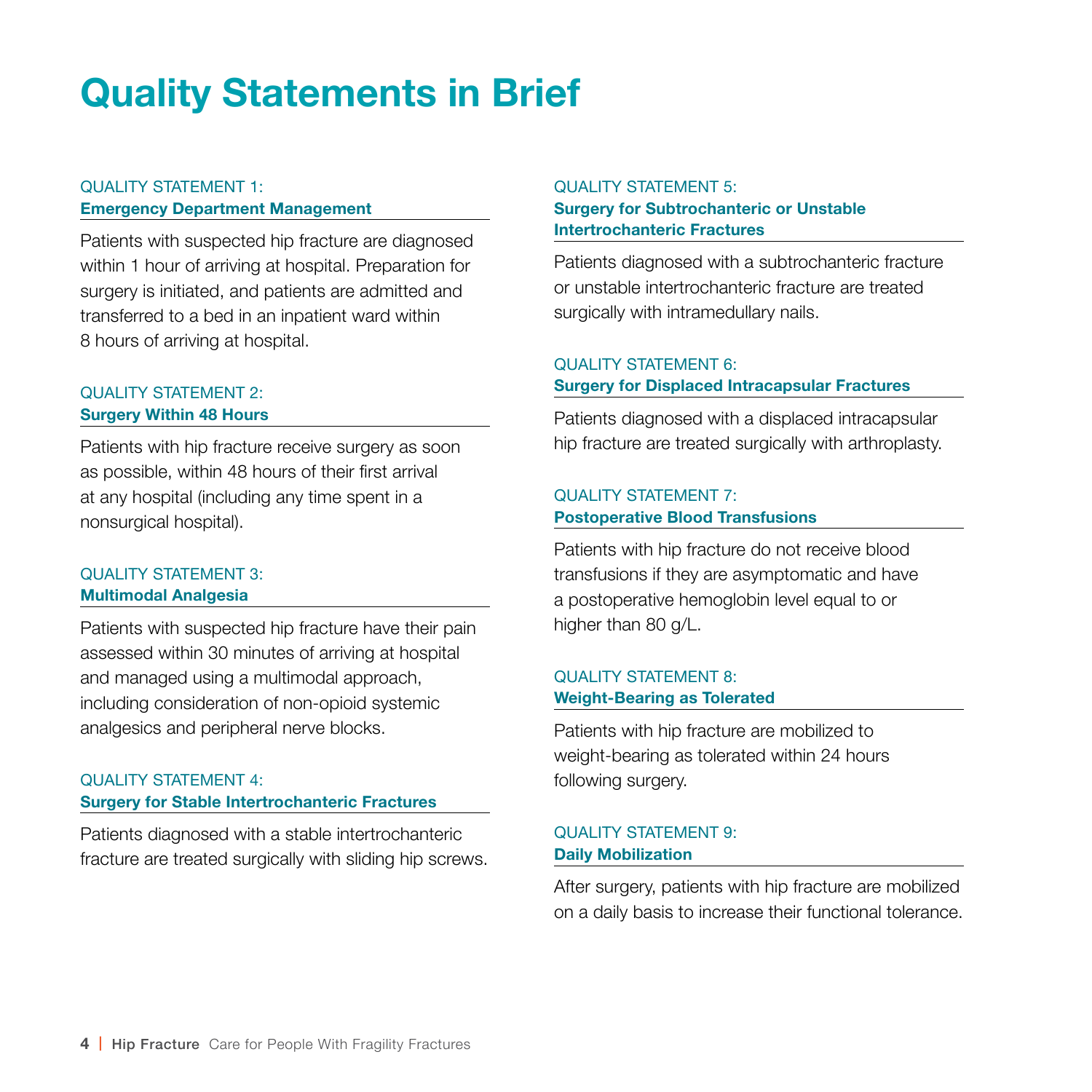### QUALITY STATEMENT 10: **Screening for and Managing Delirium**

Patients with hip fracture are screened for delirium using a validated tool as part of their initial assessment and then at least once every 12 hours while in hospital, after transitions between settings, and after any change in medical status. Patients receive interventions to prevent delirium and to promote recovery if delirium is present.

### QUALITY STATEMENT 11: **Postoperative Management**

Patients with hip fracture receive postoperative care from an interdisciplinary team in accordance with principles of geriatric care.

### QUALITY STATEMENT 12: **Patient, Family, and Caregiver Information**

Patients with hip fracture and/or their family and caregivers are given information on patient care that is tailored to meet the patient's needs and delivered at appropriate times in the care continuum.

### QUALITY STATEMENT 13: **Rehabilitation**

Patients with hip fracture participate in an interdisciplinary rehabilitation program (in an inpatient setting, a community setting, or a combination of both) with the goal of returning to their pre-fracture functional status.

### QUALITY STATEMENT 14: **Osteoporosis Management**

While in hospital, patients with hip fracture undergo an osteoporosis assessment from a clinician with osteoporosis expertise and, when appropriate, are offered pharmacologic therapy for osteoporosis.

### QUALITY STATEMENT 15: **Follow-Up Care**

Patients with hip fracture are discharged from inpatient care with a scheduled follow-up appointment with a primary care provider within 2 weeks of returning home and a scheduled follow-up appointment with the orthopaedic service within 12 weeks of their surgery.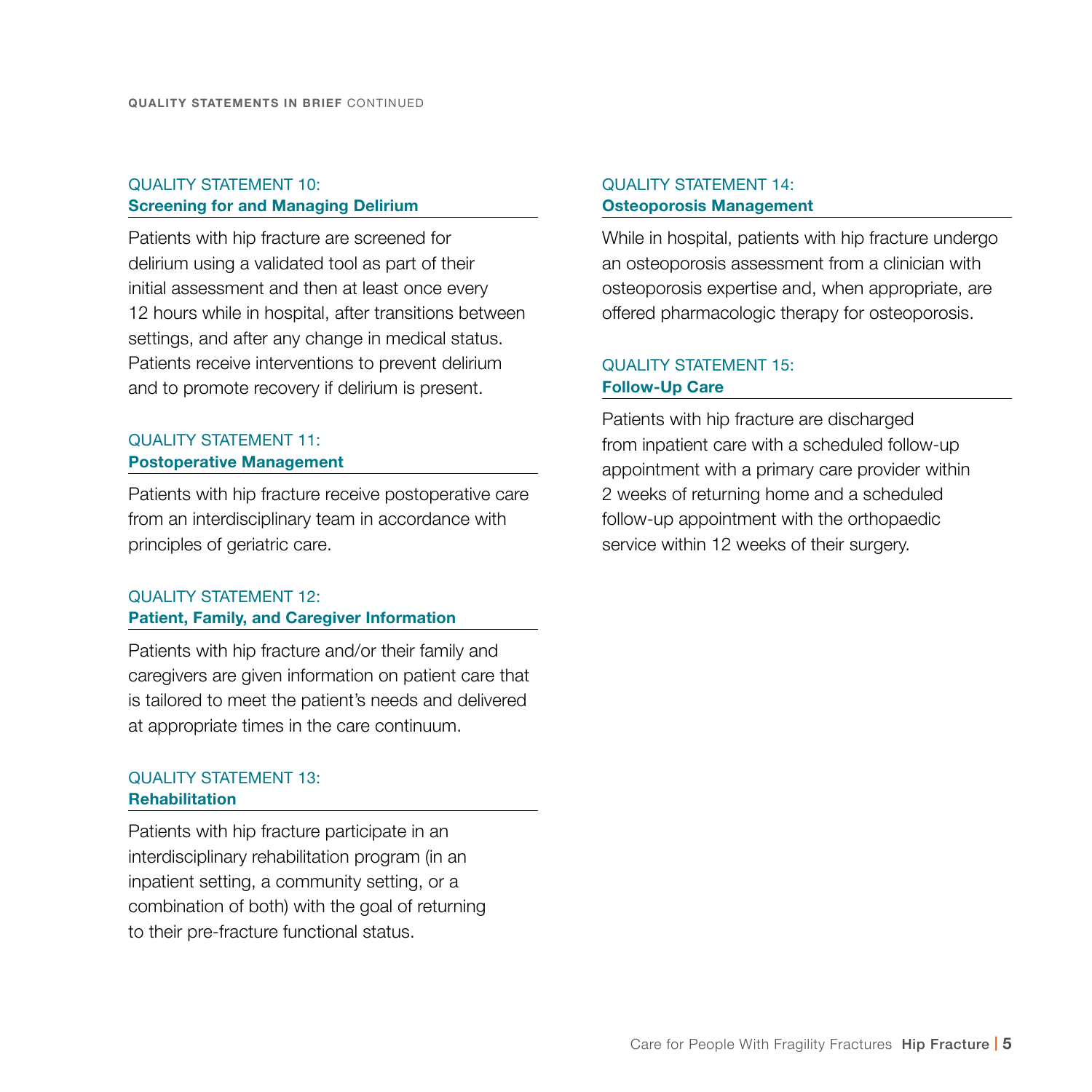# **Emergency Department Management**

**Patients with suspected hip fracture are diagnosed within 1 hour of arriving at hospital. Preparation for surgery is initiated, and patients are admitted and transferred to a bed in an inpatient ward within 8 hours of arriving at hospital.** 

# **Background**

To reduce delays to surgery, patients with suspected hip fracture should be rapidly assessed, diagnosed, and prepared for surgery upon arrival at hospital.<sup>1</sup> Once a hip fracture is diagnosed, patients should receive a preoperative assessment, including

admission and transfer to an inpatient bed within 8 hours. If a patient is to be transferred to another hospital for surgery, preparations for their transfer should begin after diagnosis.

**Source:** Advisory committee consensus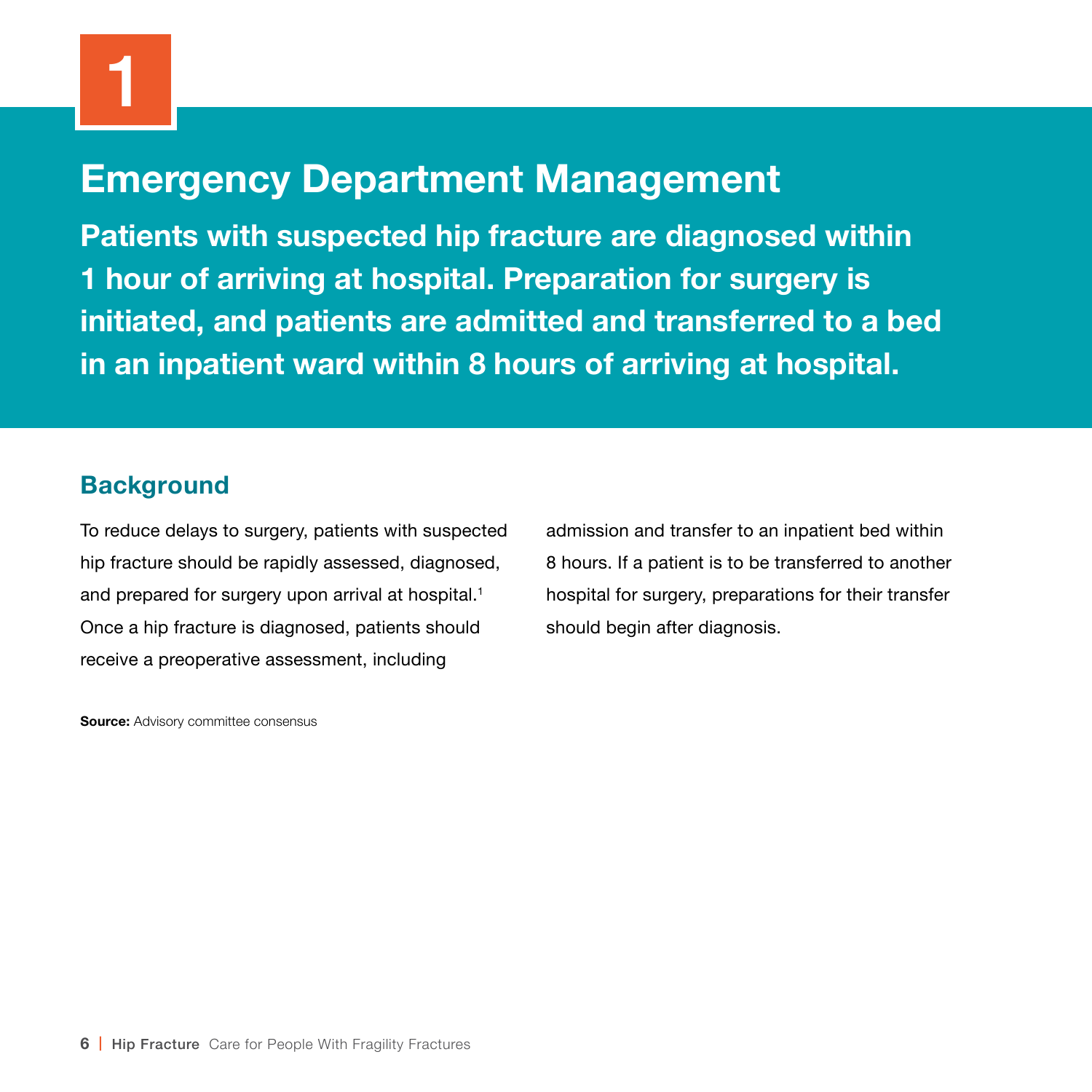

### For Patients

You should be seen by a doctor within 1 hour of arriving at the hospital so you can be diagnosed and receive treatment as quickly as possible. You should be transferred to an inpatient bed within 8 hours of arriving at the hospital.

# For Clinicians

If you suspect that a person has a hip fracture, ensure that they are diagnosed, that preparation for surgery is initiated, and that the patient is transferred to an inpatient bed within 8 hours.

# For Health Services

Ensure that systems, processes, and resources are in place to assist clinicians with the assessment of people with suspected hip fracture. This includes ensuring access to validated assessment tools, laboratory testing, necessary imaging, and areas for physical examination; providing the time required for a full assessment; and ensuring availability of trained professionals.

# **Quality Indicators**

# Process Indicators

Percentage of patients with a suspected hip fracture who have imaging (typically x-ray) and who are seen by a physician within 1 hour of arrival at hospital

- Denominator: total number of adults presenting to hospital with suspected hip fracture
- Numerator: number of people in the denominator who have imaging (x-ray, CT scan, or MRI) and are seen by a physician within 1 hour of arrival at hospital
- Data source: local data collection

### **DEFINITIONS USED WITHIN THIS QUALITY STATEMENT**

#### **Hip fracture diagnosis**

Hip fracture diagnosis requires a clinical assessment by a physician, imaging (typically x-ray; rarely computerized tomography [CT] or magnetic resonance imaging [MRI]), and subsequent imaging interpretation to confirm the diagnosis.

### **Initial preparation for surgery**

Further assessments may be needed once the patient is transferred out of the emergency department. Initial preparation for surgery involves the following, which should occur within 8 hours of arrival at hospital:

- Baseline information and history, including pre-fracture functional status, cognitive status, and delirium screen
- Bloodwork
- Consultations as needed
- Electrocardiography (ECG)
- Medication adiustment or discontinuation as needed
- Preparation for transfer if patient is to be transferred to another hospital for surgery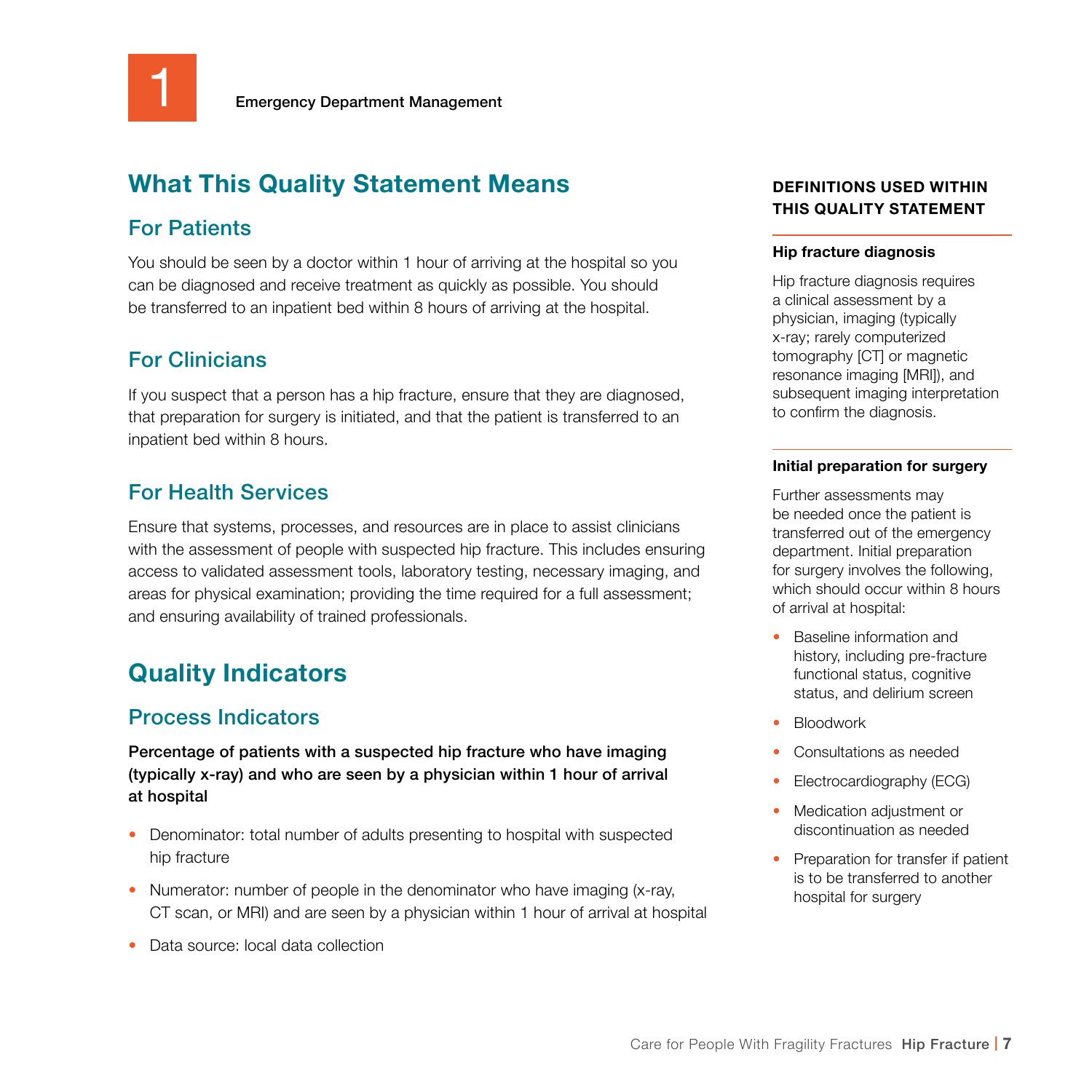

#### **PROCESS INDICATORS** CONTINUED

### Percentage of patients with a confirmed hip fracture who are transferred to an inpatient bed within 8 hours of arrival at hospital

- Denominator: total number of adults presenting to hospital with a primary diagnosis of fragility hip fracture
- Numerator: number of people in the denominator who are transferred to an inpatient bed within 8 hours of arrival at hospital
- Data source: local data collection

### Percentage of hip fracture patients who receive initial preparation for surgery within 8 hours of arrival at hospital

- Denominator: total number of adults admitted to hospital with a primary diagnosis of fragility hip fracture
- Numerator: number of people in the denominator who receive bloodwork, consultations (e.g., orthopaedic surgery, anaesthesia), ECG, and medication adjustment or discontinuation as needed within 8 hours of arrival at hospital
- Data source: local data collection

### Structural Indicator

Percentage of surgical hospitals that have a protocol, including a standardized order set, to prioritize the admission process for hip fracture patients such that they are admitted and transferred to an inpatient bed within 8 hours

• Data source: Regional and/or provincial data collection method would need to be developed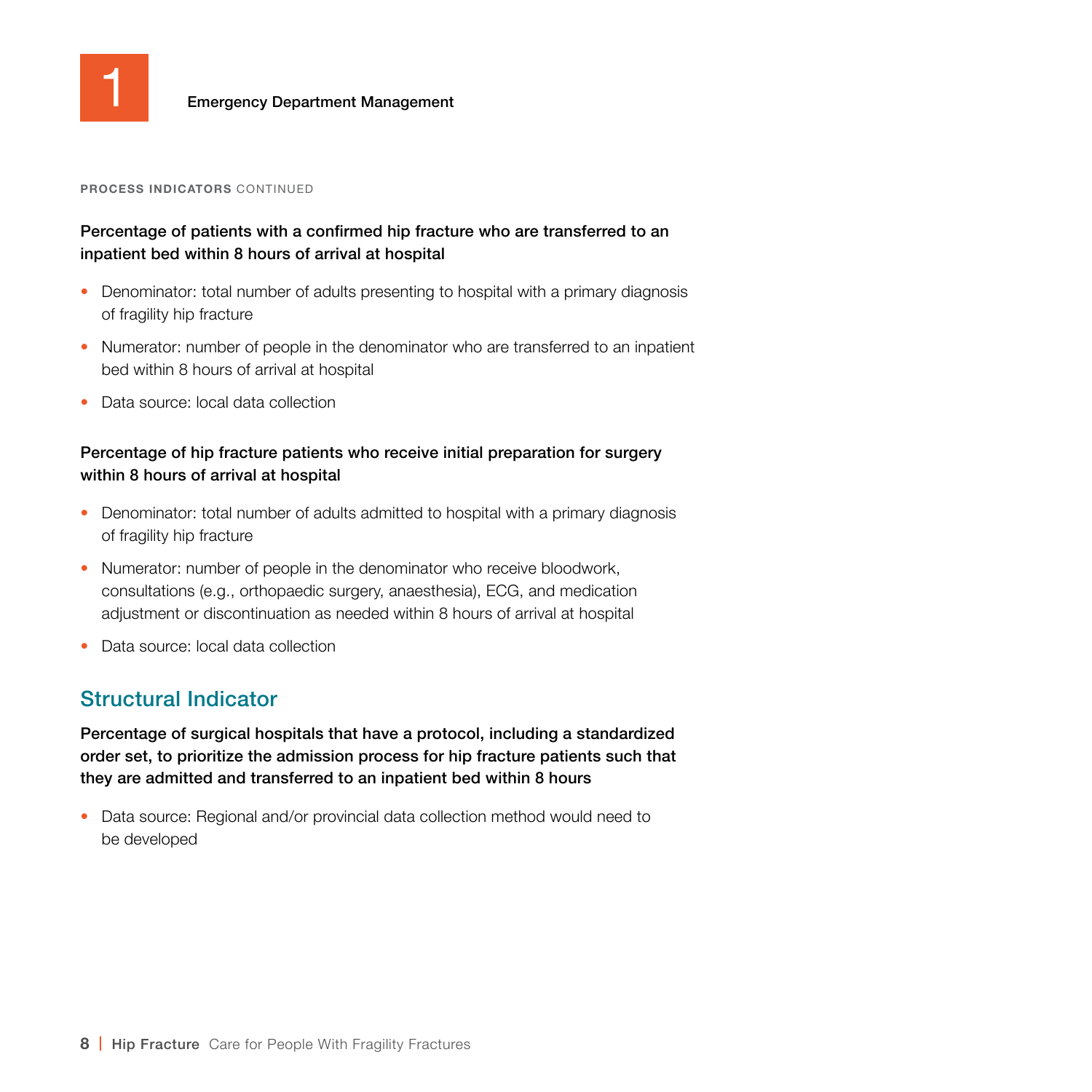# **Surgery Within 48 Hours**

**Patients with hip fracture receive surgery as soon as possible, within 48 hours of their first arrival at any hospital (including any time spent in a nonsurgical hospital).** 

# **Background**

Hip fracture patients requiring surgery should receive surgical intervention as soon as possible, within a maximum of 48 hours of their first presentation to a hospital, regardless of whether they are subsequently transferred to another

hospital for surgery.1 Increased time to surgery causes prolongation of pain, extended inpatient stay, and is associated with increased morbidity and mortality.2,3

Sources: American Academy of Orthopaedic Surgeons, 2014<sup>3</sup> | Health Quality Ontario, 2013<sup>1</sup> | National Institute for Health and Care Excellence, 2011<sup>2</sup>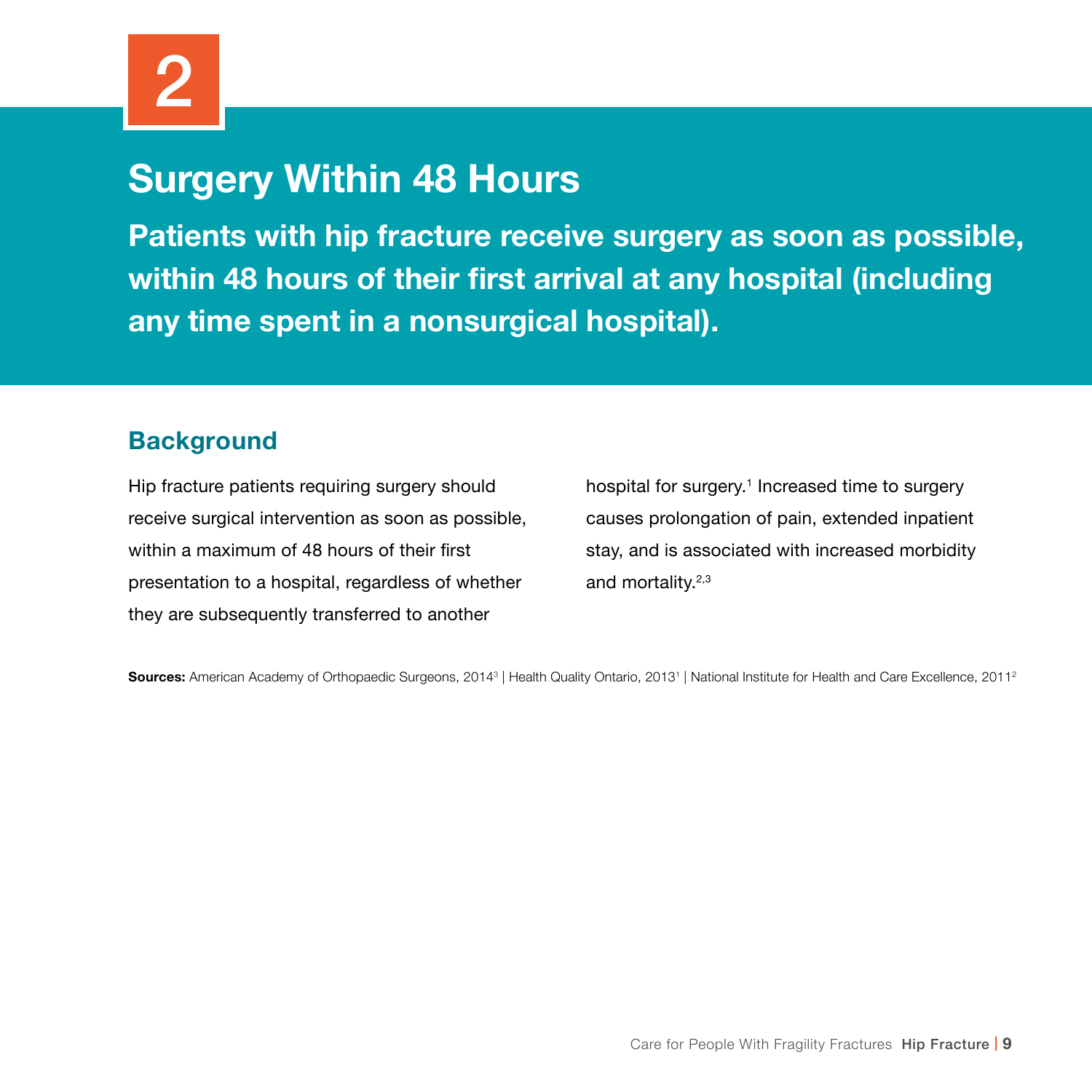# For Patients

You should have surgery on your hip fracture within 48 hours of arriving at the hospital, even if you need to be transferred to a different hospital to have your surgery.

# For Clinicians

If you know that your patient has a hip fracture and requires surgery, ensure that they are operated on as soon as possible, and no more than 48 hours after arrival at any hospital.

### For Health Services

Ensure that systems, processes, and resources are in place to ensure rapid surgical intervention for people with hip fractures. This includes having protocols, hip fracture pathways, medical directives, and standardized order sets in place to ensure that the 48-hour target is met.

# **Quality Indicators**

### Process Indicators

### Percentage of patients who underwent hip fracture surgery who had surgery within 48 hours of first arrival at any hospital

- Denominator: total number of adults admitted to hospital with a primary diagnosis of fragility hip fracture who undergo surgery for hip fracture
- Numerator: number of people in the denominator who underwent surgery within 48 hours of first arrival at any hospital
- Data source: Discharge Abstract Database, National Ambulatory Care Reporting System

### Median and 90th percentile number of hours patients wait to receive hip fracture surgery following first arrival at any hospital

• Data source: Discharge Abstract Database, National Ambulatory Care Reporting System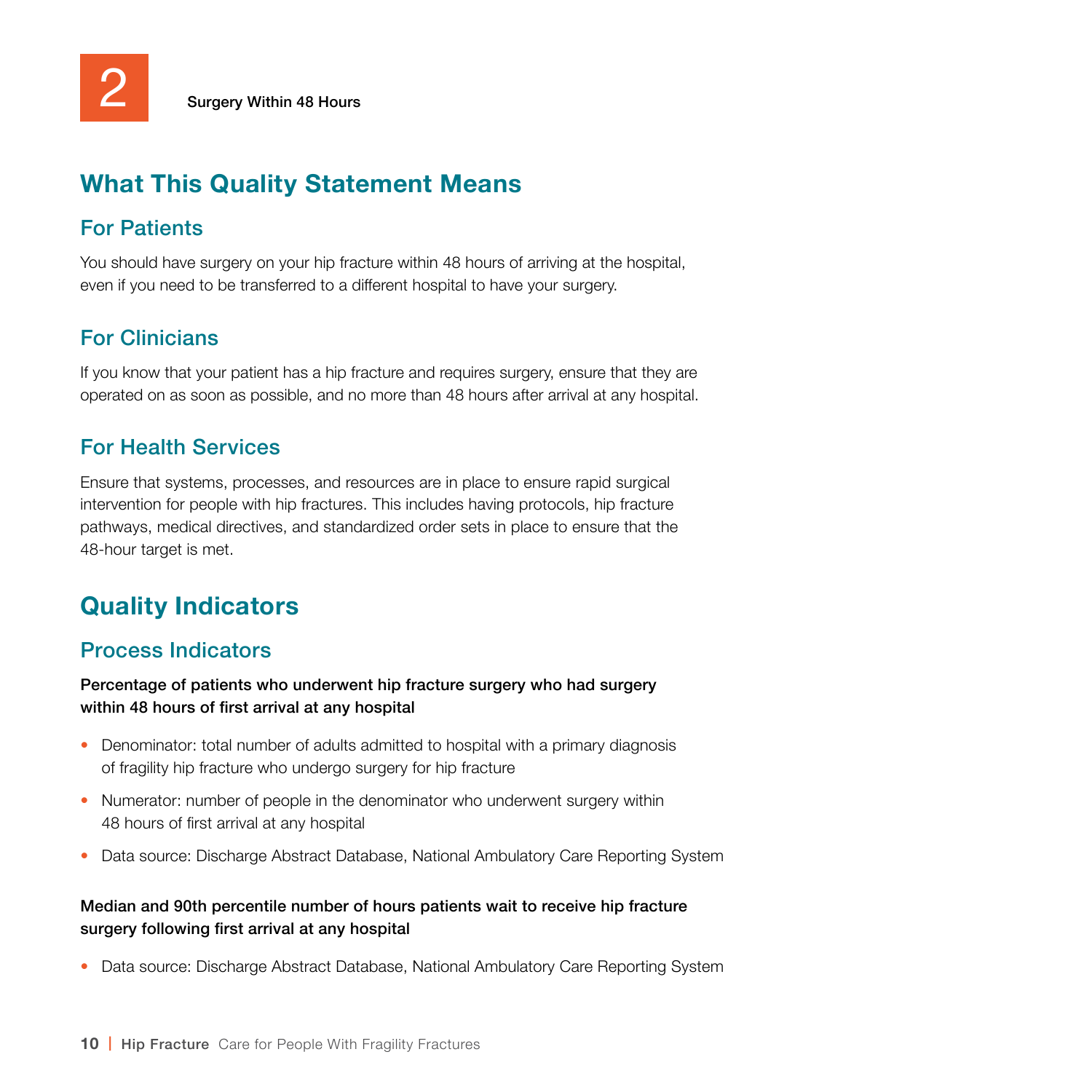# **Multimodal Analgesia**

**Patients with suspected hip fracture have their pain assessed within 30 minutes of arriving at hospital and managed using a multimodal approach, including consideration of non-opioid systemic analgesics and peripheral nerve blocks.**

# **Background**

For patients who have experienced a hip fracture, pain is one of the main physiological and psychological stresses.<sup>2</sup> A patient's pre–hip fracture pain medications should be reviewed (as applicable) to assess the need for continuation or substitution while in hospital.<sup>1</sup>

Opioids are effective at relieving acute pain; however, they are associated with side effects including confusion, vomiting, constipation, sedation, and respiratory depression.<sup>2</sup> It is important to consider the use of multimodal

analgesia to reduce dose-dependent opioidrelated side effects.<sup>4</sup> Nonnarcotic systemic analgesics, such as acetaminophen and nonsteroidal anti-inflammatory drugs (if not contraindicated), and peripheral nerve blocks, such as a fascia iliaca or femoral nerve block, can improve pain control, reduce postoperative delirium, and reduce overall opioid requirements.1-4 Peripheral nerve blockade should be performed by medical practitioners with appropriate training, with consideration of the benefits and risks of the procedure, and with an explanation of the procedure to the patient.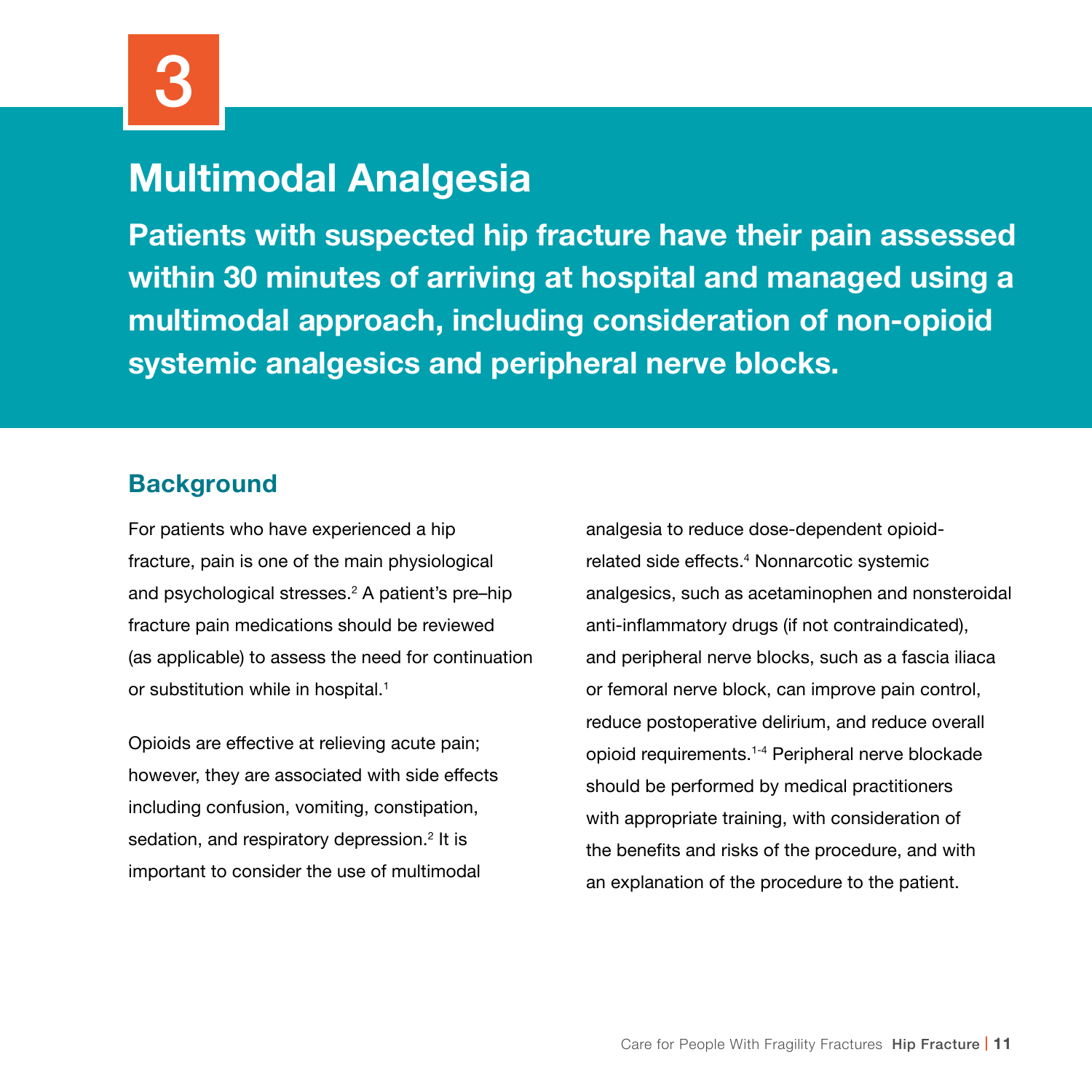

**BACKGROUND** CONTINUED

### Choice of Anaesthesia

Patients undergoing hip fracture surgery receive either neuraxial or general anaesthesia. As current evidence suggests that the two modalities are equivalent for most outcomes, the choice of anaesthesia should be made based on patient characteristics and, where possible,

in consultation with the patient and family or caregivers. Neuraxial anaesthesia may be contraindicated for patients on anticoagulation medication; surgery should not be delayed if general anaesthesia is an acceptable option.

**Sources:** American Academy of Orthopaedic Surgeons, 2014<sup>3</sup> | Health Quality Ontario, 2013<sup>1</sup> | National Institute for Health and Care Excellence, 2011<sup>2</sup>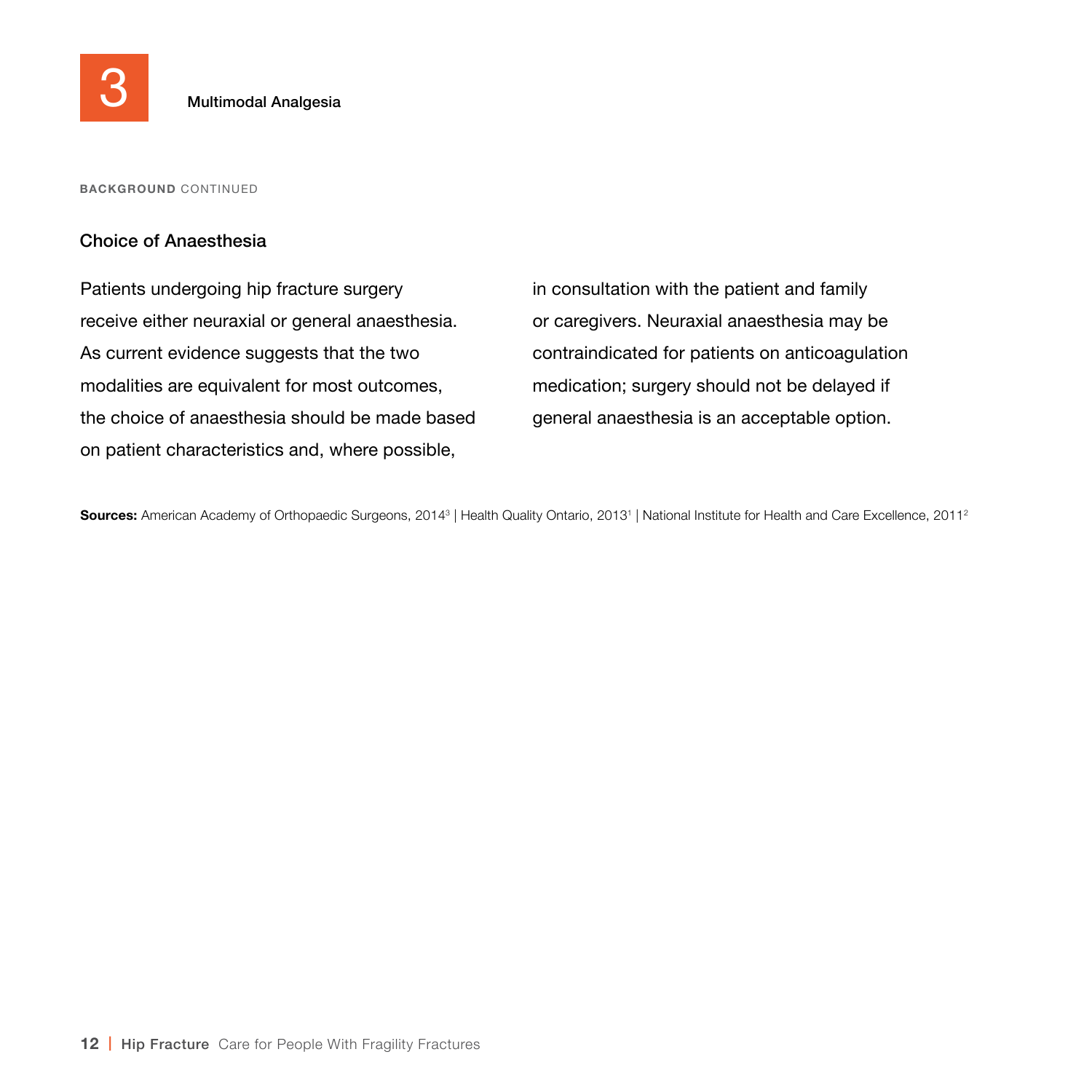

# For Patients

Your pain should be assessed and treated promptly upon arriving at the emergency department. Various pain relief treatments should be considered, including non-opioid treatments.

# For Clinicians

If you suspect that a person has a hip fracture, ensure that their pain is immediately assessed and managed. If the patient needs opioids, consider augmentation with non-opioid systemic analgesics and/or a peripheral nerve block to reduce the opioid dosage needed to manage the patient's pain.

# For Health Services

Ensure that systems, processes, and resources are in place to assist clinicians with the rapid assessment of pain in the emergency department. Ensure that appropriate training and resources are available for clinicians such that all can become competent at inserting and initiating peripheral nerve blocks.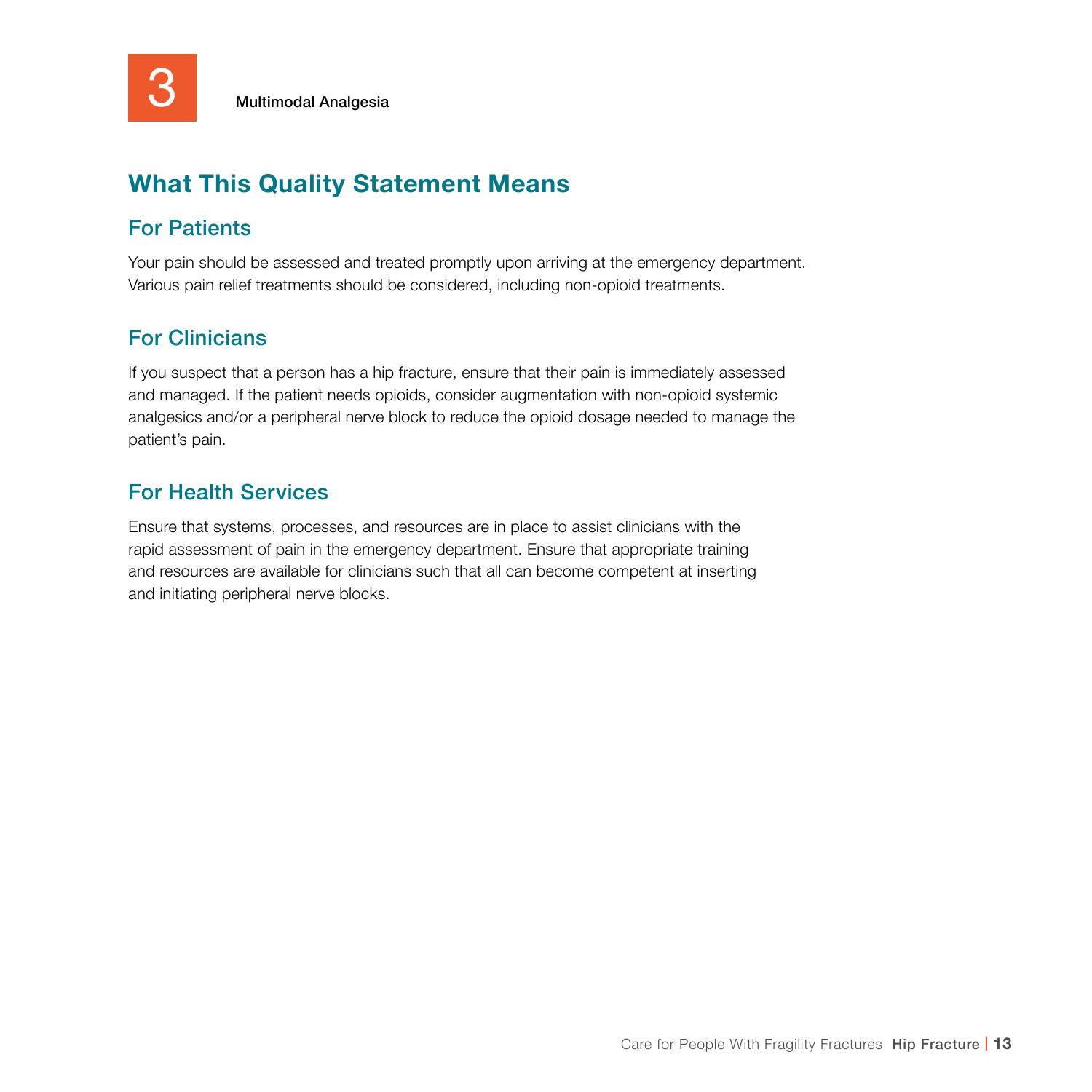# **Quality Indicators**

### Process Indicators

Percentage of patients with suspected hip fracture whose pain is assessed within 30 minutes of arrival at hospital

- Denominator: total number of patients presenting to hospital with suspected hip fracture
- Numerator: number of people in the denominator whose pain is assessed within 30 minutes of arrival at hospital
- Data source: local data collection

### Percentage of hip fracture patients with an order for opioids who do not also receive non-opioid systemic analgesia or a nerve block

- Denominator: total number of adults admitted to hospital with a primary diagnosis of fragility hip fracture with an order for opioids
- Numerator: number of people in the denominator who do not receive non-opioid systemic analgesia or a nerve block
- Data source: local data collection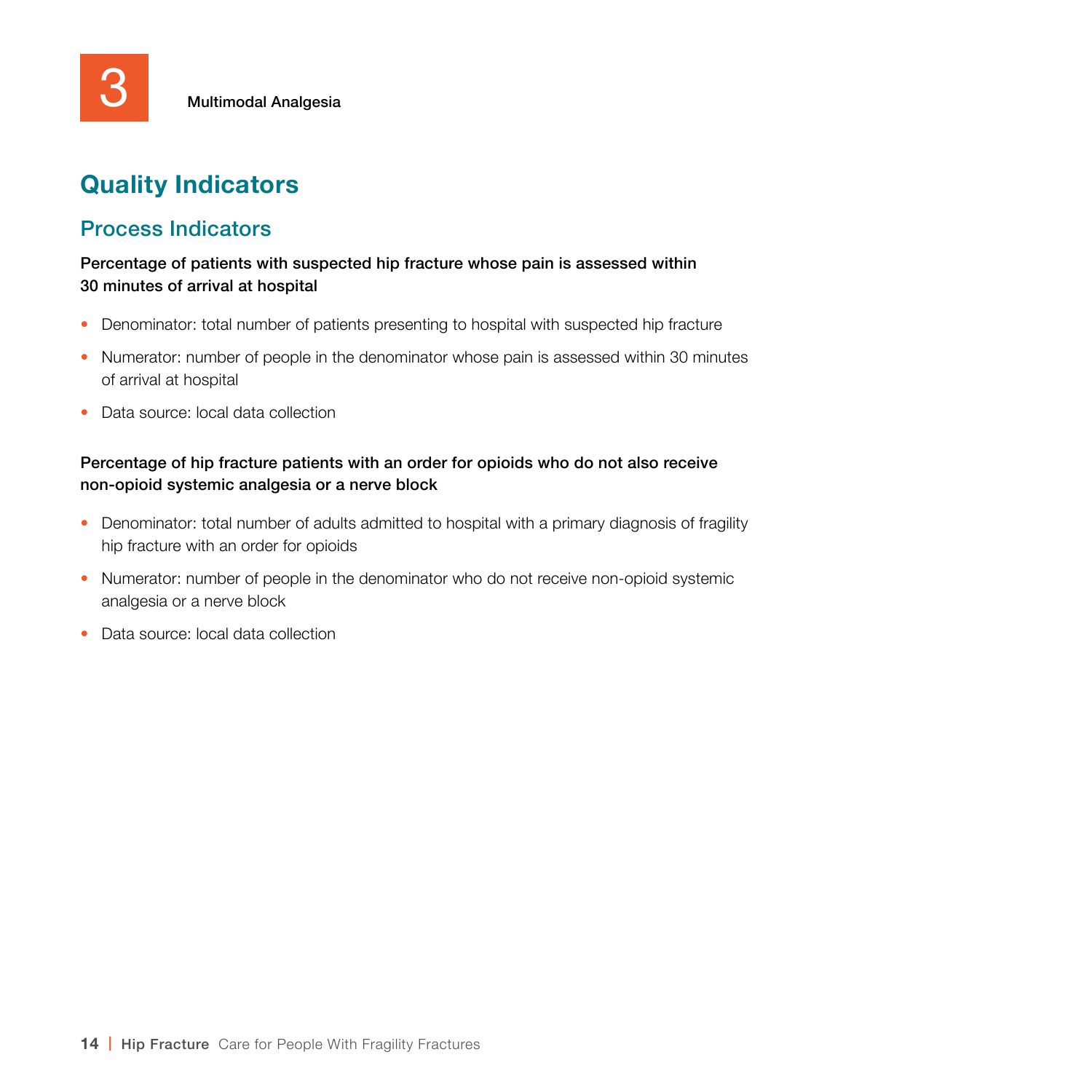

# **Surgery for Stable Intertrochanteric Fractures**

**Patients diagnosed with a stable intertrochanteric fracture are treated surgically with sliding hip screws.**

# **Background**

Stable fractures of the upper femur can be repaired with either a sliding hip screw or intramedullary nail.<sup>3</sup> The two implants are similarly effective, but sliding hip screws are less expensive than intramedullary nails<sup>1</sup> and are associated with reduced blood loss during surgery.3

**Sources:** Health Quality Ontario, 2013<sup>1</sup> | National Institute for Health and Care Excellence, 2011<sup>2</sup>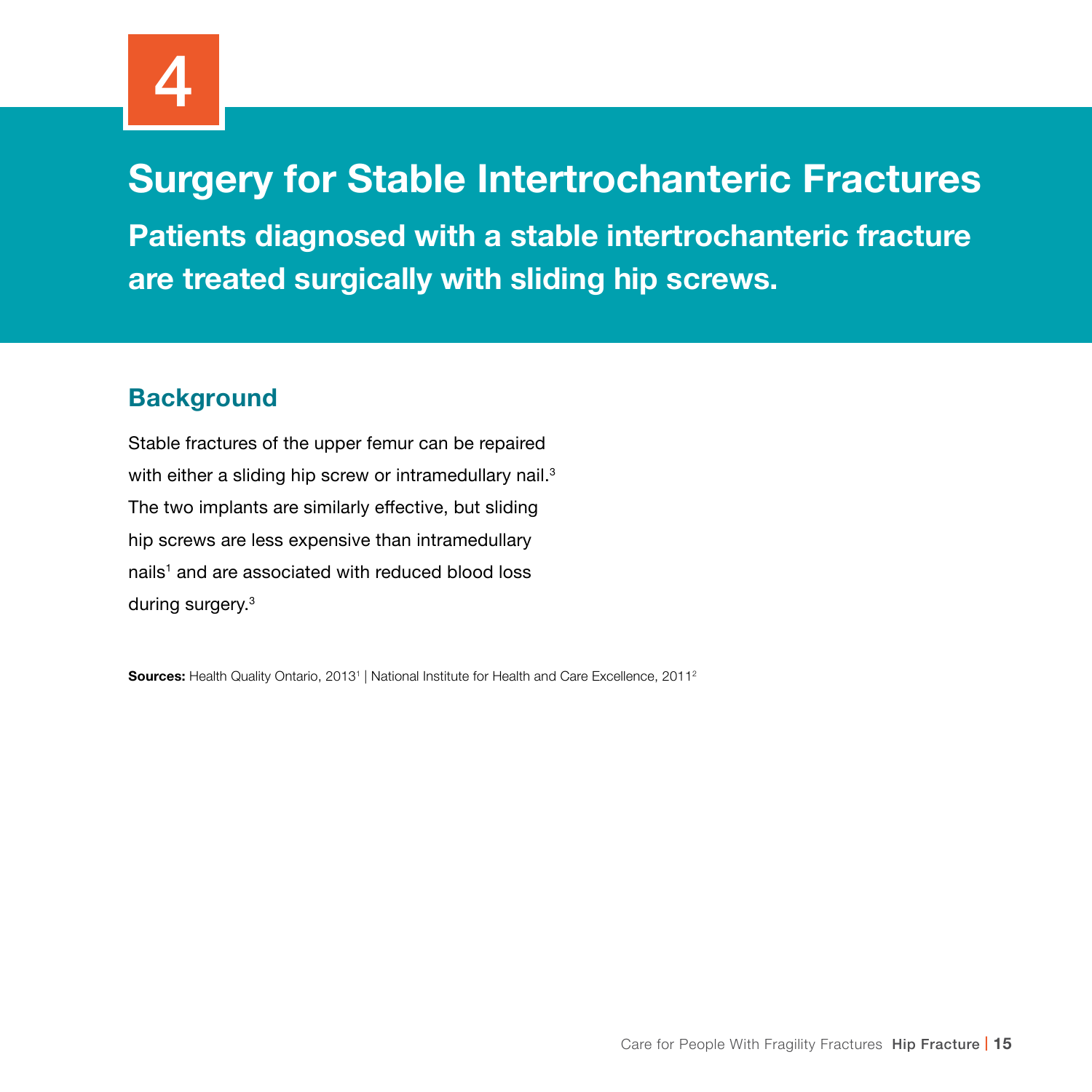

# For Patients

Your surgeon should explain which type of surgery is most appropriate for your type of hip fracture.

# For Clinicians

If your patient has a stable intertrochanteric fracture, use a sliding hip screw whenever possible.

# For Health Services

Ensure that surgeons have access to all resources necessary to perform appropriately selected procedures.

# **Quality Indicators**

# Process Indicator

Percentage of patients diagnosed with a stable intertrochanteric hip fracture who receive sliding hip screws during surgical intervention

- Denominator: total number of adults diagnosed with a stable intertrochanteric hip fracture who undergo surgery
- Numerator: number of people in the denominator who receive sliding hip screws
- Data sources: Discharge Abstract Database, local data collection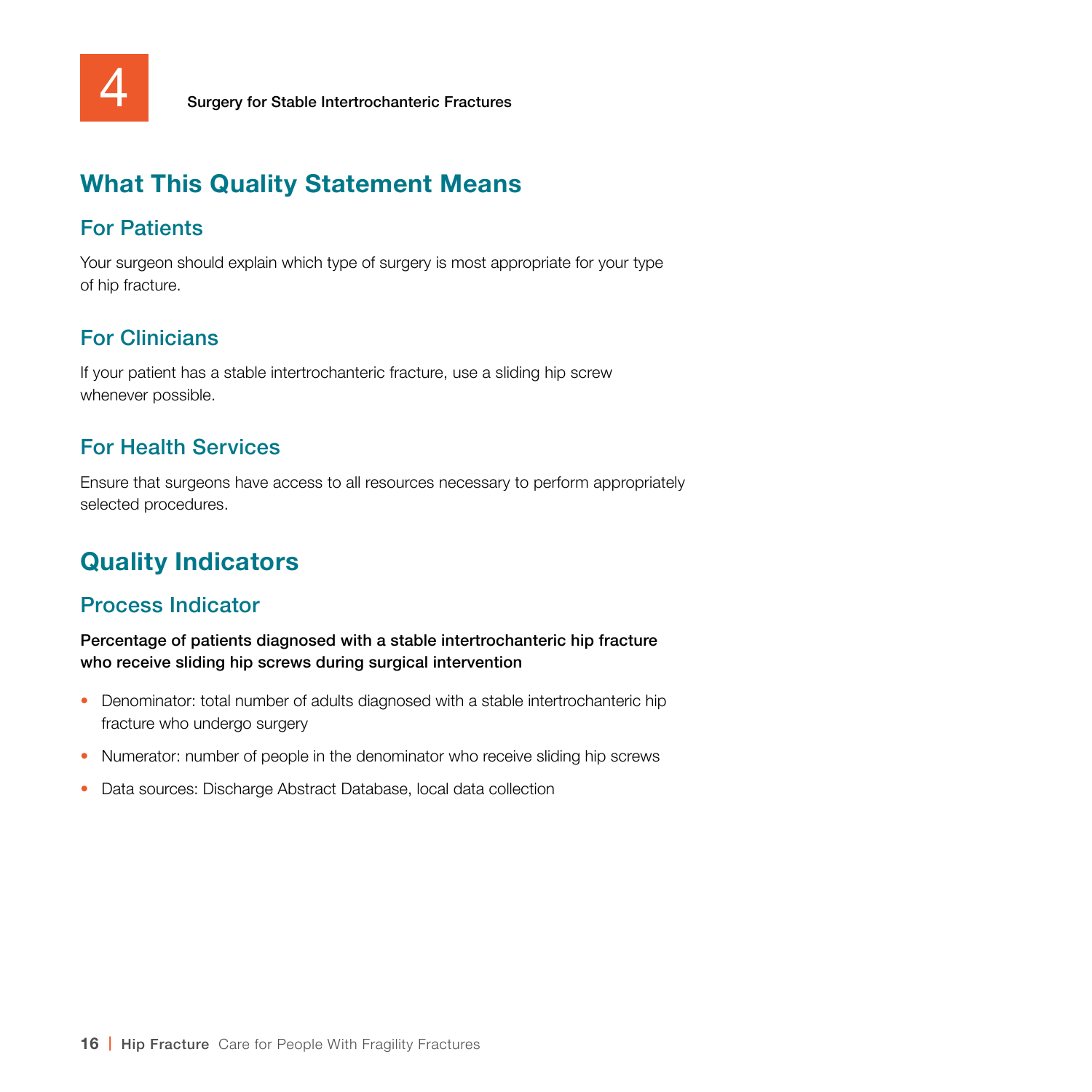# **Surgery for Subtrochanteric or Unstable Intertrochanteric Fractures**

**Patients diagnosed with a subtrochanteric fracture or unstable intertrochanteric fracture are treated surgically with intramedullary nails.**

# **Background**

Lower complication rates are associated with the use of intramedullary nails versus sliding hip screws in the treatment of subtrochanteric and unstable intertrochanteric fractures.3 When used to treat subtrochanteric fractures, intramedullary nails have been shown to result in fewer cases of

fracture fixation failure than sliding hip screws.<sup>2</sup> Further, the use of intramedullary nails in surgery for unstable intertrochanteric fractures has been shown to result in improved mobility and decreased limb shortening when compared to sliding hip screws.<sup>3</sup>

**Sources:** American Academy of Orthopaedic Surgeons, 2014<sup>3</sup> | Health Quality Ontario, 2013<sup>1</sup> | National Institute for Health and Care Excellence, 2011<sup>2</sup>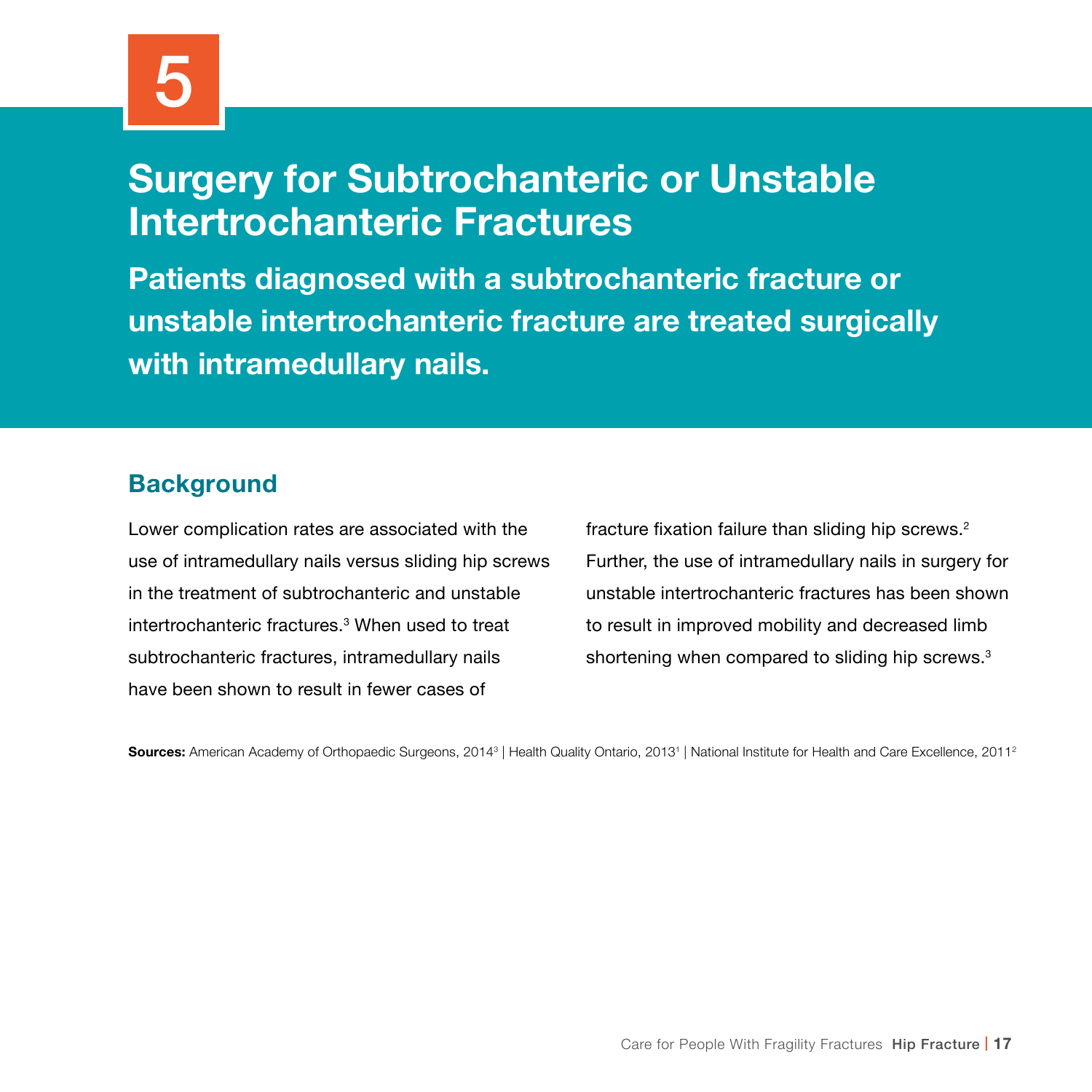### For Patients

Your surgeon should explain which type of surgery is most appropriate for your type of hip fracture.

# For Clinicians

If your patient has a subtrochanteric fracture, use intramedullary nails. If your patient was ambulatory before their hip fracture and has an unstable intertrochanteric fracture, use intramedullary nails. If your patient was not ambulatory before their hip fracture and has an unstable intertrochanteric fracture, use a sliding hip screw.

# For Health Services

Ensure that surgeons have access to all resources necessary to perform appropriately selected procedures.

# **Quality Indicators**

### Process Indicator

Percentage of patients diagnosed with a subtrochanteric or unstable intertrochanteric fracture who are treated with intramedullary nails

- Denominator: total number of adults diagnosed with either a subtrochanteric fracture or an unstable intertrochanteric fracture who undergo surgery
- Numerator: number of people in the denominator who receive intramedullary nails
- Data source: Discharge Abstract Database, local data collection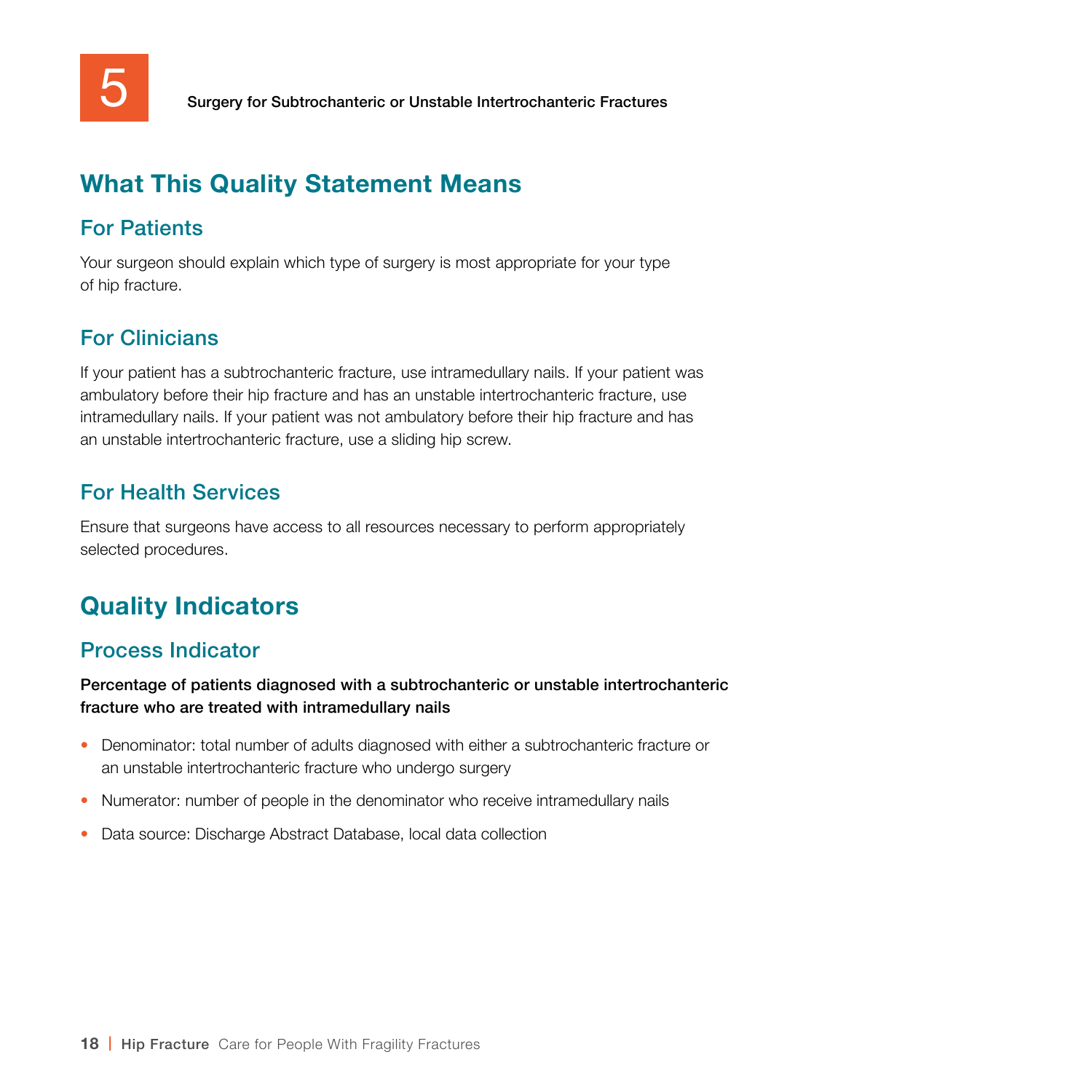# **Surgery for Displaced Intracapsular Fractures**

**Patients diagnosed with a displaced intracapsular hip fracture are treated surgically with arthroplasty.**

# **Background**

Most patients with a displaced intracapsular fracture should receive surgical arthroplasty because it is associated with lower reoperation rates, fewer patient reports of pain, and better functional and quality-of-life scores compared with internal fixation.<sup>2</sup> In rare cases in which the clinician feels that the patient may benefit from

preservation of the hip joint (e.g., patients who are 60 years of age or younger and very active), reduction and fixation may be considered. Younger patients diagnosed with displaced femoral neck fractures who undergo internal fixation may also benefit from expedited surgery (i.e., within 6 hours) due to the potential risk of avascular necrosis.

### **Sources:** American Academy of Orthopaedic Surgeons, 2014<sup>3</sup> | Health Quality Ontario, 2013<sup>1</sup> | National Institute for Health and Care Excellence, 20112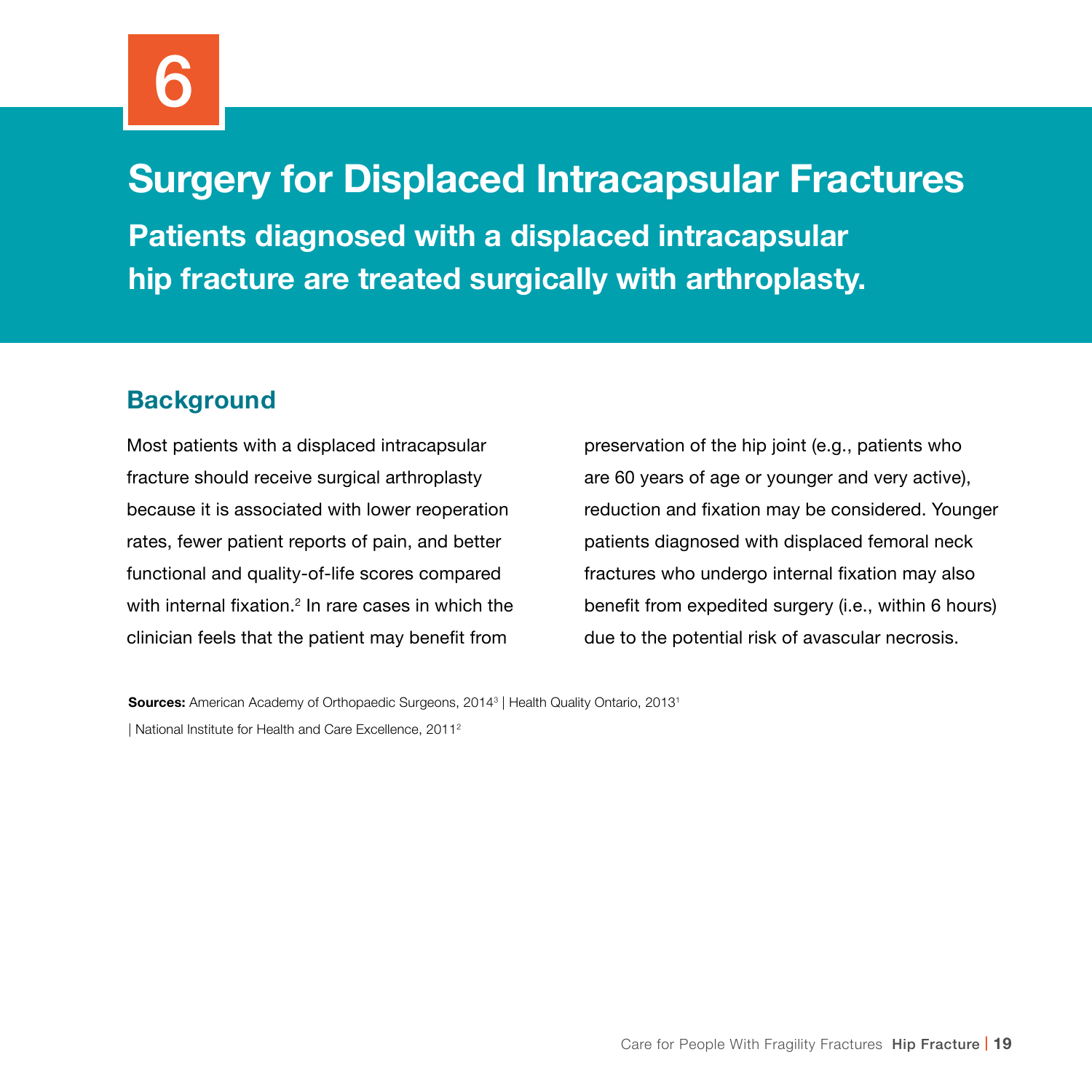# For Patients

Your surgeon should explain which type of surgery is most appropriate for your type of hip fracture.

# For Clinicians

If your patient has a displaced intracapsular fracture, they should almost always receive arthroplasty (total arthroplasty or hemiarthroplasty). In rare cases of younger and very active patients, you may consider reduction and fixation to preserve the hip joint.

### For Health Services

Ensure that surgeons have access to all resources necessary to perform appropriately selected procedures.

# **Quality Indicators**

# Process Indicator

Percentage of patients diagnosed with a displaced intracapsular fracture who undergo arthroplasty (total arthroplasty or hemiarthroplasty)

- Denominator: total number of adults diagnosed with a displaced intracapsular fracture who undergo surgery
- Numerator: number of people in the denominator who undergo arthroplasty (total arthroplasty or hemiarthroplasty)
- Data source: Discharge Abstract Database, local data collection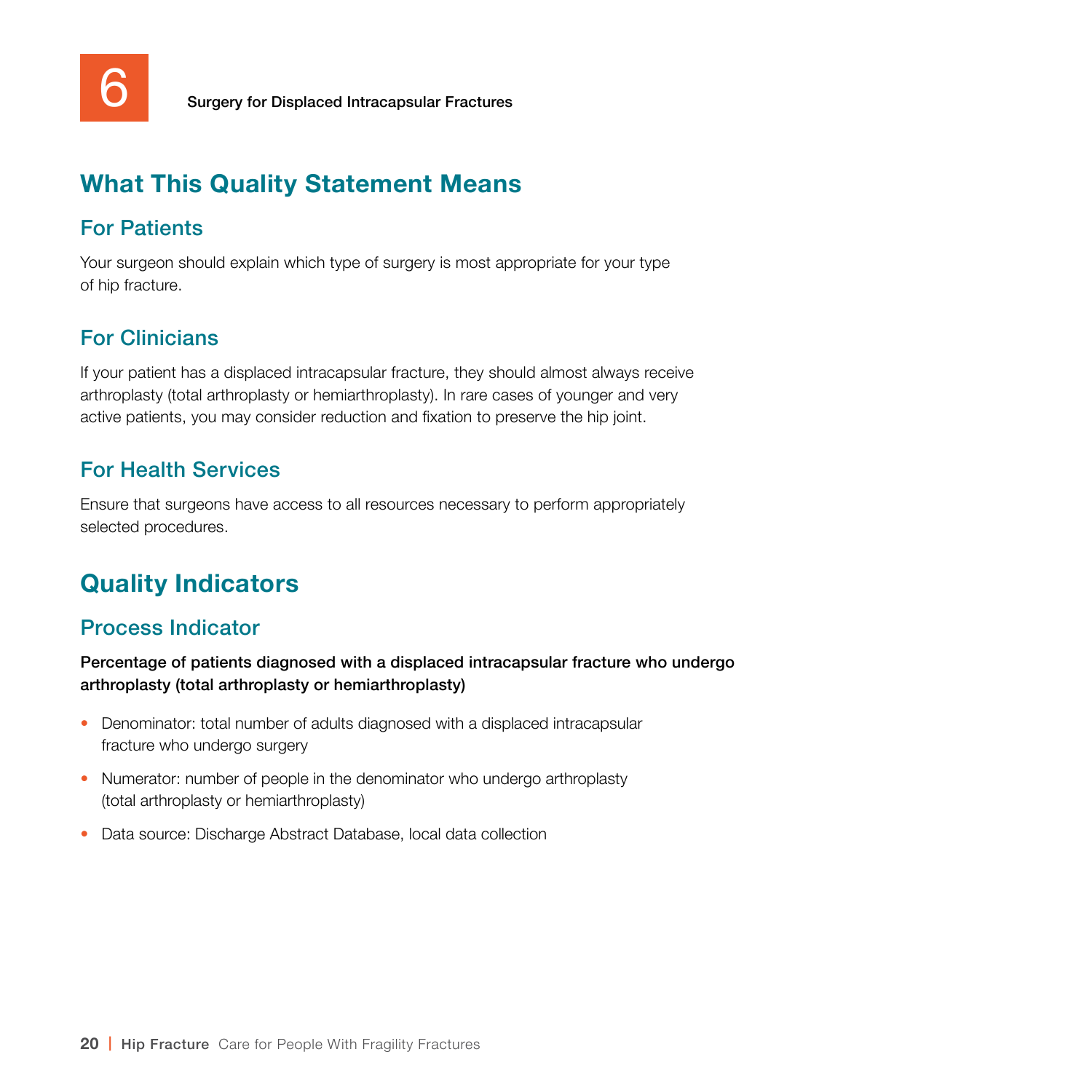# **Postoperative Blood Transfusions**

**Patients with hip fracture do not receive blood transfusions if they are asymptomatic and have a postoperative hemoglobin level equal to or higher than 80 g/L.** 

# **Background**

A restrictive blood transfusion strategy for hip fracture patients, in which medically stable patients with a hemoglobin level equal to or higher than 80 g/L do not receive transfusions, has been found to be safe compared to less restrictive transfusion thresholds.3

**Source:** American Academy of Orthopaedic Surgeons, 2014<sup>3</sup>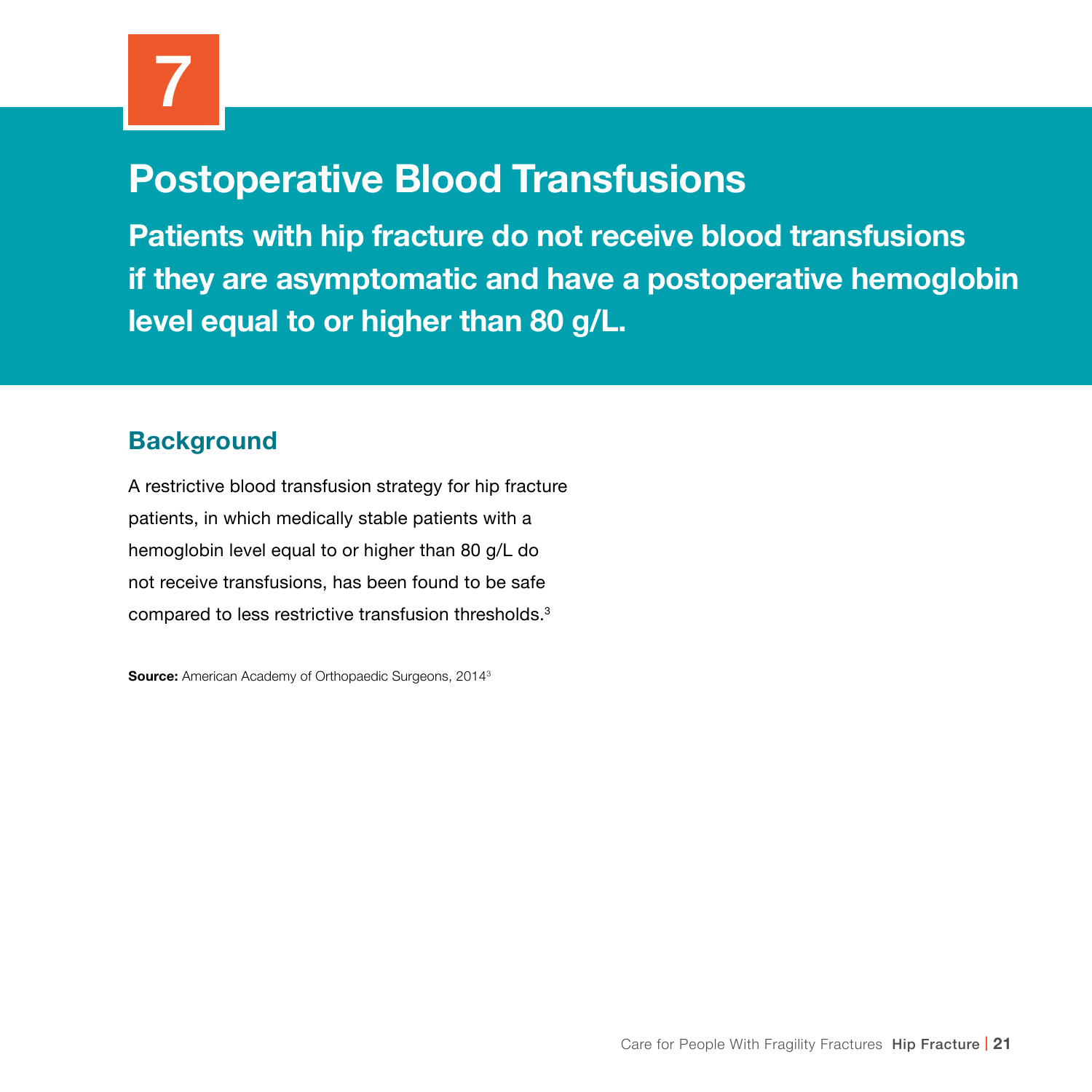# For Patients

You should receive a blood transfusion after hip fracture surgery only if your hemoglobin is very low (below 80 g/L).

# For Clinicians

Do not routinely perform postoperative blood transfusions for hip fracture patients if they have a hemoglobin level equal to or higher than 80 g/L.

# For Health Services

Ensure that protocols, pathways, medical directives, and standardized order sets include reference to restrictive blood transfusion recommendations for postoperative hip fracture patients.

# **Quality Indicators**

# Process Indicator

Percentage of patients who undergo hip fracture surgery, have a postoperative hemoglobin level equal to or higher than 80 g/L, and who receive a blood transfusion

- Denominator: total number of adults with a primary diagnosis of fragility hip fracture who undergo surgery for hip fracture and have a postoperative hemoglobin level equal to or higher than 80 g/L
- Numerator: number of patients in the denominator who receive a blood transfusion
- Data source: local data collection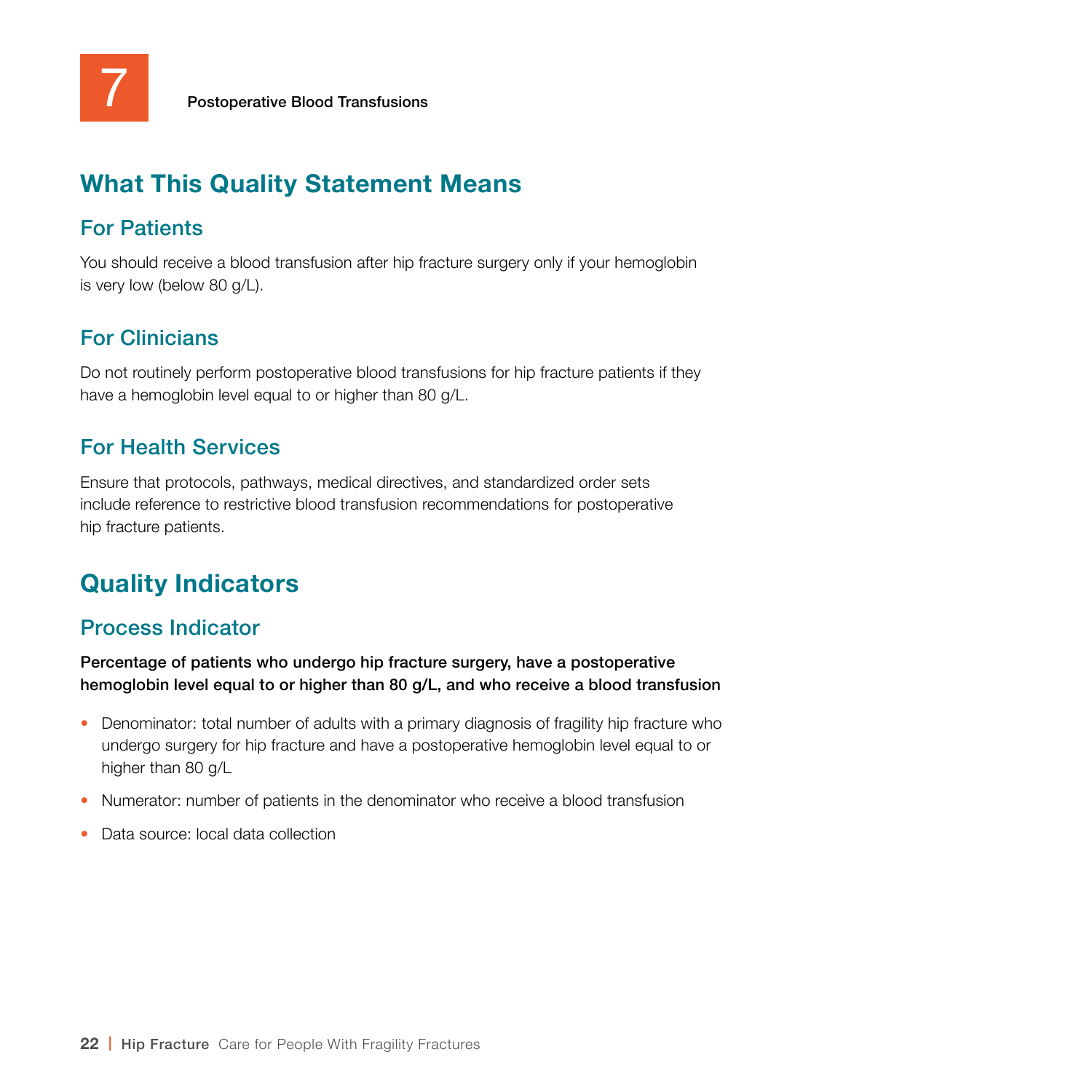# **Weight-Bearing as Tolerated**

**Patients with hip fracture are mobilized to weight-bearing as tolerated within 24 hours following surgery.**

# **Background**

Surgery for hip fracture should be planned to allow patients to achieve weight-bearing as tolerated, without restriction, within 24 hours following surgery. Full weight-bearing enables early mobilization, supports patients' return to their pre-fracture level of mobility, and reduces the risk of adverse events associated with restricted weight-bearing and prolonged immobility. All modern hip fracture implants are designed to facilitate full weight-bearing.

In rare situations where younger patients experience displaced femoral neck fractures and undergo reduction and fixation, a period of 'toe-touch' weight-bearing may be appropriate.

In any situation where a hip fracture patient is discharged from hospital without being capable of full weight-bearing, detailed orders, including the rationale for and duration of the patient's weight-bearing status, should be clearly documented and communicated to the patient's post–acute care providers.

**Sources:** Health Quality Ontario, 2013<sup>1</sup> | National Institute for Health and Care Excellence, 2011<sup>2</sup>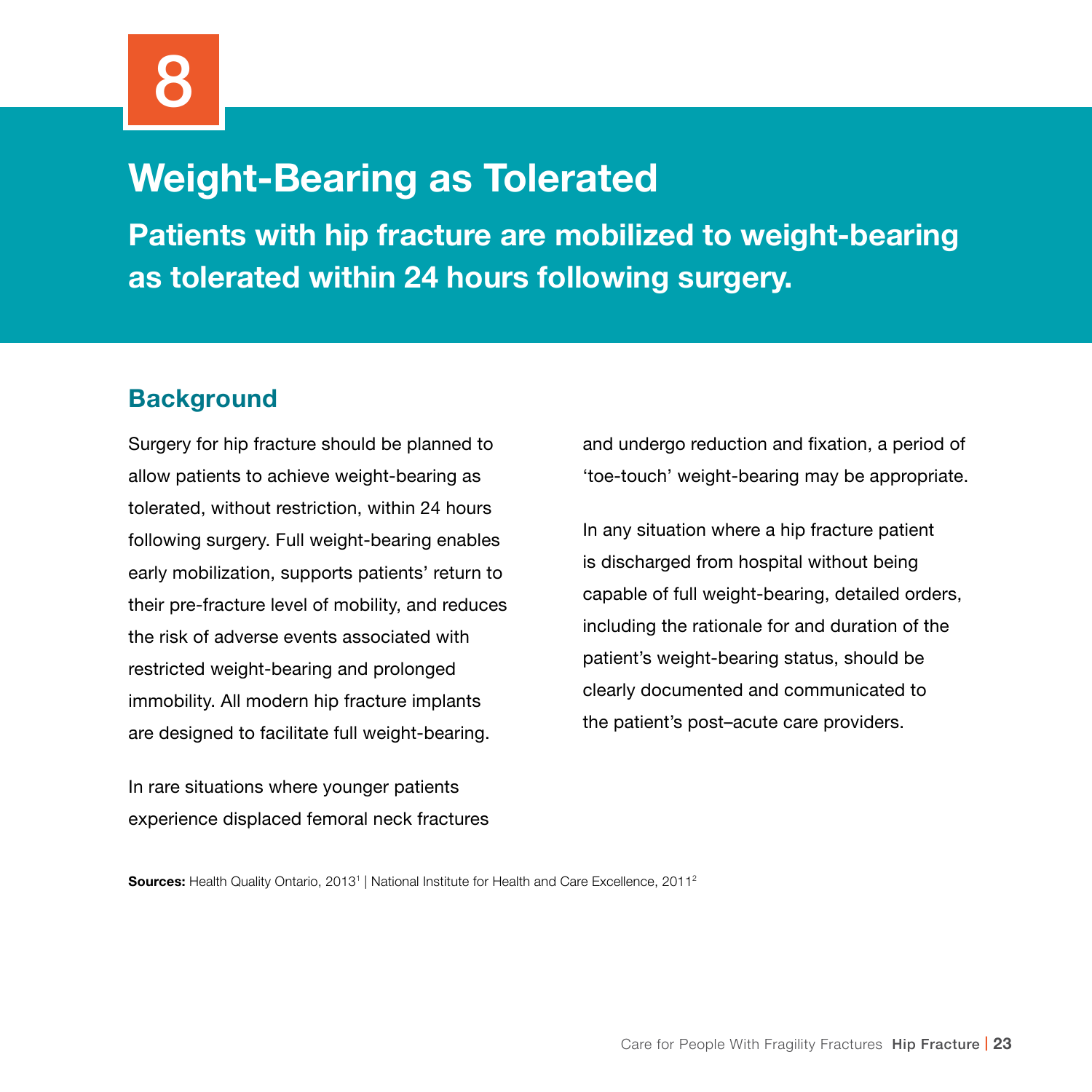### For Patients

You should be able to put as much weight as is comfortable on the injured leg within 24 hours of your surgery.

# For Clinicians

Plan surgery with the aim of enabling patients to achieve weight-bearing as tolerated within 24 hours of their operation.

### For Health Services

Ensure protocols, pathways, medical directives, and standardized order sets are in place to facilitate patients achieving weight-bearing as tolerated within 24 hours following surgery.

# **Quality Indicators**

### Outcome Indicator

Percentage of hip fracture patients who achieve weight-bearing as tolerated within 24 hours following surgery

- Denominator: total number of adults admitted to hospital with a primary diagnosis of fragility hip fracture who undergo surgery for hip fracture
- Numerator: number of people in the denominator who achieve weight-bearing as tolerated within 24 hours following surgery
- Data source: local data collection

### **DEFINITIONS USED WITHIN THIS QUALITY STATEMENT**

#### **Weight-bearing as tolerated**

Weight-bearing as tolerated involves putting as much weight as is comfortable for the patient on the leg that is on the same side as the injured hip.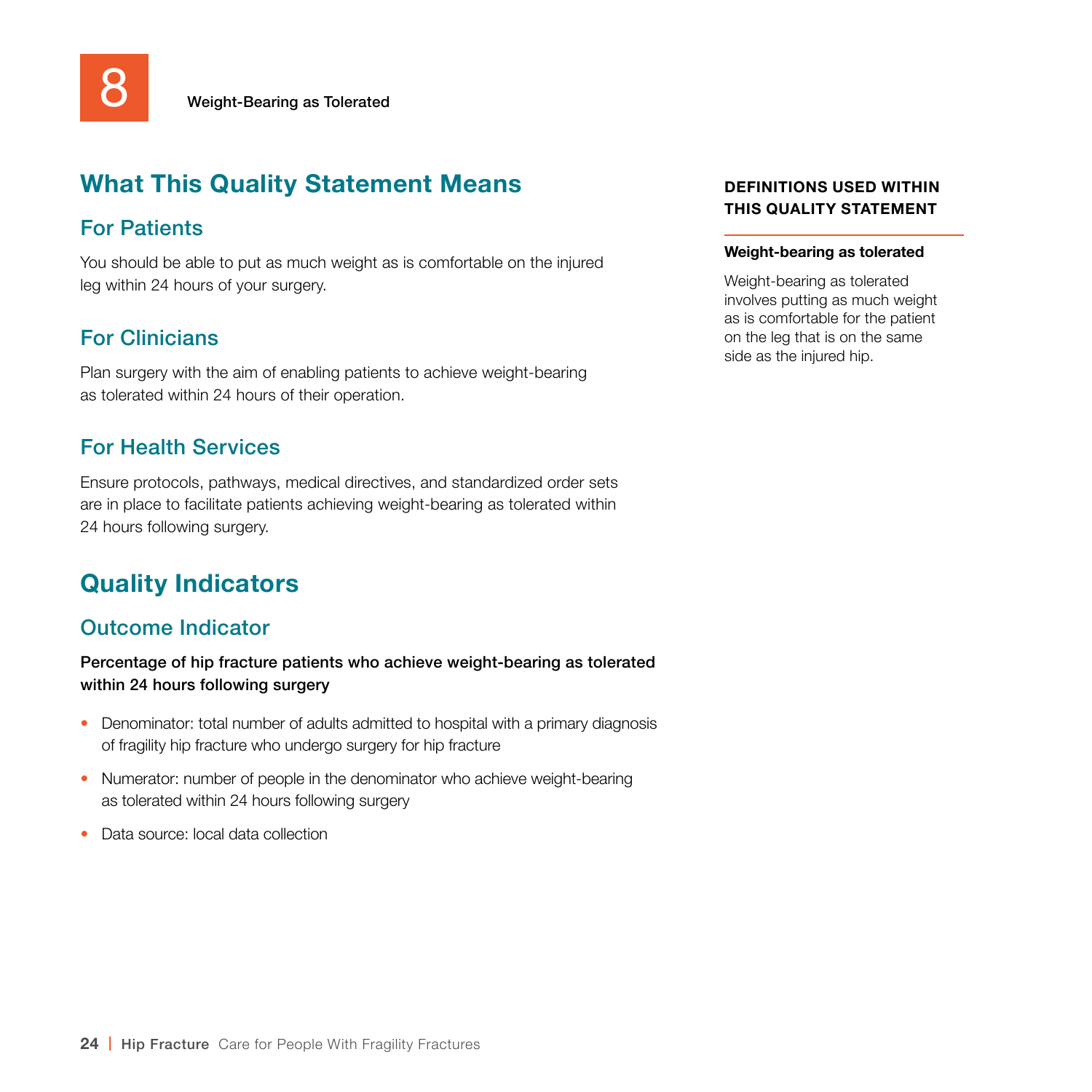# 9

# **Daily Mobilization**

**After surgery, patients with hip fracture are mobilized on a daily basis to increase their functional tolerance.**

# **Background**

The goal of postoperative mobilization is to help patients return to their pre-fracture level of functioning as soon as possible. The benefits of early mobilization include decreased length of hospital stay and fewer complications associated with prolonged time spent in bed.<sup>2</sup>

Patients should receive assistance with mobilization at least once each day—more often whenever possible—from members of the health care staff, including nurses.<sup>1</sup> Where safe and appropriate, family members or caregivers should also be encouraged to assist with daily mobilization.

**Sources:** Health Quality Ontario, 2013<sup>1</sup> | National Institute for Health and Care Excellence, 2011<sup>2</sup>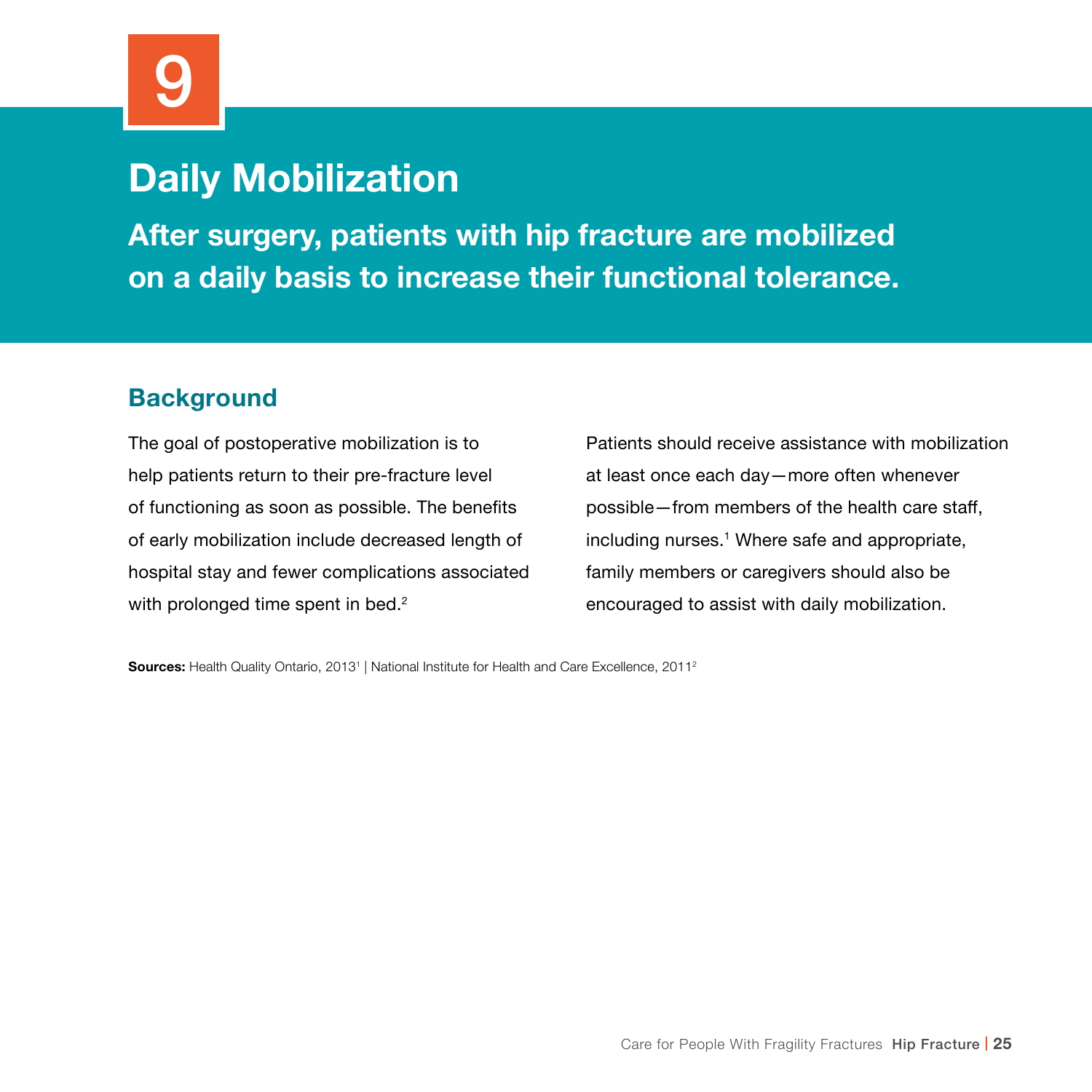### For Patients

You should receive help to stand and walk the day after your surgery and every day after that while you're in the hospital.

# For Clinicians

Following surgery, ensure patients with hip fracture are mobilized at least once daily by a member of the health care staff. Where possible, family members or caregivers should be encouraged to assist with mobilization, once your health care team deems it safe and appropriate.

### For Health Services

Ensure that the appropriate protocols and human resources are in place to help patients with hip fracture mobilize daily after surgery to progressively increase their functional tolerance.

# **Quality Indicators**

### Process Indicator

Percentage of hip fracture patients who are mobilized at least once daily postoperatively while in hospital

- Denominator: total number of adults admitted to hospital with a primary diagnosis of fragility hip fracture who undergo surgery for hip fracture
- Numerator: number of people in the denominator who are mobilized daily postoperatively while in hospital
- Data source: local data collection

### **DEFINITIONS USED WITHIN THIS QUALITY STATEMENT**

#### **Mobilization**

Mobilization involves progression through a continuum of functional activities with the goal of returning the patient to their pre-fracture level of mobility:

- Sit at bedside
- Transfer to chair with assistance
- Transfer to chair independently
- Walk with assistance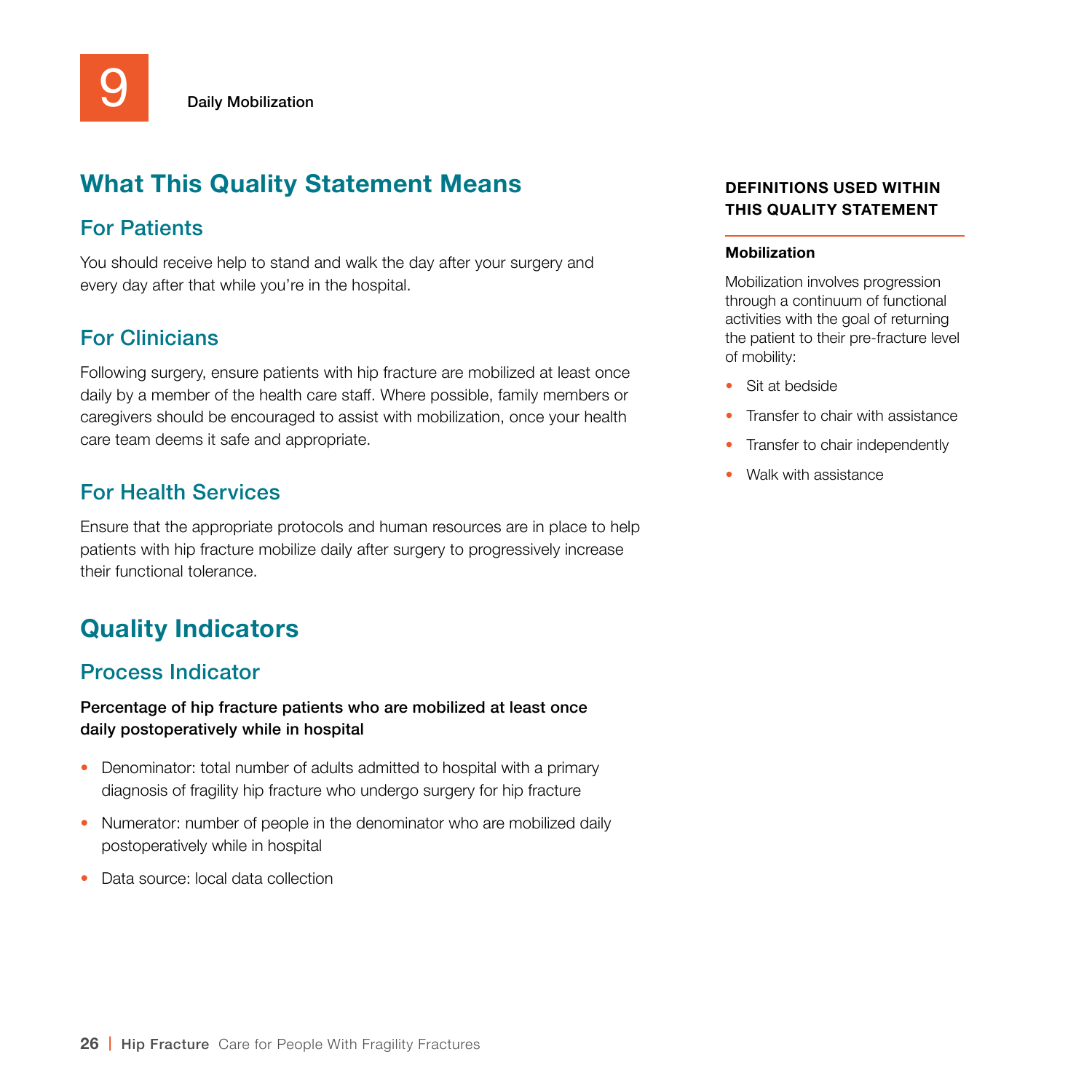# **Screening for and Managing Delirium**

**Patients with hip fracture are screened for delirium using a validated tool as part of their initial assessment and then at least once every 12 hours while in hospital, after transitions between settings, and after any change in medical status. Patients receive interventions to prevent delirium and to promote recovery if delirium is present.** 

# **Background**

Patients who have experienced a hip fracture are at risk for developing delirium.5 Hip fracture patients with delirium are more likely to have a longer hospital stay, fall, develop pressure sores, and die than those without delirium.<sup>5</sup> If delirium develops, it is important to identify and manage the underlying cause or combination of causes and to attempt to treat the delirium.<sup>6</sup> Interventions to prevent delirium and to promote recovery from delirium include orienting the patient to person,

place, and time (involving family, caregivers, and friends when possible); creating an environment that provides context (e.g., with a window or clock) and contains familiar items, such as pictures or personal belongings; ensuring patients are using their glasses or hearing aids as appropriate; speaking to patients in a calm, reassuring voice; and considering alternatives to or the more judicious use of drugs that may either cause or exacerbate delirium.<sup>5,6</sup>

**Sources:** Health Quality Ontario, 2013<sup>1</sup> | National Institute for Health and Care Excellence, 2011<sup>2</sup>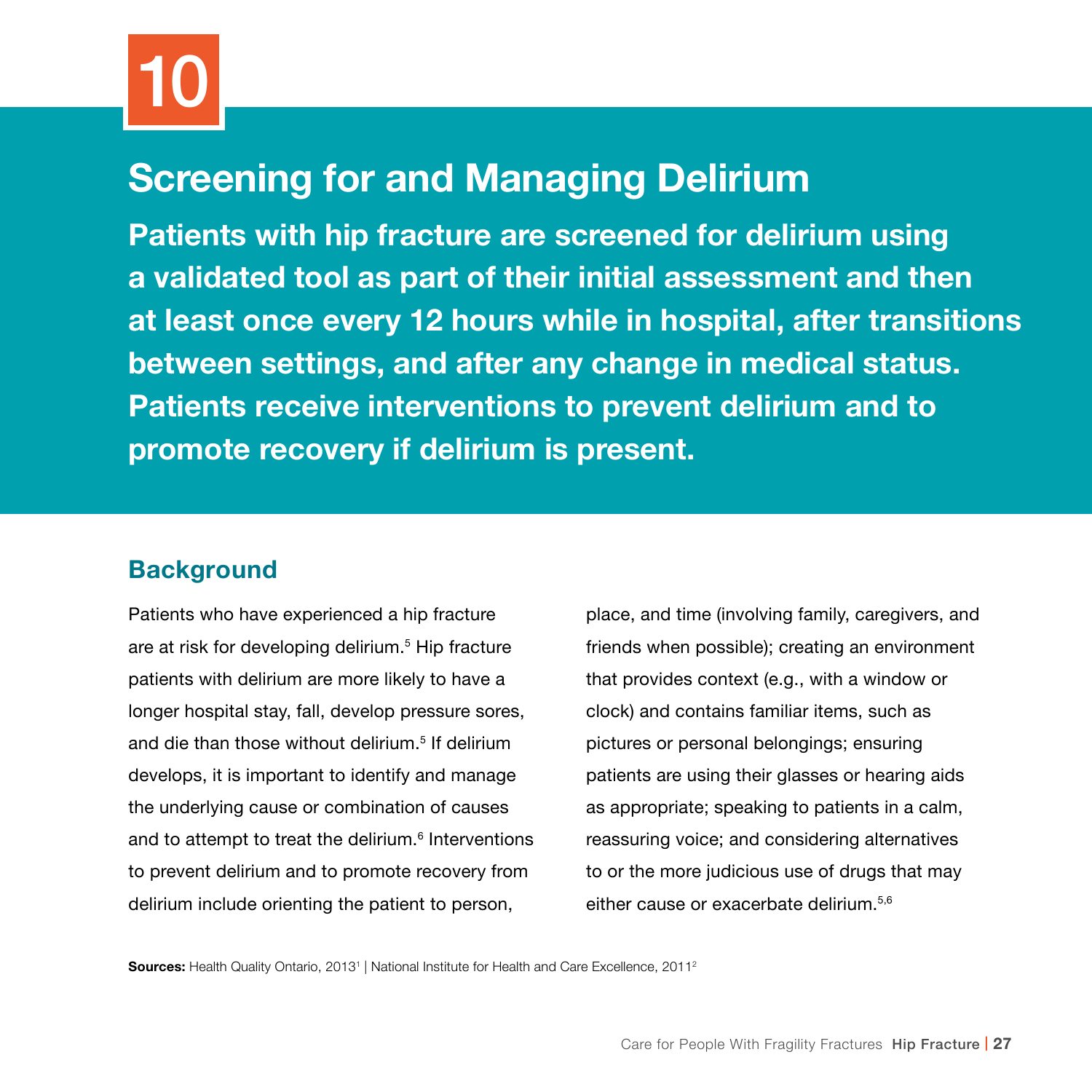

# For Patients

You should be assessed for delirium (confused thinking and reduced awareness) while you're in the emergency department and twice a day while you're in the hospital, after any move to a new setting, and if there is a change in your medical status.

# For Clinicians

Screen your hip fracture patient for delirium during their initial assessment and prior to the administration of pain medication and surgery. Perform subsequent delirium screenings at least once every 12 hours while the patient is in hospital, after transitions between settings, and upon any change in medical status. It is important to attempt to prevent delirium by orienting your patient to person, place, and time (involving family, caregivers, and friends when possible); creating an environment that provides context (e.g., with a window or clock) and contains familiar items, such as pictures or personal belongings; ensuring that patients are using their glasses or hearing aids as appropriate; speaking to patients in a calm, reassuring voice; and considering alternatives to or the more judicious use of drugs associated with delirium.

# For Health Services

Ensure that your facility has validated delirium assessment tools and a policy or protocol in place for preventing and managing delirium.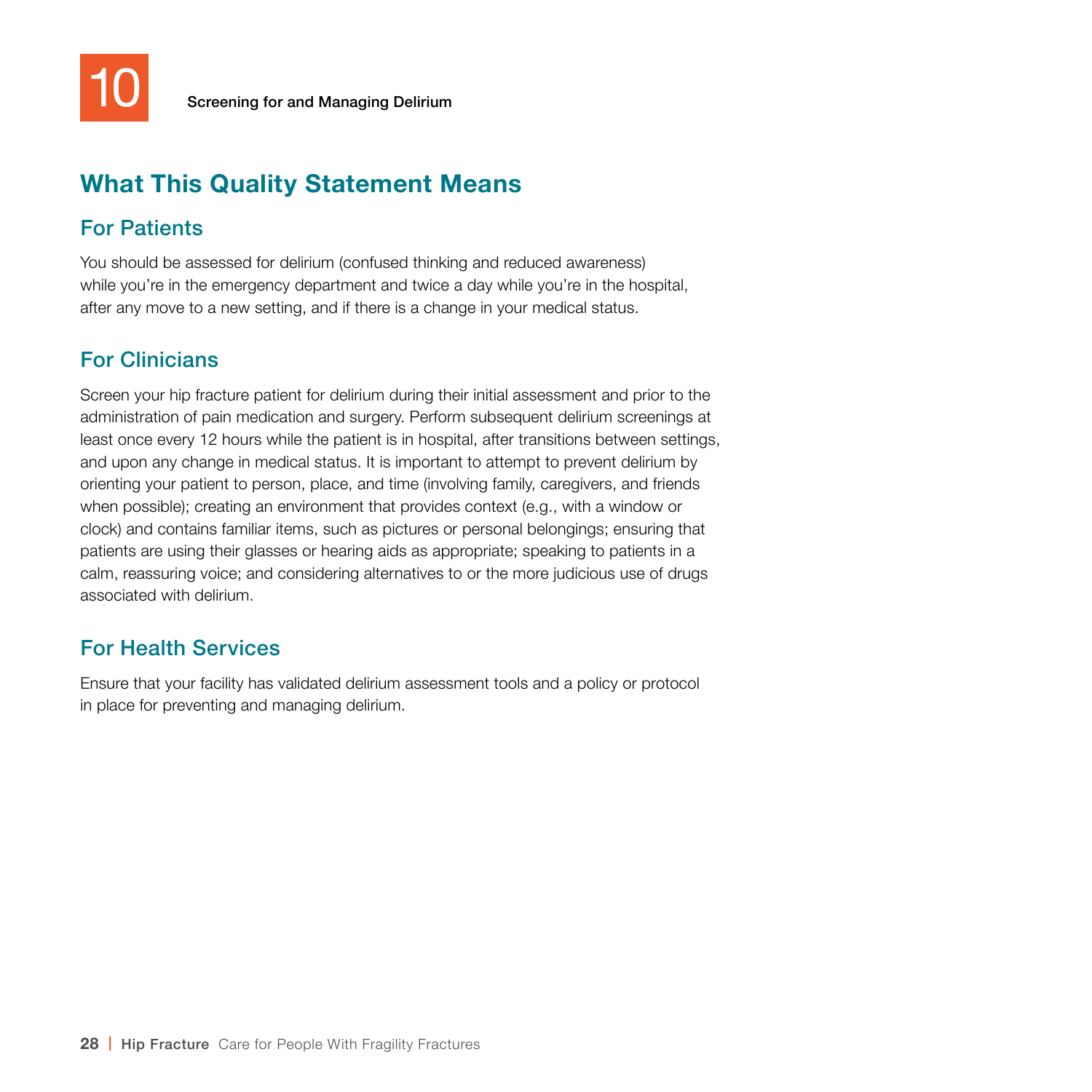

Screening for and Managing Delirium

# **Quality Indicators**

### Process Indicators

Percentage of hip fracture patients who are assessed for delirium with a validated tool within 8 hours of arrival at hospital

- Denominator: total number of adults admitted to hospital with a primary diagnosis of fragility hip fracture
- Numerator: number of people in the denominator who are assessed for delirium with a validated tool within 8 hours of first arrival at any hospital
- Data source: local data collection

### Percentage of hip fracture patients who are assessed for delirium with a validated tool after a change in medical status

- Denominator: total number of adults admitted to hospital with a primary diagnosis of fragility hip fracture who experience a change in medical status
- Numerator: number of people in the denominator who are assessed for delirium with a validated tool every 12 hours
- Data source: local data collection

### Percentage of hip fracture patients who are assessed for delirium with a validated tool after transitioning to a new medical setting

- Denominator: total number of adults admitted to hospital with a primary diagnosis of fragility hip fracture who are transitioned to a new setting
- Numerator: number of people in the denominator who are assessed for delirium with a validated tool every 12 hours
- Data source: local data collection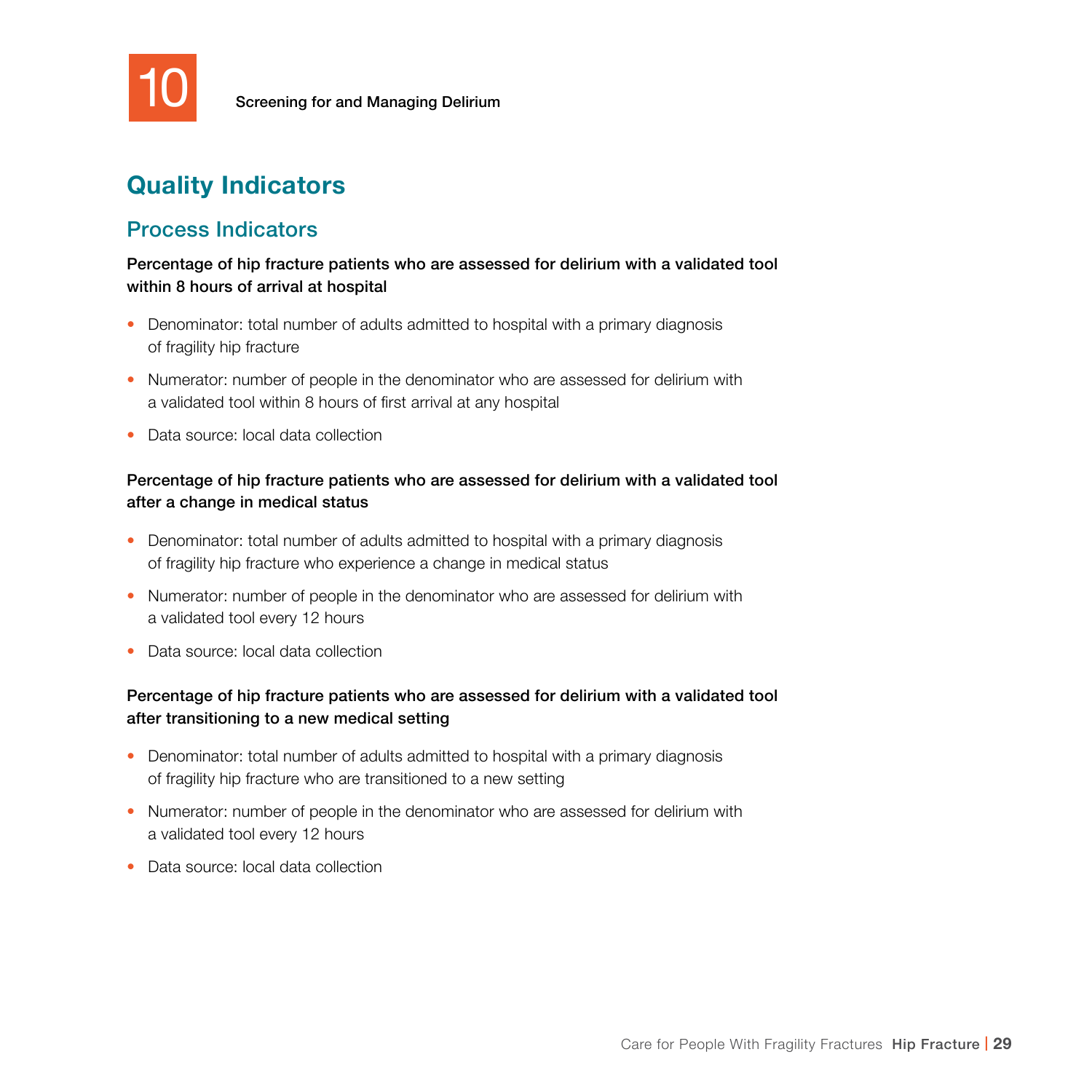

**PROCESS INDICATORS** CONTINUED

### Percentage of hip fracture patients who are assessed for delirium with a validated tool every 12 hours while in hospital

- Denominator: total number of adults admitted to hospital with a primary diagnosis of fragility hip fracture
- Numerator: number of people in the denominator who are assessed for delirium with a validated tool every 12 hours while in hospital
- Data source: local data collection

### Structural Indicator

### Percentage of hospitals that have a policy or protocol in place to prevent and manage delirium

• Data source: Regional and/or provincial data collection method would need to be developed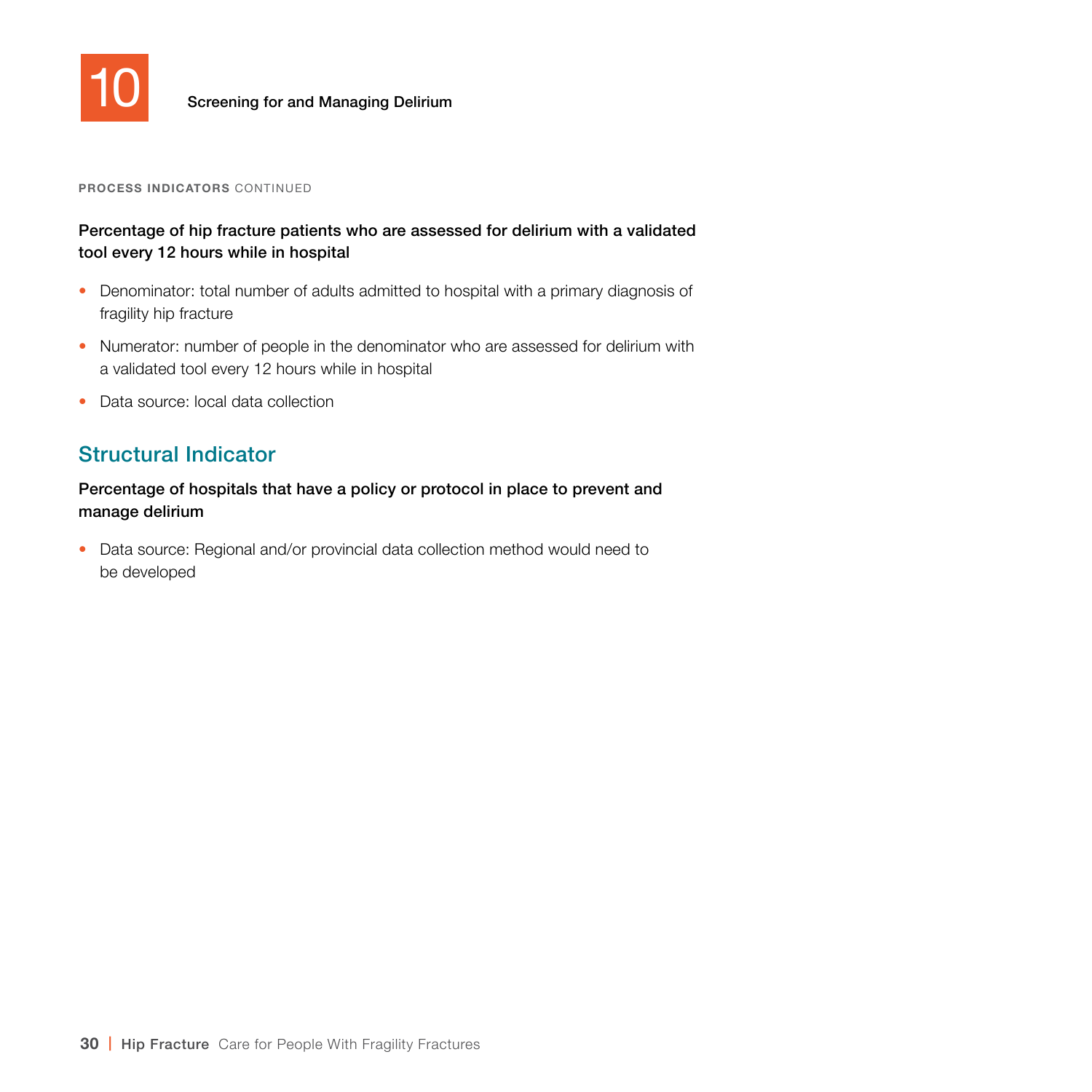# **Postoperative Management**

**Patients with hip fracture receive postoperative care from an interdisciplinary team in accordance with principles of geriatric care.**

# **Background**

Care for hip fracture patients should be guided by an orthopaedic surgeon in collaboration with a clinician familiar with geriatric principles.<sup>7</sup> For example, an orthopaedic surgeon may partner with a geriatrician, clinical nurse specialist, nurse practitioner, hospitalist, or internal medicine

practitioner to coordinate care for a hip fracture patient. This care partnership ensures that geriatric considerations regarding surgical and medical decisions are addressed from the time of admission throughout the continuum of care.<sup>2</sup>

**Sources:** American Academy of Orthopaedic Surgeons, 2014<sup>3</sup> | Health Quality Ontario, 2013<sup>1</sup> | National Institute for Health and Care Excellence, 20112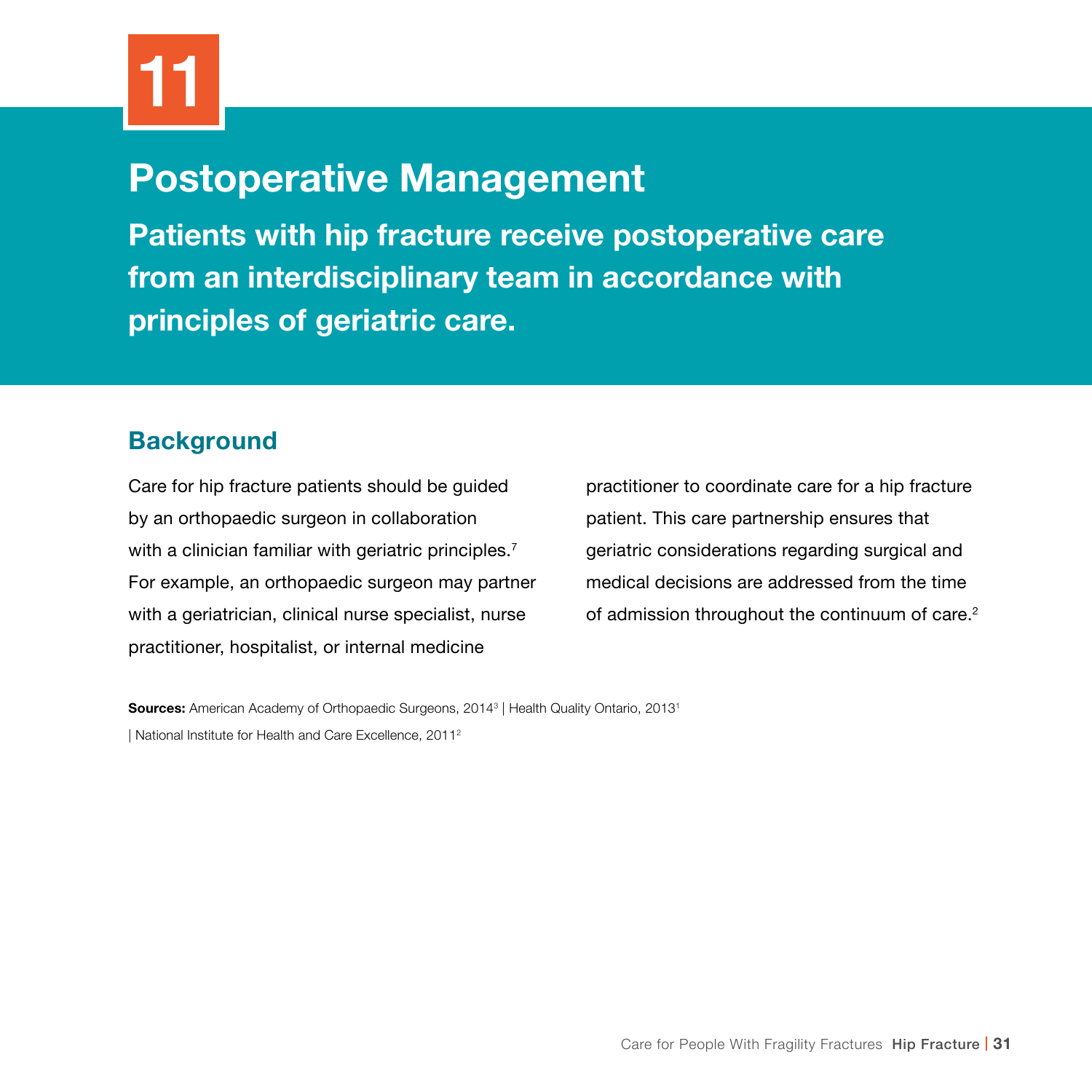# For Patients

You should receive care from a team of health care professionals who understand the health needs of older adults.

# For Clinicians

Following hip fracture surgery, ensure your patient continues to receive care from a surgical–medical partnership that takes into consideration the unique needs of geriatric patients. While the patient is still in hospital recovering from surgery, encourage appropriate nutritional intake and hydration, closely monitor and address the patient's risk of developing pressure injuries, and ensure proper venous thromboembolism prophylaxis.

### For Health Services

Ensure that appropriate human resources are in place such that a medical–surgical partnership is possible for the care of hip fracture patients. Additional resources may include protocols, hip fracture pathways, medical directives, and standardized order sets to facilitate the implementation of principles of geriatric care.

# **Quality Indicators**

# Process Indicators

### Percentage of hip fracture patients who are managed by both an orthopaedic surgeon and a clinician with geriatric expertise

- Denominator: total number of adults admitted to hospital with a primary diagnosis of fragility hip fracture who undergo surgery for hip fracture
- Numerator: number of people in the denominator who are seen by an orthopaedic surgeon and a clinician with geriatric expertise
- Data source: local data collection

### **DEFINITIONS USED WITHIN THIS QUALITY STATEMENT**

### **Postoperative care from an interdisciplinary team**

Management for hip fracture patients should include, at a minimum, the following clinical interventions and senior-friendly considerations:

- Nutritional intake should be assessed and protein and high-energy supplements provided if required<sup>1,3</sup>
- Risk assessment for pressure injuries should be performed using the Braden Scale or another validated instrument.<sup>8</sup> Precautions should be taken, including proper turning and repositioning, to prevent the development of pressure injuries<sup>1</sup>
- If postoperative catheterization is necessary, an intermittent catheter should be used rather than an indwelling catheter<sup>1</sup>
- Appropriate hydration should be provided to help prevent delirium while carefully balancing the risk of fluid overload; for example, with intravascular or oral fluids<sup>1</sup>
- Venous thromboembolisms should be prevented using medical rather than mechanical strategies (unless medications are contraindicated)<sup>1,3</sup>
- A fall risk assessment should be performed
- A comprehensive medication review and reconciliation should be performed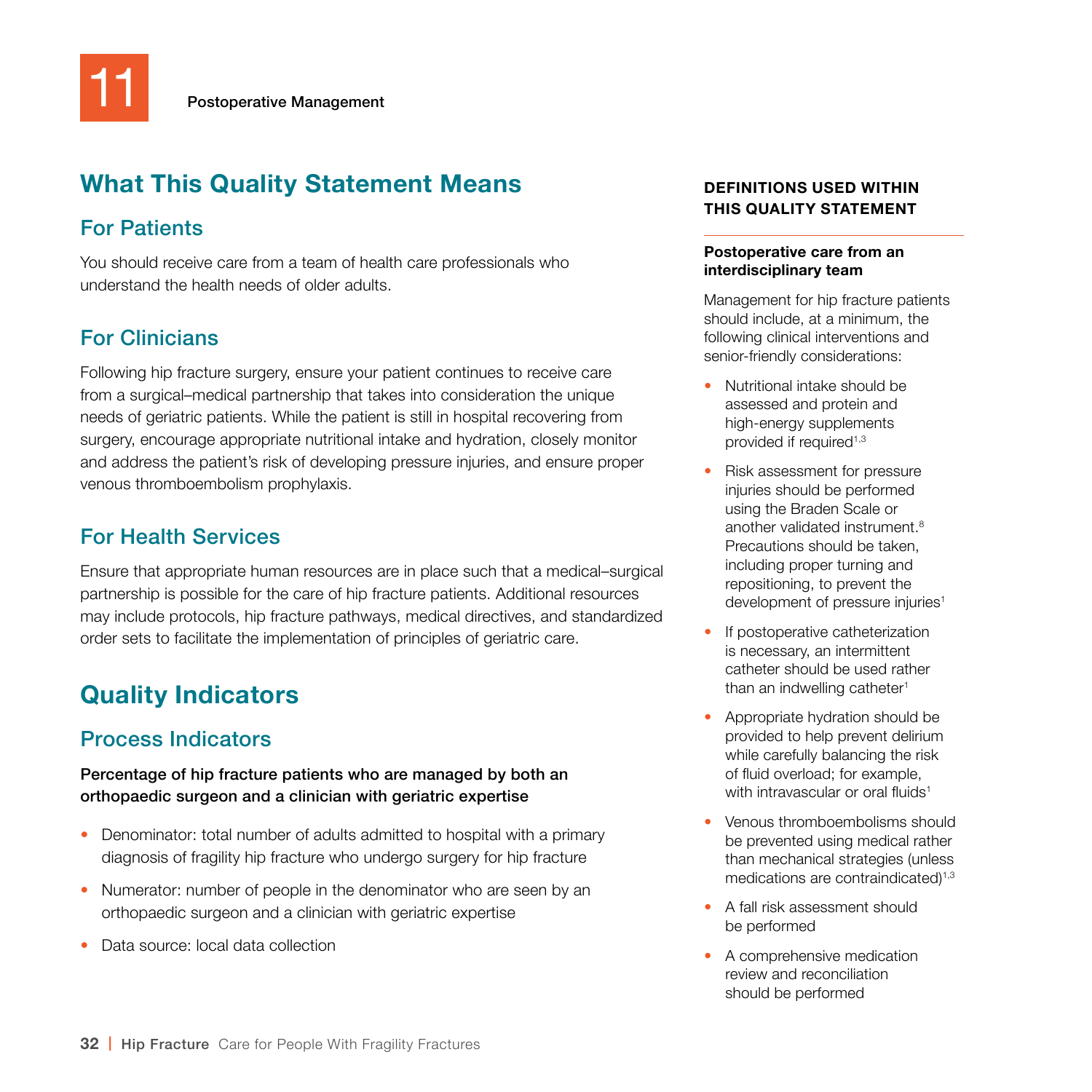

Postoperative Management

#### **PROCESS INDICATORS** CONTINUED

### Percentage of hip fracture patients who receive venous thromboembolism prophylaxis while in hospital

- Denominator: total number of adults admitted to hospital with a primary diagnosis of fragility hip fracture who undergo surgery for hip fracture
- Numerator: number of people in the denominator who receive venous thromboembolism prophylaxis while in hospital
- Data source: local data collection

### Percentage of hip fracture patients who receive an indwelling catheter postoperatively

- Denominator: total number of adults admitted to hospital with a primary diagnosis of fragility hip fracture who undergo surgery for hip fracture
- Numerator: number of people in the denominator who receive an indwelling catheter postoperatively
- Data source: local data collection

### Structural Indicator

### Percentage of hospitals with access to a clinician with geriatric expertise

• Data source: Regional and/or provincial data collection method would need to be developed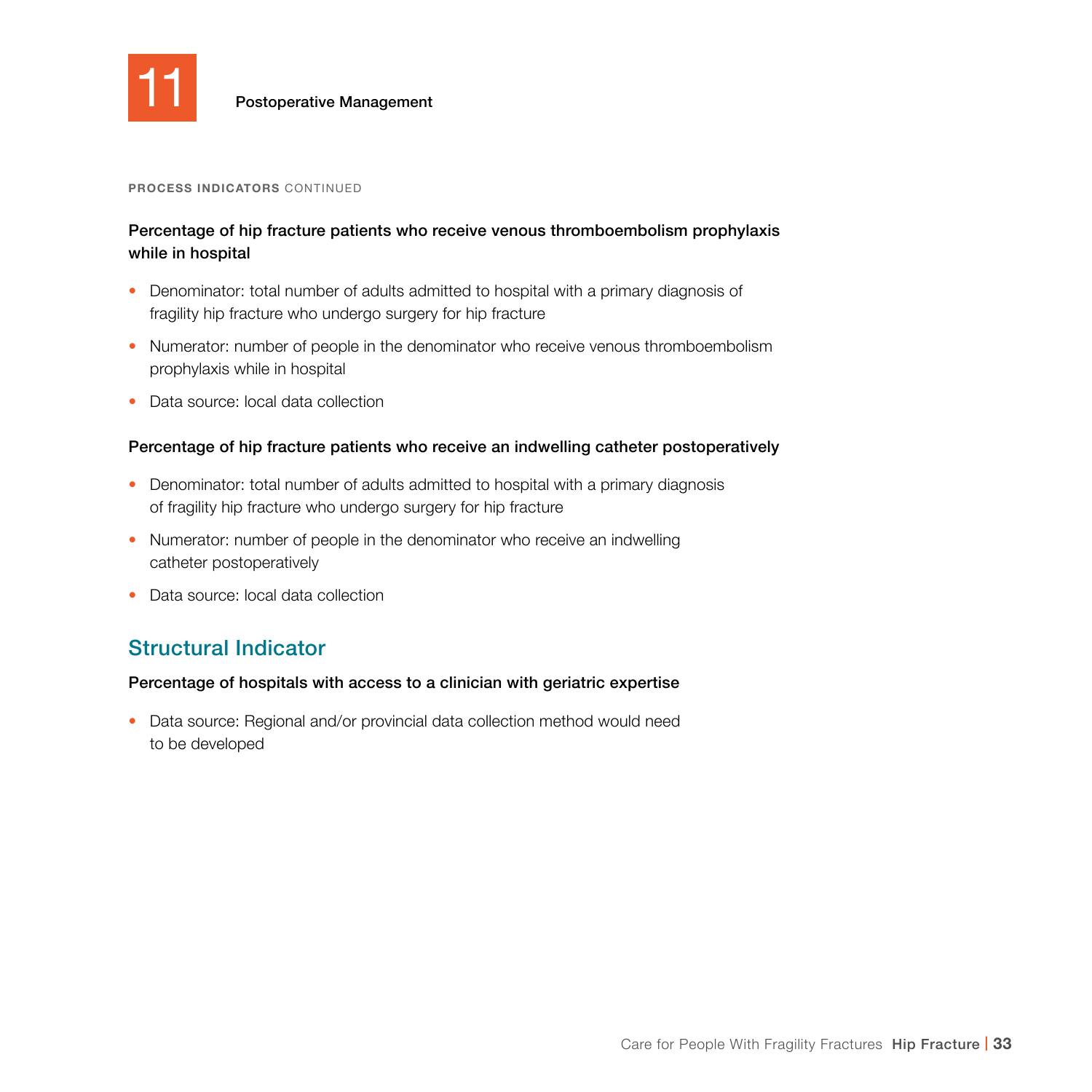# **Patient, Family, and Caregiver Information**

**Patients with hip fracture and/or their family and caregivers are given information on patient care that is tailored to meet the patient's needs and delivered at appropriate times in the care continuum.** 

# **Background**

Patients value receiving explanations about their condition and information about their anticipated path to recovery.2 Early discussion of prognosis, expectations, rehabilitation, and the care pathway may avoid discharge delays, reduce length of

hospital stay, and prevent unnecessary readmission to hospital.<sup>2</sup> Patients (and, as appropriate, their family or caregivers) should be provided with timely information throughout the care continuum verbally and in a printed or multimedia format.

**Sources:** Health Quality Ontario, 2013<sup>1</sup> | National Institute for Health and Care Excellence, 2011<sup>2</sup>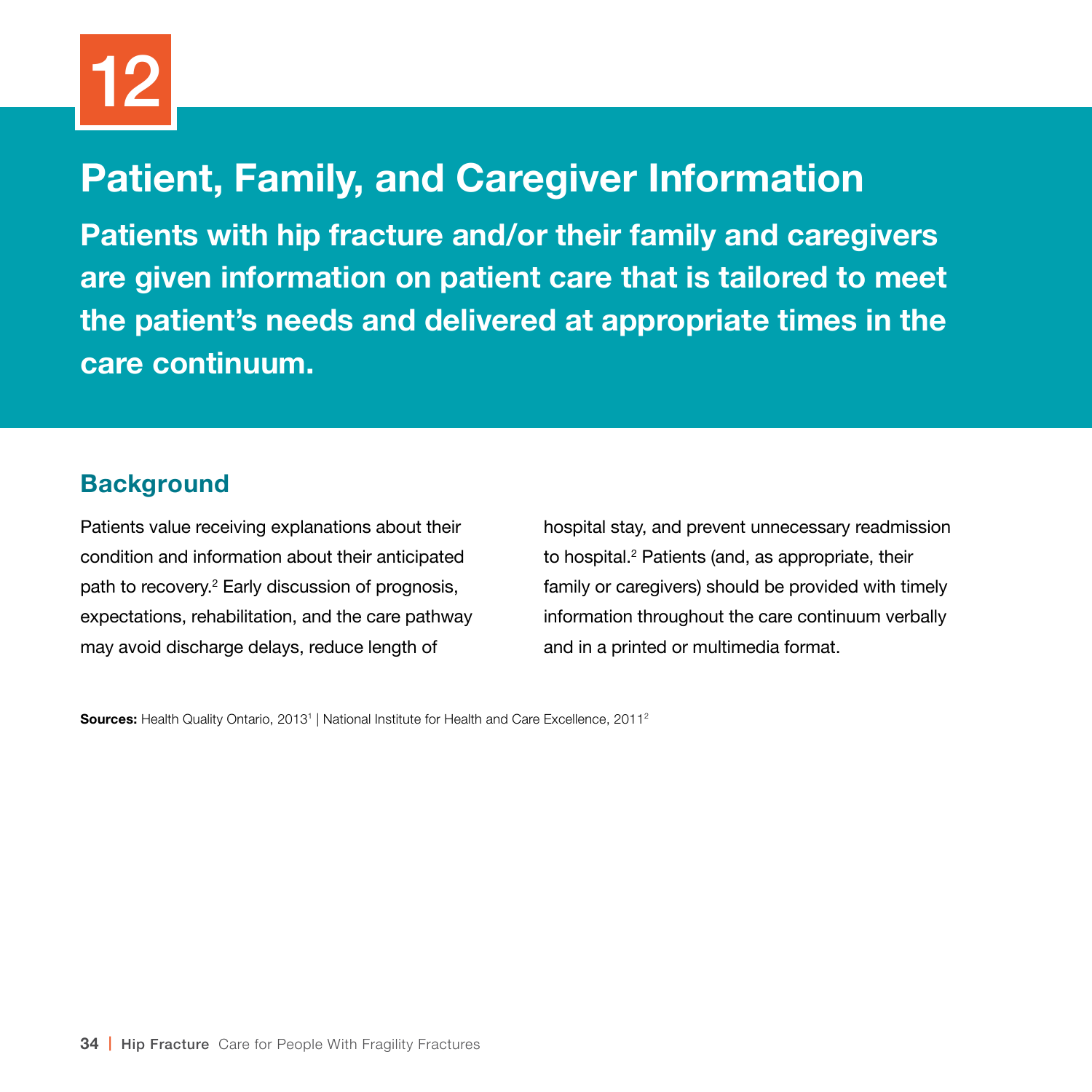

### For Patients

Throughout your care journey, you and your caregivers should be given information about your care. This information should be offered to you in a variety of ways, including verbally, written down, or in a video.

# For Clinicians

Provide your patients with information that is tailored to meet their learning needs in a format and at times that are most appropriate for them.

# For Health Services

Ensure that appropriate educational resources are available for clinicians to use with their hip fracture patients. These resources should be available in written and multimedia formats.

# **Quality Indicators**

# Structural Indicator

Percentage of hospitals that have educational resources available for hip fracture patients related to their care (see list at right)

• Data source: Regional and/or provincial data collection method would need to be developed

### **DEFINITIONS USED WITHIN THIS QUALITY STATEMENT**

#### **Information on patient care**

At a minimum, information on patient care for hip fracture patients and their family and/or caregivers should address the following:

- Diagnosis
- Elements of the care plan
- Types of anaesthesia
- **Medications**
- Health care professionals involved
- Types of surgery
- Possible complications of surgery
- Postoperative care
- Delirium prevention and management
- Discharge plan
- Rehabilitation programs
- Potential long-term outcomes
- Assistive devices that may be needed following surgery
- Nutrition
- Osteoporosis management
- Effect of surgery on activities and travel
- Fall prevention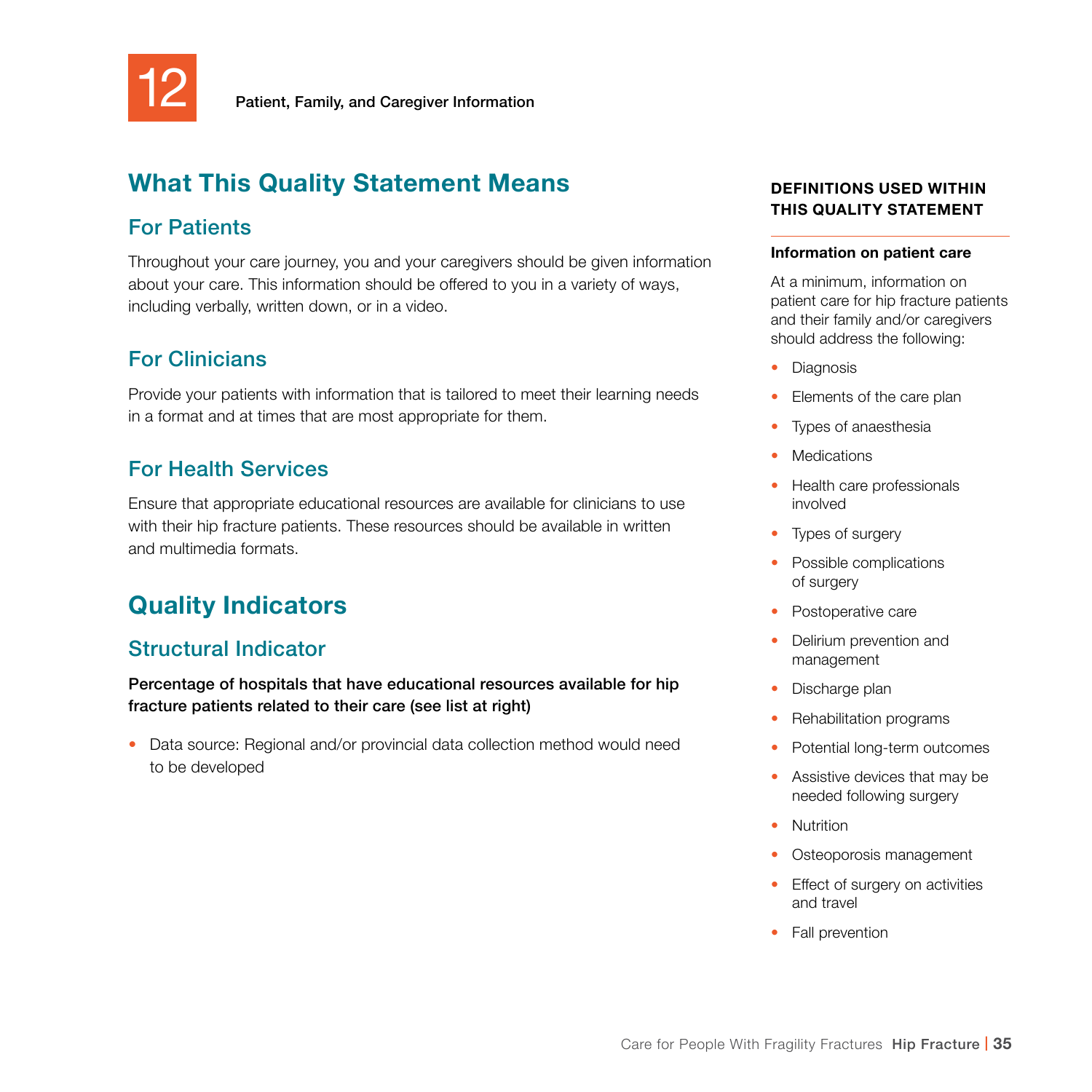# 13

# **Rehabilitation**

**Patients with hip fracture participate in an interdisciplinary rehabilitation program (in an inpatient setting, a community setting, or a combination of both) with the goal of returning to their pre-fracture functional status.** 

# **Background**

On discharge from the acute care hospital, all hip fracture patients—including patients with cognitive impairment and those residing in long-term care homes—should have the opportunity to participate in an active interdisciplinary rehabilitation program.<sup>1</sup> Rehabilitation programs have been shown to improve patient outcomes, including but not limited to functional status, leg strength, health status, balance, mobility, instrumental activities of daily living, and social functioning.3

**Sources:** American Academy of Orthopaedic Surgeons, 2014<sup>3</sup> | Health Quality Ontario, 2013<sup>1</sup> | National Institute for Health and Care Excellence, 2011<sup>2</sup>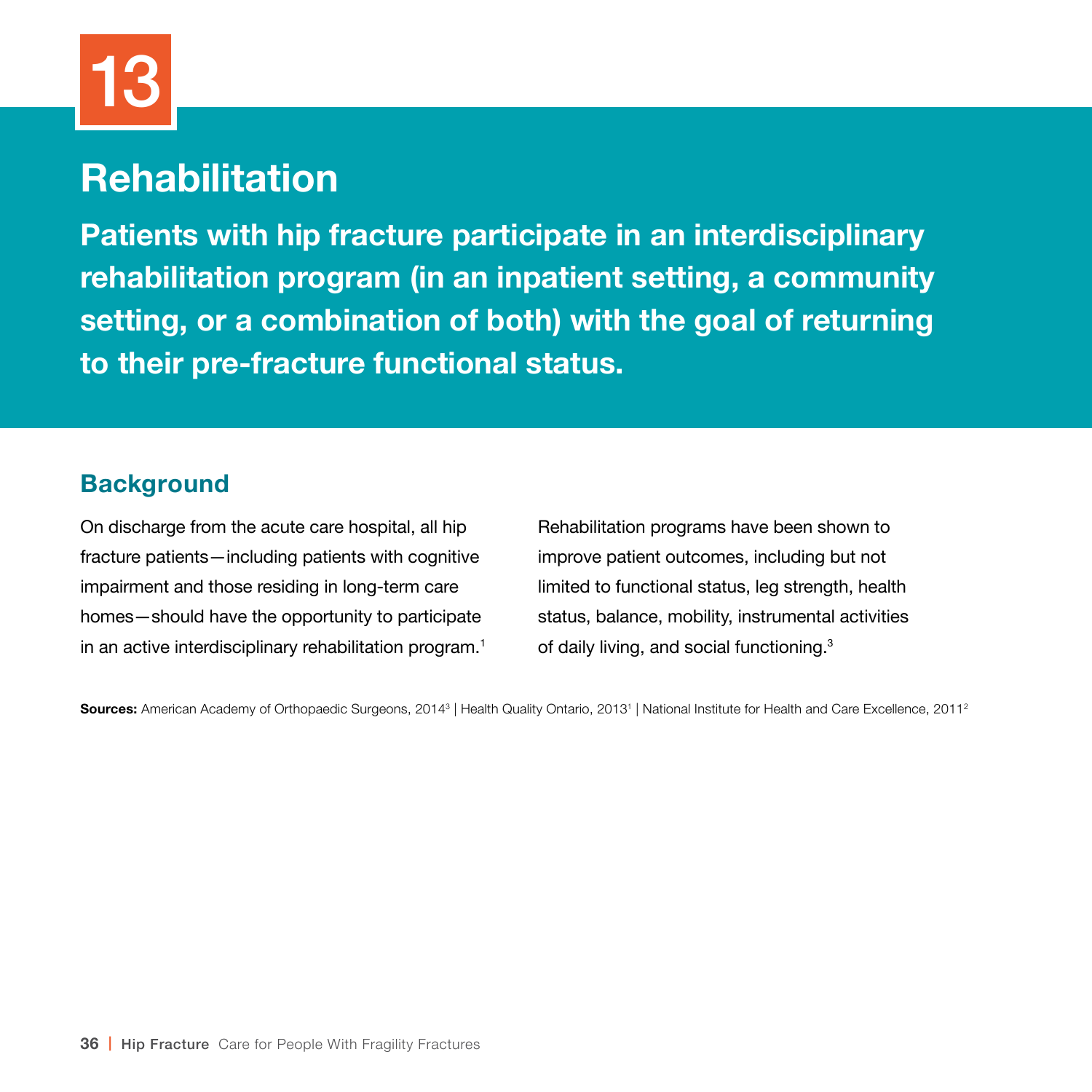

**Rehabilitation** 

# **What This Quality Statement Means**

# For Patients

When you leave the hospital, you should be offered a rehabilitation program to help get you back to the activities you were able to do before your fracture.

# For Clinicians

Provide a rehabilitation program to your hip fracture patients that includes therapies to improve independence in self-care, balance and gait assessment and training, nutritional supplementation, education on safety and fall prevention, a restorative and/or maintenance exercise program, environmental modifications, osteoporosis management and education, and medication management.

# For Health Services

Ensure that systems, processes, and resources are in place to allow all hip fracture patients, regardless of cognitive impairment or setting, to participate in a rehabilitation program following surgery.

### **DEFINITIONS USED WITHIN THIS QUALITY STATEMENT**

#### **Rehabilitation program**

An effective hip fracture rehabilitation program includes the following<sup>1</sup>:

- Therapies to improve independence in self-care
- Balance, strengthening, and gait assessment and training
- Nutritional supplementation
- Education on safety and fall prevention
- Environmental modifications
- Osteoporosis management and education
- Medication management
- Pain management education
- Positioning education for comfort and pressure relief
- Transfer training
- Stair training
- An ongoing exercise program following completion of formal rehabilitation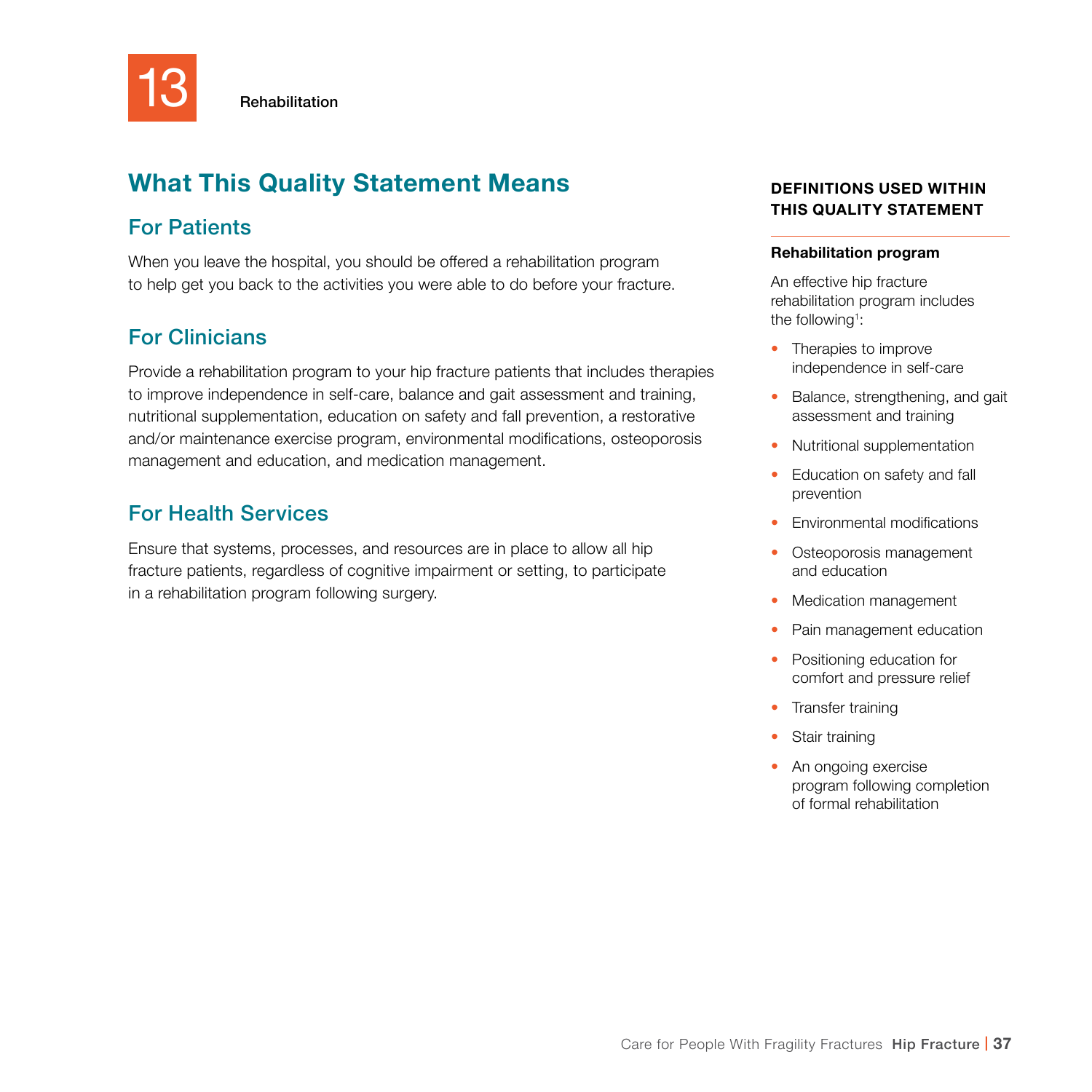# **Quality Indicators**

# Process Indicators

### Percentage of hip fracture patients who participate in a postoperative interdisciplinary rehabilitation program

- Denominator: total number of adults admitted to hospital with a primary diagnosis of fragility hip fracture who undergo surgery for hip fracture
- Numerator: number of people in the denominator who participate in a postoperative interdisciplinary rehabilitation program
- Data source: Continuing Care Reporting System, Discharge Abstract Database, Home Care Database, National Rehabilitation Reporting System, local data collection

### Median number of days after surgery that hip fracture patients begin a rehabilitation program

• Data source: Continuing Care Reporting System, Discharge Abstract Database, Home Care Database, National Rehabilitation Reporting System, local data collection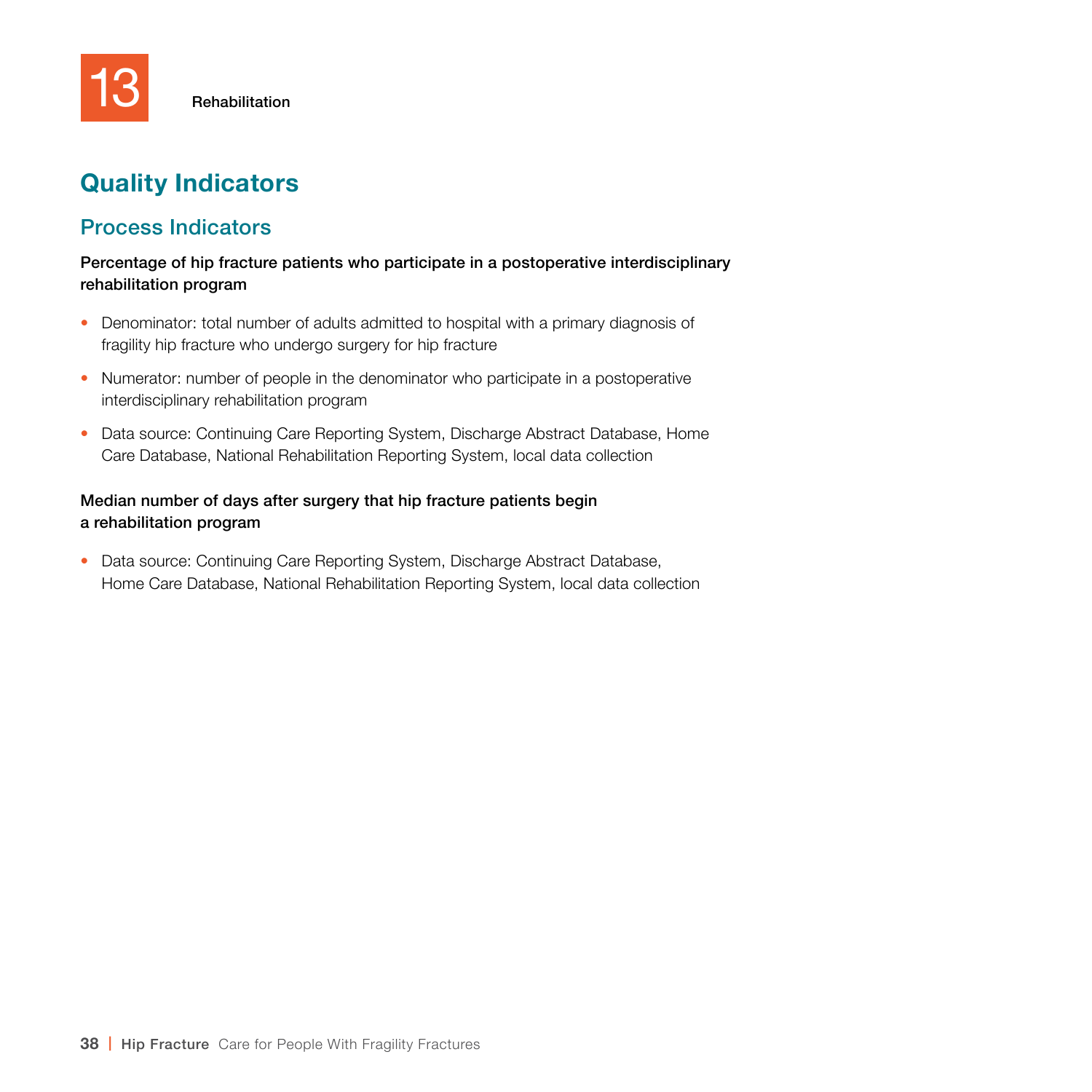# **Osteoporosis Management**

**While in hospital, patients with hip fracture undergo an osteoporosis assessment from a clinician with osteoporosis expertise and, when appropriate, are offered pharmacologic therapy for osteoporosis.** 

# **Background**

As people age, the incidence of fragility fractures increases, owing to the higher incidence of osteoporosis in older populations.9 Treatment for osteoporosis leads to a reduction in re-fractures and mortality and a decreased rate of new fractures.3 All patients with fragility hip fractures are at high risk

for future fractures, and pharmacologic intervention should be offered to all patients while in hospital, subject to contraindications.<sup>10,11</sup> Bone mineral density testing to monitor treatment efficacy should be considered in those who accept osteoporosis treatment.<sup>11</sup>

**Sources:** American Academy of Orthopaedic Surgeons, 2014<sup>3</sup> | Health Quality Ontario, 2013<sup>1</sup> | Osteoporosis Canada, 20101<sup>1</sup>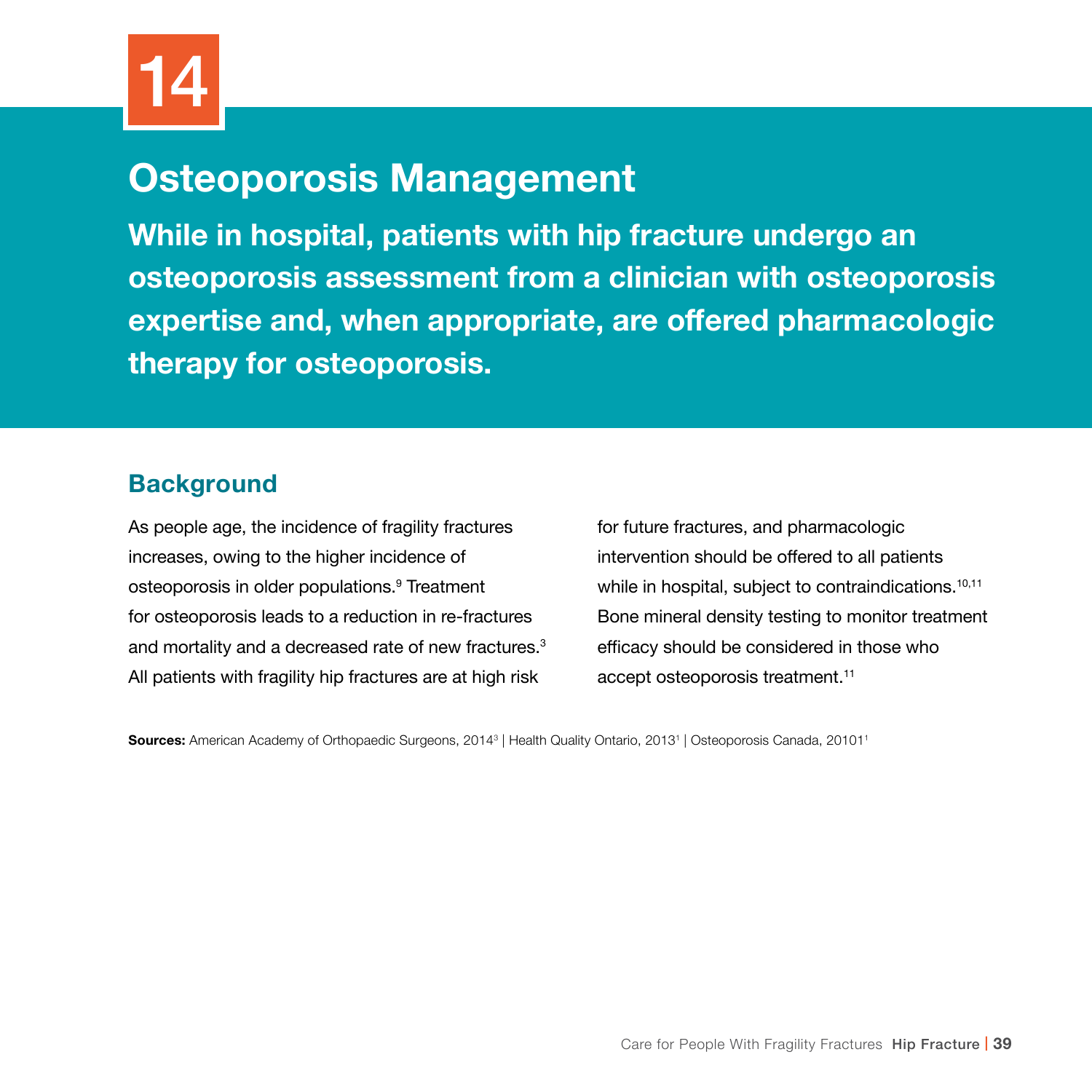# For Patients

While you are in the hospital, a health care professional should assess you for osteoporosis (which causes bones to become brittle) and offer you the appropriate medication to help your bones be as healthy as possible.

# For Clinicians

While your patient is still in hospital recovering from surgery, perform an osteoporosis assessment, and offer an osteoporosis medication (e.g., a bisphosphonate or bisphosphonate derivative, monoclonal antibody, or parathyroid hormone analog) unless they are already on osteoporosis medication or such medications are contraindicated.

### For Health Services

Ensure that systems, processes, and resources are in place to allow all postoperative hip fracture patients to access a clinician with osteoporosis expertise who is qualified to perform osteoporosis assessments and prescribe osteoporosis medications.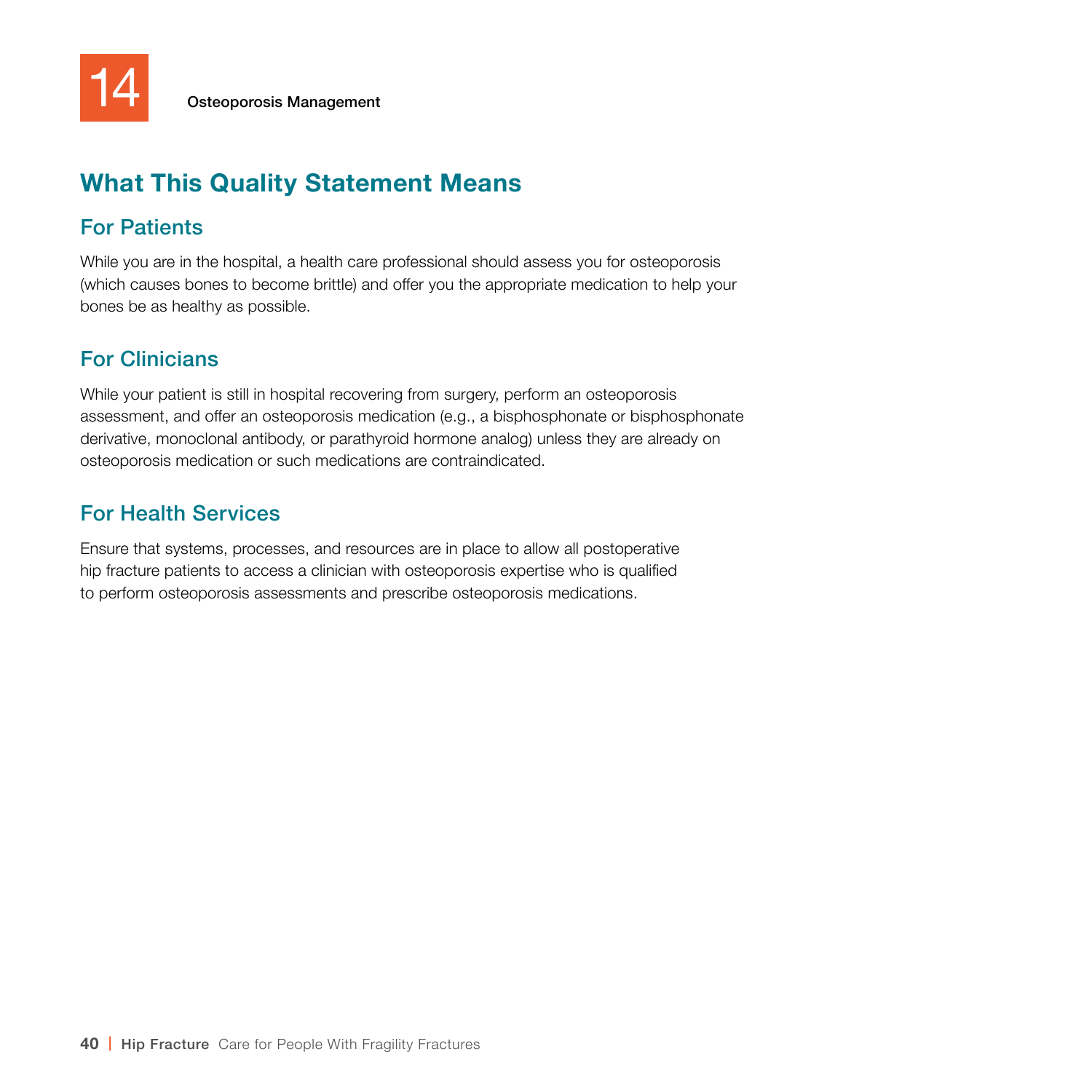

Osteoporosis Management

# **Quality Indicators**

### Process Indicators

Percentage of hip fracture patients who receive an osteoporosis assessment from a clinician with osteoporosis expertise

- Denominator: total number of adults admitted to hospital with a primary diagnosis of fragility hip fracture who undergo surgery for hip fracture
- Numerator: number of people in the denominator who receive an osteoporosis assessment from a clinician with osteoporosis expertise
- Data source: local data collection

Note: Patients with a fragility hip fracture who are already on osteoporosis medications or for whom osteoporosis medications are contraindicated are excluded.

Percentage of hip fracture patients who are diagnosed with osteoporosis and started on an osteoporosis medication (e.g., a bisphosphonate or bisphosphonate derivative, monoclonal antibody, or parathyroid hormone analog) while in hospital

- Denominator: total number of adults admitted to hospital with a primary diagnosis of fragility hip fracture who undergo surgery for hip fracture who are diagnosed with osteoporosis
- Numerator: number of people in the denominator who are started on osteoporosis medications while in hospital
- Data source: local data collection

Note: Patients for whom osteoporosis medications are contraindicated are excluded.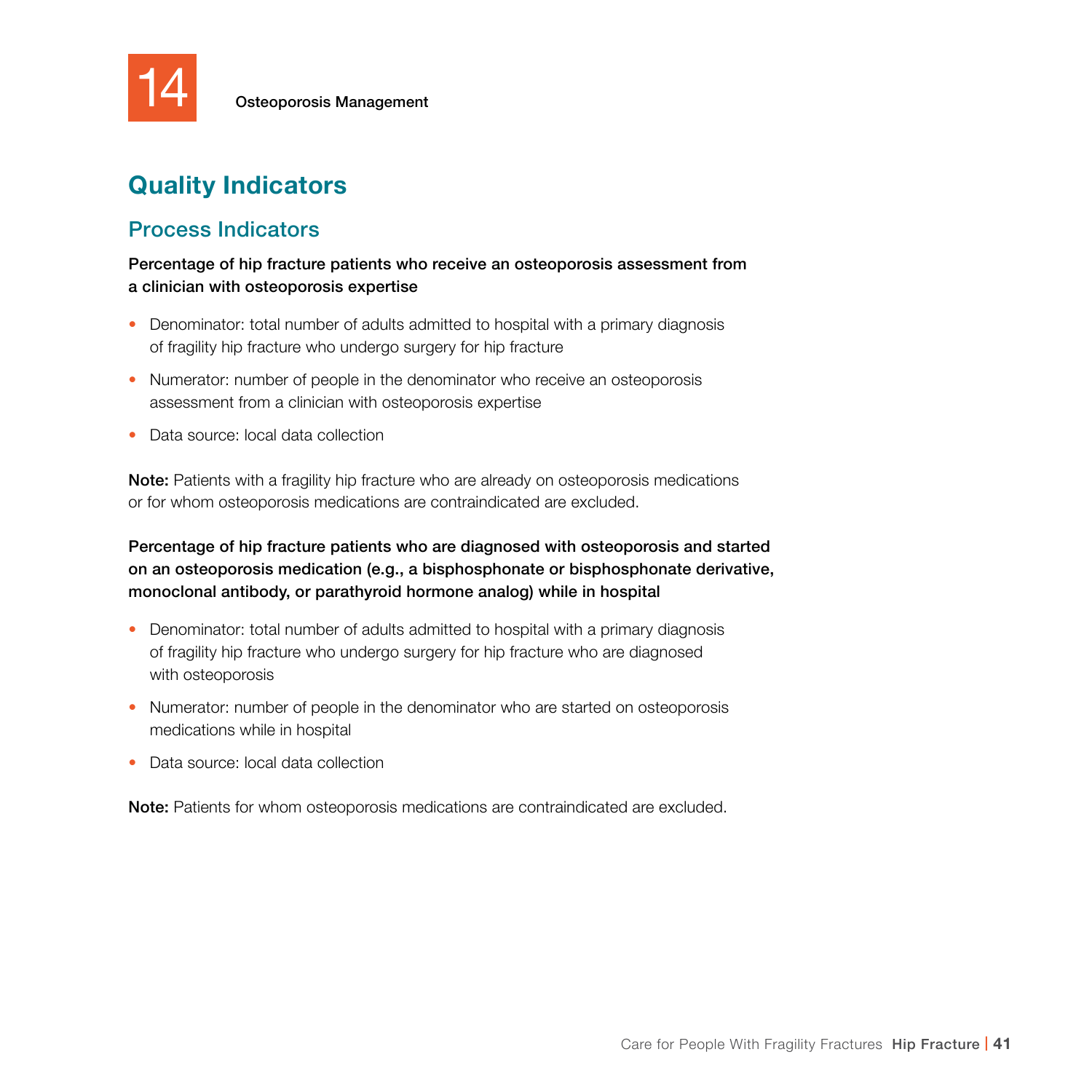# **Follow-Up Care**

**Patients with hip fracture are discharged from inpatient care with a scheduled follow-up appointment with a primary care provider within 2 weeks of returning home and a scheduled follow-up appointment with the orthopaedic service within 12 weeks of their surgery.** 

# **Background**

A follow-up appointment with a primary care provider within 2 weeks of returning home can help ensure that patients are recovering well from their hip fracture and that any other medical conditions (including osteoporosis) are being managed so that patients can successfully returnto their pre-fracture status.

In addition to a primary care follow-up, an appointment with the orthopaedic service should be scheduled within 12 weeks of surgery to allow for an assessment of the outcome of surgery and to facilitate a successful recovery.

**Source:** Advisory committee consensus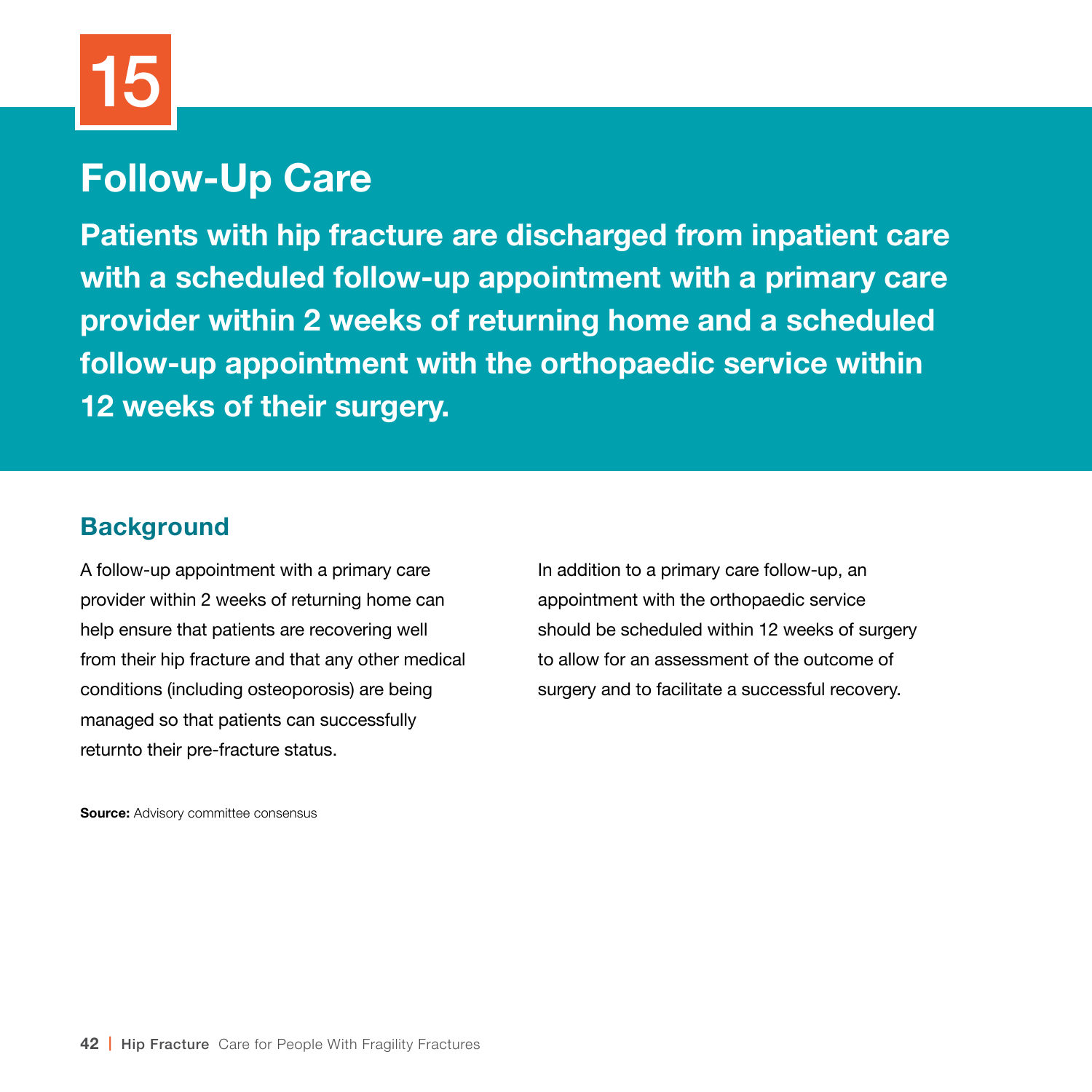

Follow-Up Care

# **What This Quality Statement Means**

### For Patients

You should have an appointment with a primary care provider within 2 weeks of returning home, plus a follow-up appointment with the hospital's orthopaedic service within 12 weeks of your surgery.

# For Clinicians

Contact your patient's primary care provider before the patient is discharged from hospital to schedule an appointment within 2 weeks to coordinate transfer of accountability. At discharge, a summary of the patient's hospital stay should be sent to the primary care provider.

### For Health Services

Ensure that systems, processes, and resources are in place to allow all postoperative hip fracture patients to access a follow-up appointment with a primary care provider within 2 weeks of discharge and to access a follow-up appointment with the orthopaedic service within 12 weeks of surgery.

# **Quality Indicators**

### Process Indicators

Percentage of hip fracture patients whose primary care provider is contacted before returning home (including primary care providers for long-term care homes) to schedule a follow-up appointment

- Denominator: total number of adults admitted to hospital with a primary diagnosis of fragility hip fracture who undergo surgery for hip fracture
- Numerator: number of people in the denominator whose primary care provider is contacted before returning home to schedule a follow-up appointment
- Data source: local data collection

### **DEFINITIONS USED WITHIN THIS QUALITY STATEMENT**

### **Orthopaedic service**

A hospital's orthopaedic service consists of a team of health care professionals involved in orthopaedic care; for example, orthopaedic surgeons, nurse practitioners, and physical therapists. At their follow-up appointment with the hospital's orthopaedic service, hip fracture patients may be seen by any member of the orthopaedic service.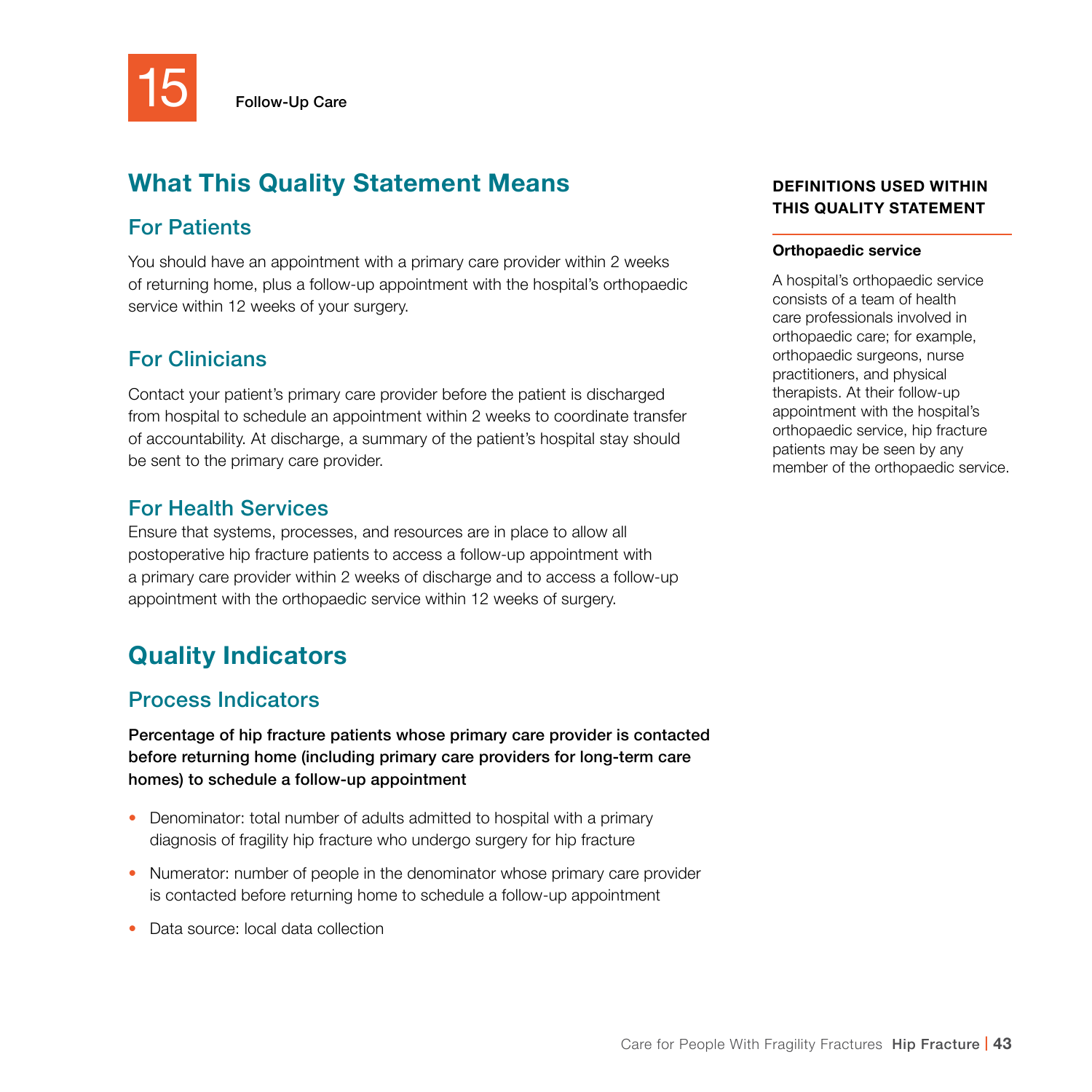

#### **PROCESS INDICATORS** CONTINUED

Percentage of hip fracture patients whose primary care provider (including primary care providers for long-term care homes) receives a discharge summary prior to or at the primary care follow-up appointment

- Denominator: total number of adults admitted to hospital with a primary diagnosis of fragility hip fracture who undergo surgery for hip fracture
- Numerator: number of people in the denominator whose primary care providers receive a discharge summary prior to or at the patient's primary care follow-up appointment
- Data source: local data collection

### Percentage of hip fracture patients who are seen by a primary care provider within 2 weeks of returning home

- Denominator: total number of adults admitted to hospital with a primary diagnosis of fragility hip fracture who undergo surgery for hip fracture
- Numerator: number of people in the denominator who are seen by a primary care provider within 2 weeks of returning home
- Data source: Discharge Abstract Database, Ontario Health Insurance Program (OHIP) claims database

### Percentage of hip fracture patients who are seen by the orthopaedic service within 12 weeks of discharge from hospital

- Denominator: total number of adults admitted to hospital with a primary diagnosis of fragility hip fracture who undergo surgery for hip fracture
- Numerator: number of people in the denominator who are seen by the orthopaedic service within 12 weeks of discharge from hospital
- Data source: Discharge Abstract Database, local data collection, Ontario Health Insurance Program (OHIP) claims database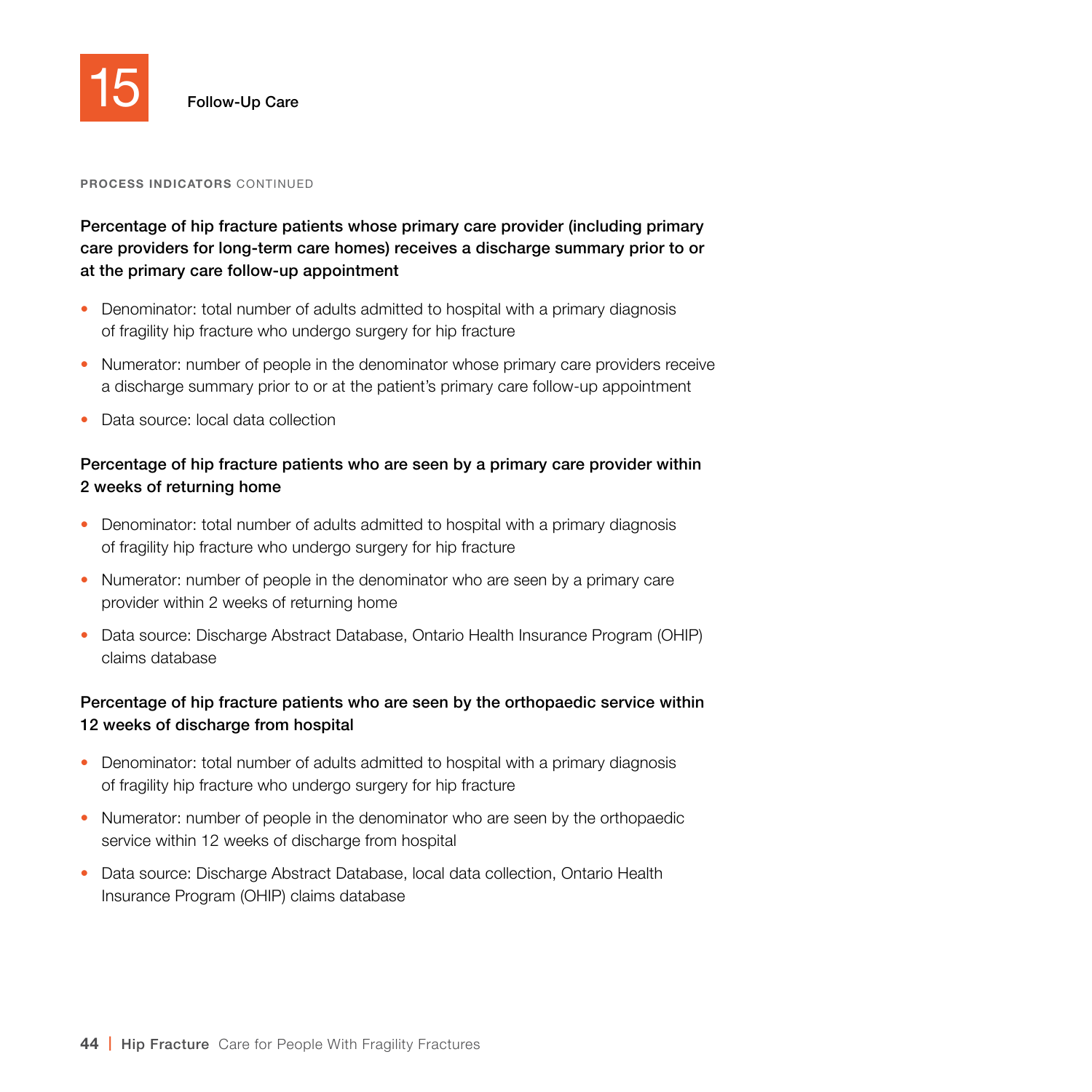# **Acknowledgements**

# **Advisory Committee**

Health Quality Ontario thanks the following individuals for their generous, voluntary contributions of time and expertise to help create this quality standard:

### **James P. Waddell (co-chair)**

Orthopaedic Surgery St. Michael's Hospital Professor, Division of Orthopaedic Surgery, University of Toronto

#### **Rhona McGlasson (co-chair)**

Musculoskeletal Care and Rehabilitation Executive Director, Bone and Joint Canada

#### **Nancy Della Maestra**

Orthopaedics and Urology Nurse Manager, Surgical Unit and Fracture and Orthopaedic Clinic, St. Joseph's Healthcare Hamilton

#### **Patricia G. Dickson**

Occupational Therapy Holland Musculoskeletal Program, Sunnybrook Health Sciences Centre

### **Kurt Droll**

Orthopaedic Surgery Thunder Bay Regional Health Sciences Centre Program Director, Orthopaedic Surgery and Assistant Professor, Northern Ontario School of Medicine

**Norman Ferguson** Lived Experience Advisor

**Susan Jaglal** Research and Epidemiology Vice-Chair, Research, and Professor, Department of Physical Therapy, University of Toronto

**Ravi Jain** Director, Ontario Osteoporosis Strategy, Osteoporosis Canada

### **Helen A. Johnson** Physiotherapy ESC LHIN Rehabilitation Lead, Chatham–Kent Health Alliance

**Christopher Jyu** Primary Care Family Physician, Scarborough and Rouge Hospital

**Hans Kreder** Orthopaedic Surgery Chief, Head Orthopaedics, Sunnybrook Health Sciences Centre

### **Charissa Levy**

Rehabilitation Executive Director, Rehabilitative Care Alliance Executive Director, GTA Rehab Network

### **Nick Lo**

Anaesthesiology Staff Anaesthesiologist, St. Michael's Hospital Assistant Professor, Department of Anesthesia, Faculty of Medicine, University of Toronto

### **David Mackinnon**

Emergency Medicine Deputy Chief, Emergency Department, Trauma Team Leader, St. Michael's Hospital Department of Family and Community Medicine, University of Toronto

### **Anne Marie MacLeod**

Administration Operations Director, Holland Musculoskeletal Program, Sunnybrook Health Sciences Centre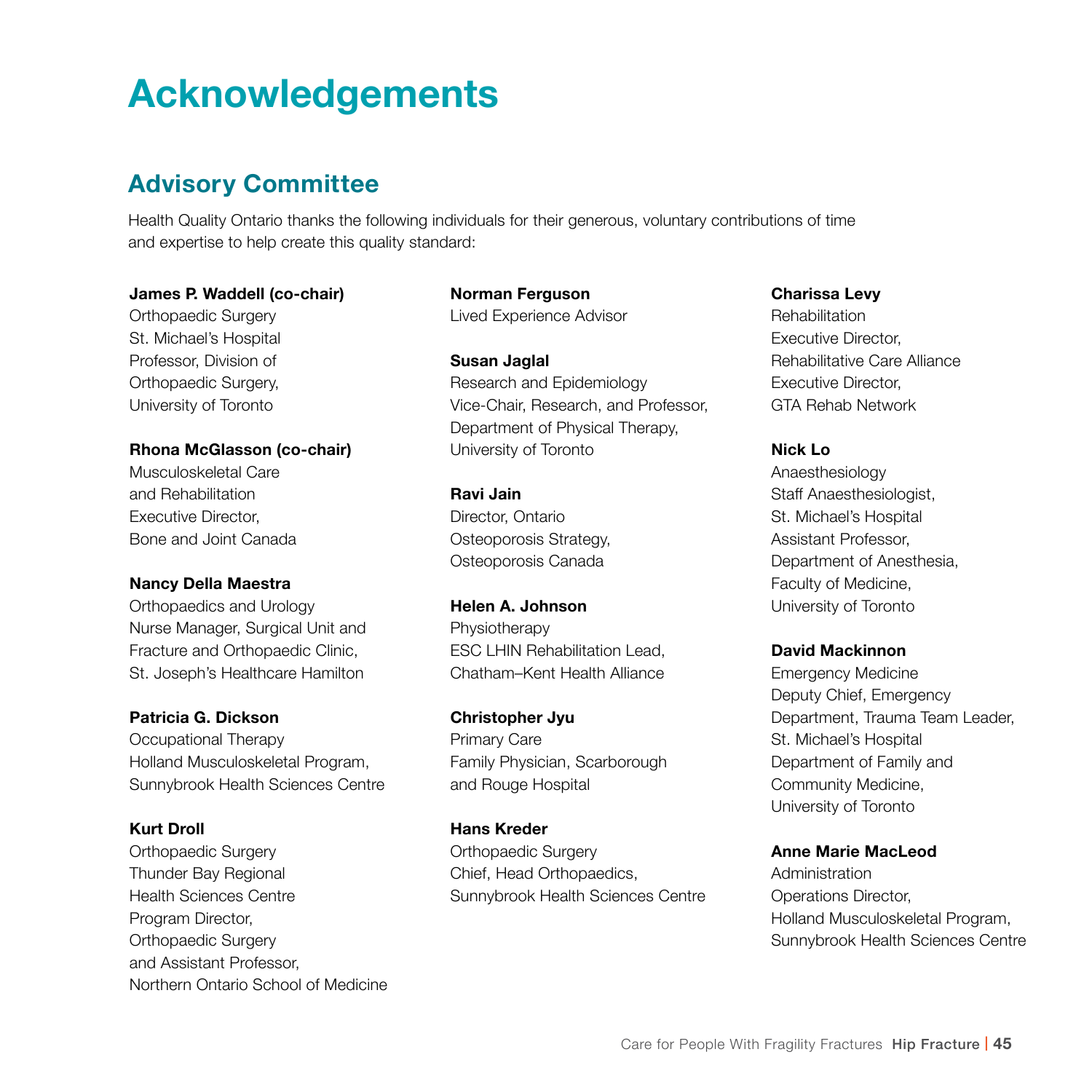#### Acknowledgements

#### **ADVISORY COMMITTEE** CONTINUED

**Brian Vincent McGoey** Orthopaedic Surgery Trillium Health Partners

**Janet Legge McMullan** Home and Community Care Clinical Program Lead, Client Services, Ontario Association of Community Care Access Centres

**Gordon Nevils** Lived Experience Advisor

**Jennifer Rowe** Physiotherapy Physiotherapy Clinical Practice Leader, CBI Home Health

**Perry Rush** Rheumatology Physical Medicine and Rehabilitation Internal Medicine **David Sanders**

Orthopaedic Surgery London Health Sciences Centre Professor, Orthopaedic Surgery, Western University

#### **Nikhil Shah**

Family Medicine Assistant Professor, Department of Family Medicine, Queen's University

**Lily Spanjevic Geriatrics** Clinical Nurse Specialist, Joseph Brant Hospital

#### **Carolan Thayer**

Primary Care Nurse Practitioner, Lakehead Nurse Practitioner–Led Clinic

**Ellen Valleau** Social Work Social Worker in Trauma and Orthopaedics, Sunnybrook Health Sciences Centre

**Sarah Ward**

Orthopaedic Surgery Orthopaedic Surgeon, St. Michael's Hospital Lecturer, Department of Surgery, University of Toronto

### **Camilla Wong**

Geriatric Medicine Geriatrician, St. Michael's Hospital, Assistant Professor, Faculty of Medicine, University of Toronto

**Maria L. Zorzitto**

Geriatric Medicine Division Head of Geriatrics, St. Michael's Hospital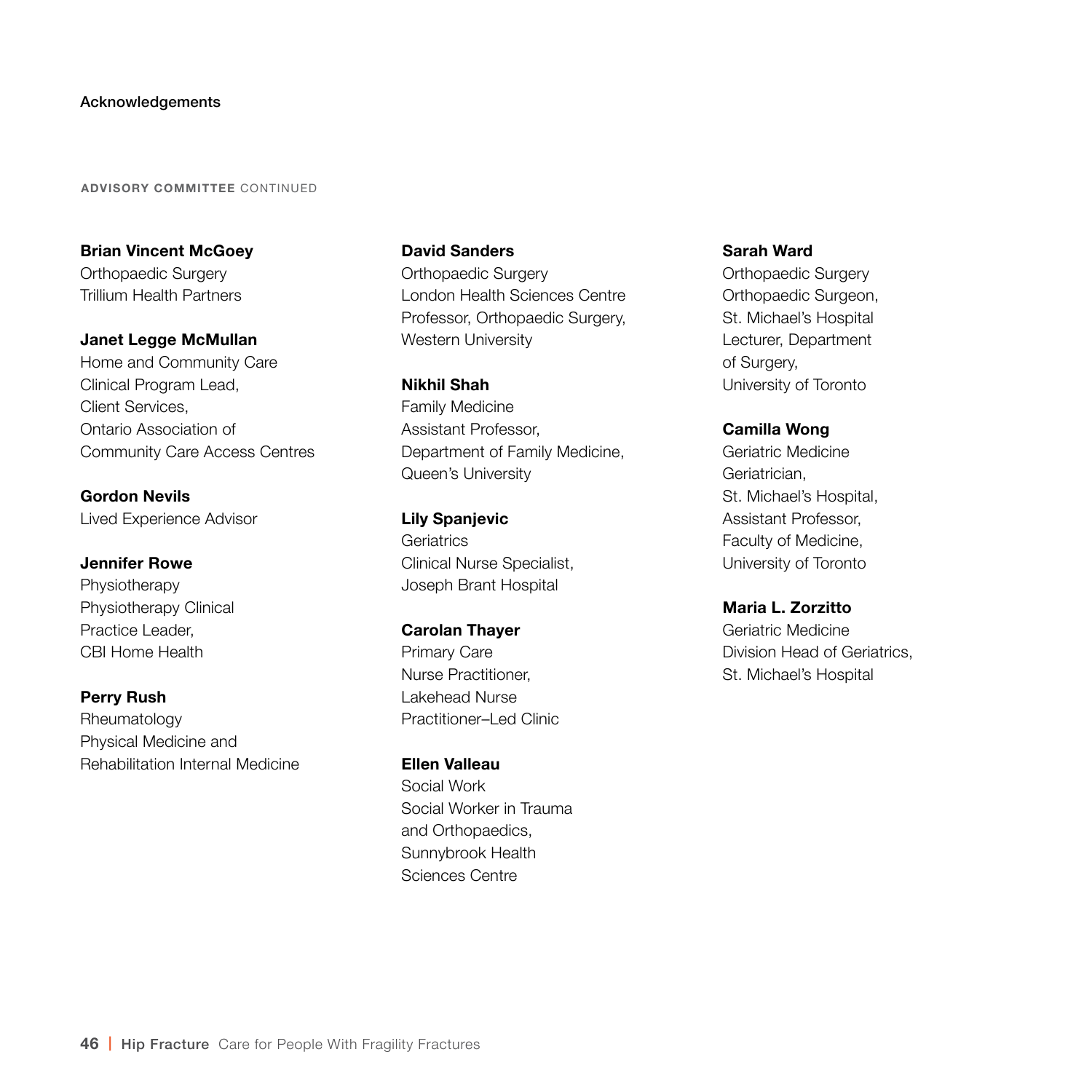# **References**

- **1.** Health Quality Ontario, Ministry of Health and Long-Term Care. Quality-based procedures: clinical handbook for hip fracture [Internet]. Toronto (ON): Health Quality Ontario; May 2013 [cited 2016 Jan]. Available from: http://www.hqontario.ca/Evidenceto-Improve-Care/Recommendations-and-Reports/ Clinical-Handbooks-for-Quality-Based-Procedures
- **2.** National Institute for Health and Care Excellence. Hip fracture: management [Internet]. London (UK): The Institute; 2011 [cited 2016 Jan]. Available from: https://www.nice.org.uk/guidance/cg124
- **3.** American Academy of Orthopaedic Surgeons. Management of hip fractures in the elderly: evidencebased clinical practice guideline [Internet]. Rosemont (IL): The Academy; 2014 [cited 2016 Jan]. Available from: http://www.aaos.org/cc\_files/aaosorg/research/ guidelines/hipfxguideline.pdf
- **4.** Registered Nurses' Association of Ontario. Assessment and management of pain. 3rd ed. [Internet]. Toronto (ON): The Association; 2013 [cited 2016 Apr]. Available from: http://rnao.ca /sites/rnao-ca/files/AssessAndManagementOfPain \_15\_WEB-\_FINAL\_DEC\_2.pdf
- **5.** National Institute for Health and Care Excellence. Delirium: prevention, diagnosis and management [Internet]. London (UK): The Institute; 2010 [cited 2016 Feb]. Available from: https://www.nice.org. uk/guidance/cg103/resources/delirium-preventiondiagnosis-and-management-35109327290821
- **6.** Registered Nurses' Association of Ontario. Screening for delirium, dementia, and depression in older adults. Toronto (ON): The Association; 2010.
- **7.** Agency for Clinical Innovation. Minimum standards for the management of hip fracture in the older person [Internet]. Chatswood, NSW (AU): The Agency; 2014 [cited 2016 Feb]. Available from: http://www.aci.health. nsw.gov.au/\_\_data/assets/pdf\_file/0004/222727/ Minimum-Standards-for-the-Management-of-Hip-Fractures.pdf
- **8.** Bergstrom N, Braden B, Laguzza A, Holman V. The Braden scale for predicting pressure sore risk. Nurs Res. 1987;36(4):205-10.
- **9.** National Institute for Health and Care Excellence. Osteoporosis: assessing the risk of fragility fracture [Internet]. London (UK): The Institute; 2012 [cited 2016 Feb]. Available from: https://www.nice.org.uk/ guidance/cg146/resources/osteoporosis-assessingthe-risk-of-fragility-fracture-35109574194373
- **10.** Florence R, Allen S, Benedict L, Compo R, Jensen A, Kalogeropoulou D, et al. Health care guideline: diagnosis and treatment of osteoporosis [Internet]. Bloomington (MN): Institute for Clinical Systems Improvement; 2013 [cited 2016 Mar]. Available from: https://www.icsi.org/\_asset/vnw0c3/Osteo.pdf
- **11.** Papaioannou A, Morin S, Cheung AM, Atkinson S, Brown JP, Feldman S, et al. 2010 clinical practice guidelines for the diagnosis and management of osteoporosis in Canada: summary. CMAJ. 2010 Nov 23;182(17):1864-73.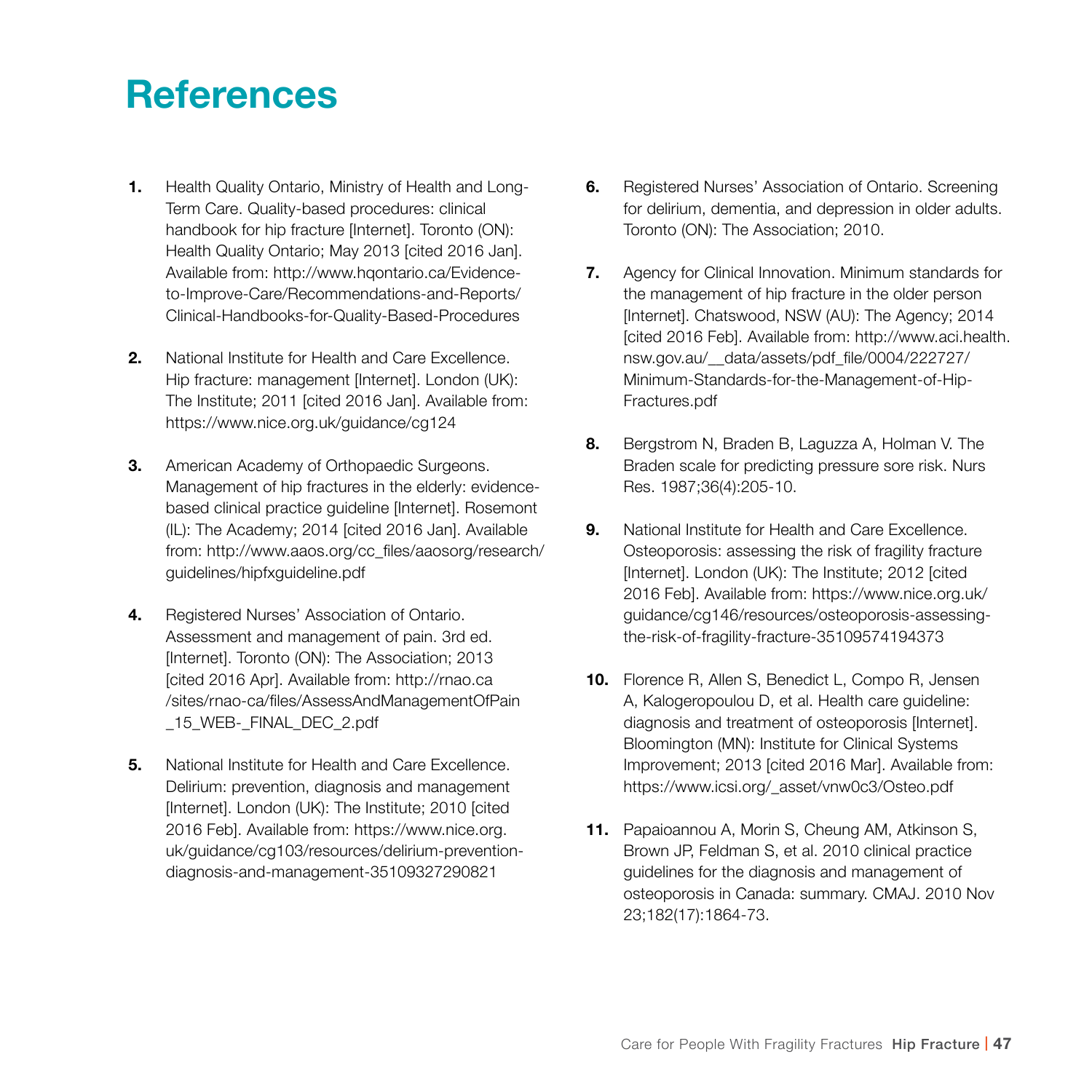# **About Health Quality Ontario**

Health Quality Ontario is the provincial advisor on the quality of health care. We are motivated by a single-minded purpose: **Better health for all Ontarians.**

# **Who We Are**

We are a scientifically rigorous group with diverse areas of expertise. We strive for complete objectivity, and look at things from a vantage point that allows us to see the forest and the trees. We work in partnership with health care providers and organizations across the system, and engage with patients themselves, to help initiate substantial and sustainable change to the province's complex health system.

# **What We Do**

We define the meaning of quality as it pertains to health care, and provide strategic advice so all the parts of the system can improve. We also analyze virtually all aspects of Ontario's health care. This includes looking at the overall health of Ontarians, how well different areas of the system are working together, and most importantly, patient experience. We then produce comprehensive, objective reports based on data, facts and the voice of patients, caregivers, and those who work each day in the health system. As well, we make recommendations on how to improve care using the best evidence. Finally, we support large scale quality improvements by working with our partners to facilitate ways for health care providers to learn from each other and share innovative approaches.

# **Why It Matters**

We recognize that, as a system, we have much to be proud of, but also that it often falls short of being the best it can be. Plus certain vulnerable segments of the population are not receiving acceptable levels of attention. Our intent at Health Quality Ontario is to continuously improve the quality of health care in this province regardless of who you are or where you live. We are driven by the desire to make the system better, and by the inarguable fact that better has no limit.